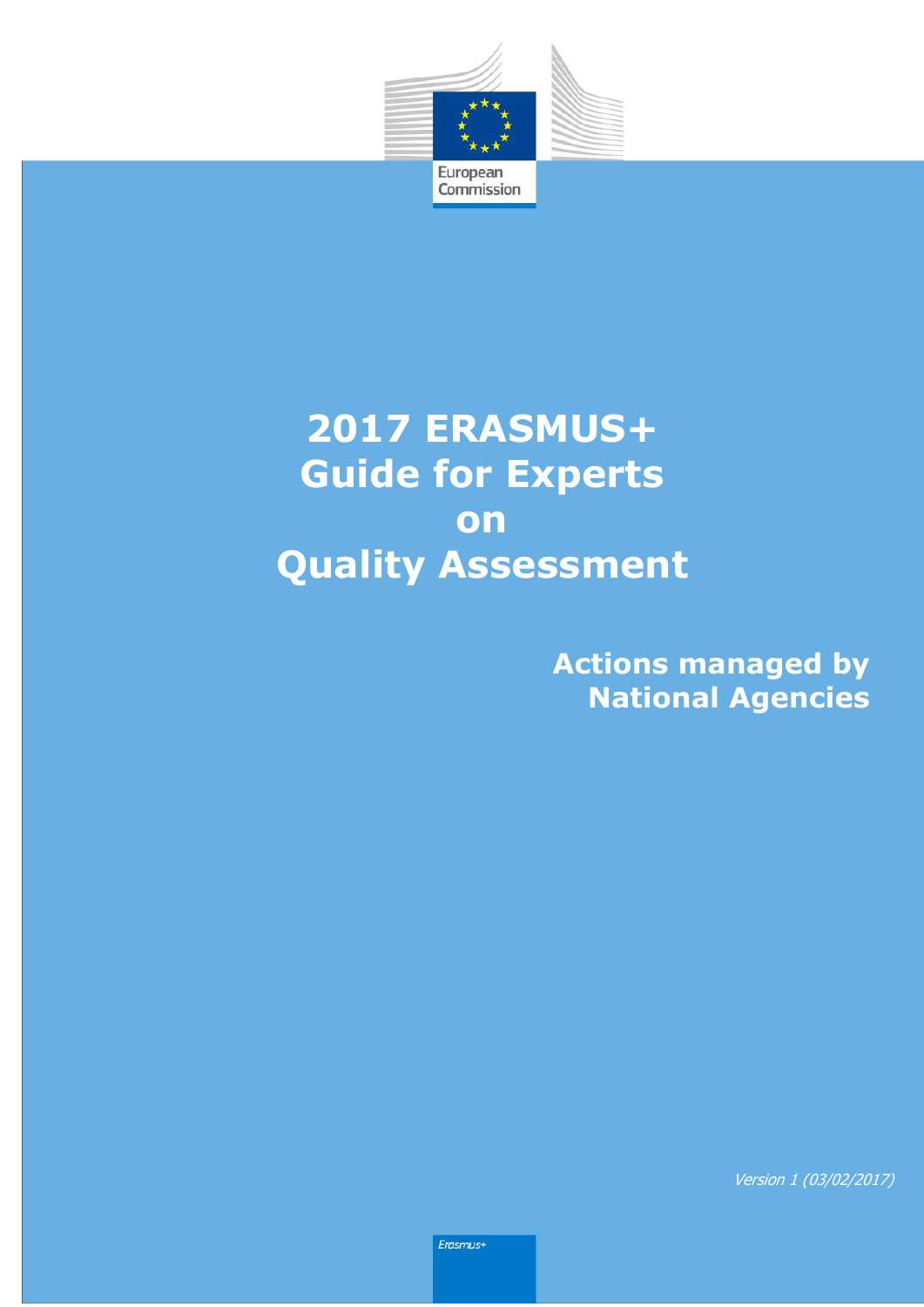

## **Table of Contents**

| 2.2 Appointment of experts, code of conduct and conflict of interest  3            |
|------------------------------------------------------------------------------------|
|                                                                                    |
|                                                                                    |
|                                                                                    |
|                                                                                    |
|                                                                                    |
|                                                                                    |
|                                                                                    |
|                                                                                    |
|                                                                                    |
|                                                                                    |
| 4.3 Quality, cost-efficiency, value for money of the activities11                  |
| Annex I - Declaration on the prevention of conflicts of interest and disclosure of |
|                                                                                    |
|                                                                                    |
|                                                                                    |
|                                                                                    |
|                                                                                    |
|                                                                                    |
|                                                                                    |
| Mobility project for higher education students and staff between Programme and     |
|                                                                                    |
| Key Action 2: Cooperation for innovation and the exchange of good practices 30     |
|                                                                                    |
|                                                                                    |
| Structured Dialogue: meetings between young people and decision-makers in the      |
|                                                                                    |
|                                                                                    |
| Transversal policy priorities for education, training and youth43                  |
|                                                                                    |
| Policy priorities in vocational education and training (VET) 46                    |
|                                                                                    |
|                                                                                    |
|                                                                                    |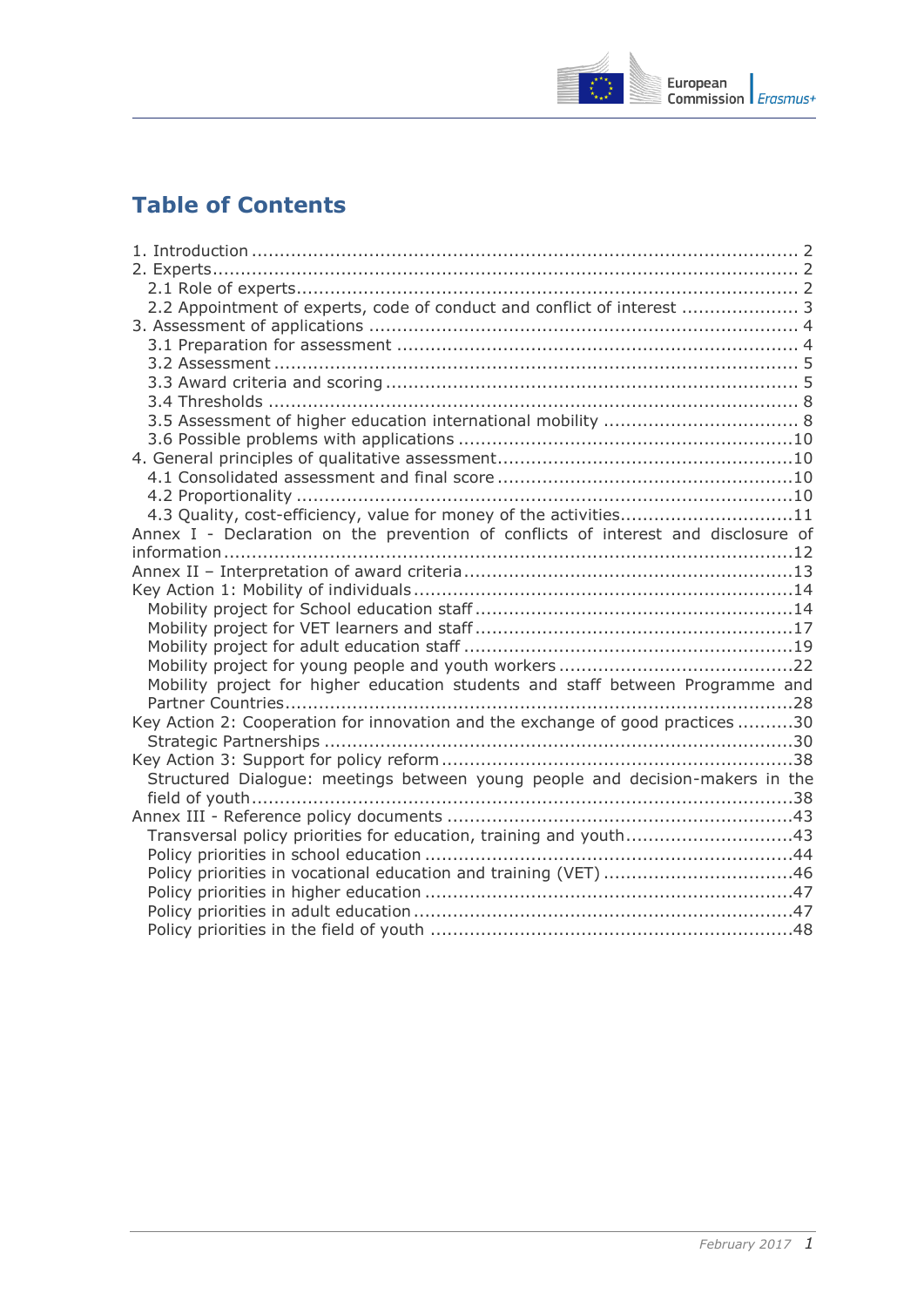

## <span id="page-2-0"></span>**1. Introduction**

A large part of the Erasmus+ Programme is implemented under the indirect management mode. This means that National Agencies in the Programme Countries are in charge of the selection of projects to be funded at decentralised level and of accreditation of organisations/consortia in certain decentralised actions. National Agencies assess proposals<sup>1</sup> with the assistance of independent experts to ensure that only those of the highest quality are selected for funding and that only organisations/consortia fulfilling specified criteria obtain an accreditation. Thus, the final decision on the selection or rejection of applications and on the granting of accreditations is taken by the National Agencies.

This Guide for Experts is a tool for experts when assessing applications submitted under the Erasmus+ Programme<sup>2</sup>. It provides instructions and guidance in order to ensure a standardised and high quality assessment of applications for the Programme actions managed by the National Agencies.

The Guide for Experts provides information on:

- the role and appointment of experts;
- the principles of the assessment;
- the assessment process in practice;
- information on how to assess the award criteria for each action and field.

### <span id="page-2-1"></span>**2. Experts**

-

### <span id="page-2-2"></span>**2.1 Role of experts**

The assessment and selection of grant applications is organised on the basis of a peer review system following a transparent process that guarantees impartiality and equal treatment of all applicants.

The role of experts is very important to provide a fair, impartial, consistent and accurate assessment of project applications according to the objectives of the action and the policy priorities for the concerned action and field of education, training or youth.

The assessment is an essential part in the selection procedure. Based on the experts' assessment, a list of grant applications per action and per field ranked in quality order is established, which serves as a basis for the National Agency to take the grant award decision, following the proposal of the Evaluation Committee.

The assessment of applications for accreditation results in the decision of awarding or refusing the accreditation.

Based on the experts' comments, the National Agency shall provide feedback to the applicants on the quality of their application in order to ensure transparency and help

Please note that the terms "proposal" and "application" are used interchangeably in this Guide.

The Erasmus+ Programme was established by the Regulation (EU) No 1288/2013 of the European Parliament and of the Council of 11 December 2013 establishing 'Erasmus+': the Union programme for education, training, youth and sport and repealing Decisions No 1719/2006/EC, No 1720/2006/EC and No 1298/2008/EC/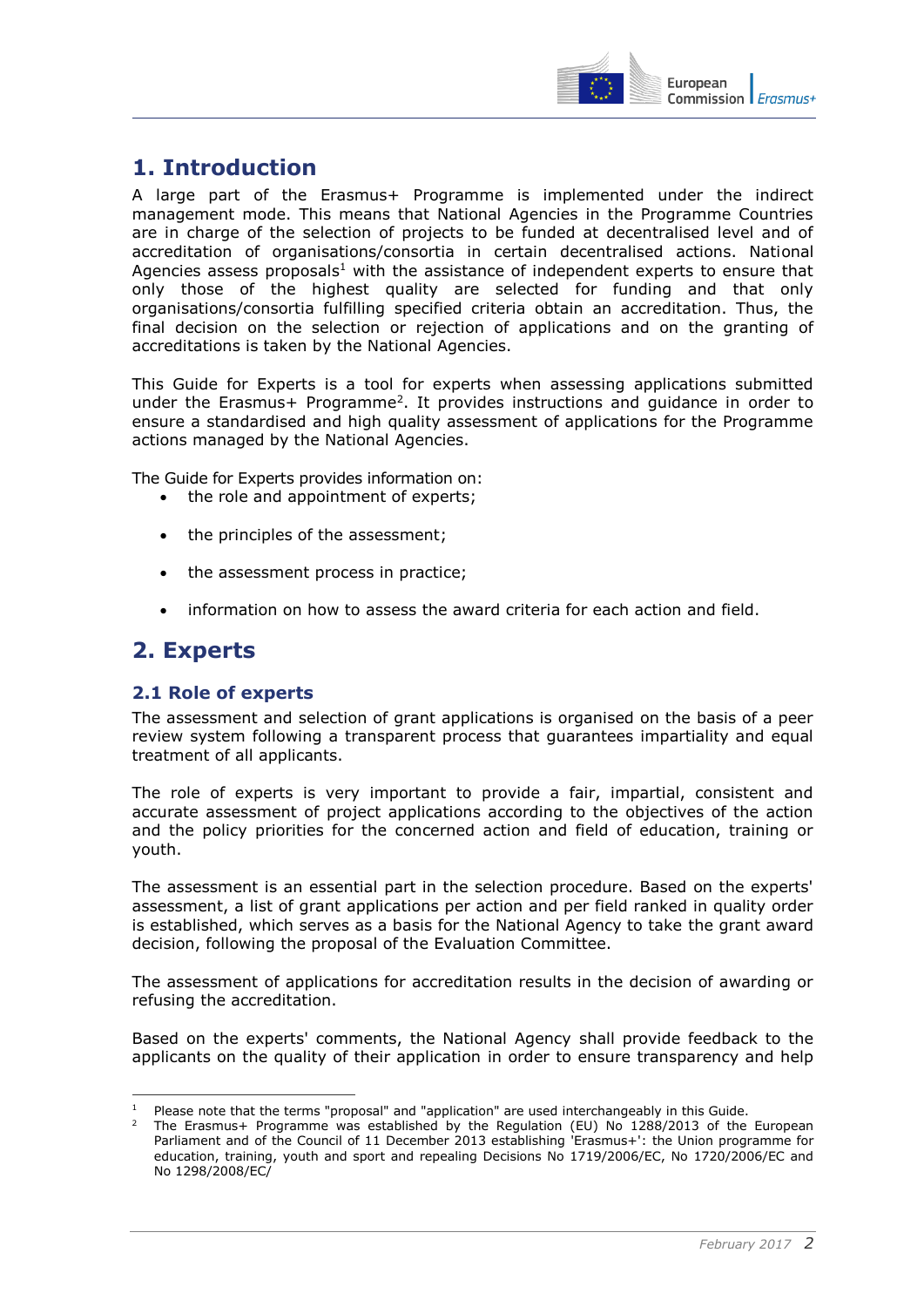

non-selected applicants to improve the quality of their possible future applications (cf. section 4).

#### <span id="page-3-0"></span>**2.2 Appointment of experts, code of conduct and conflict of interest**

Experts are appointed on the basis of their skills and knowledge in the areas and the specific field(s) of education, training and youth in which they are asked to assess applications.

Where relevant, and particularly in the field of youth, for assessing inclusion projects involving staff or learners with special needs or fewer opportunities, it is encouraged to include experts with expertise in the equity and inclusion field.

To ensure their independence, the names of the experts are not made public. Experts are required to perform the assessment to the highest professional standards and within the deadline agreed with the National Agency.

Through the appointment by the National Agency experts are bound to a code of conduct as set out in the appointment letter or contract with the expert. All information related to the assessment process is strictly confidential. Therefore, experts are not allowed to disclose any information about the applications submitted and results of the assessment and selection to the public.<sup>3</sup>

Depending on the action and the level of grant requested, the assessment of applications will be undertaken by minimum one or two experts, which can be either internal or external to the National Agency. Experts can also be appointed from another Erasmus+ Programme country than the one of the National Agency.

Experts must not have a conflict of interest $4$  in relation to the proposals on which they are requested to give their opinion. To this end, they sign a declaration provided by the National Agency that no such conflict of interest exists and that they undertake to inform the National Agency of both the existence and its nature should such conflict arise (cf. template in Annex I to this Guide). The same declaration binds experts to confidentiality.

Persons involved in an application in the selection round for the action under assessment are considered as having a conflict of interest for that selection round and will not be appointed experts.

When a potential conflict of interest is reported by the expert or brought to the attention of the National Agency by any means, the National Agency will consider the circumstances and decide either to exclude the expert from the assessment of the given application or the whole selection round or allow the expert to take part in the assessment, depending on the objective elements of information at its disposal.

<sup>-</sup><sup>3</sup> Please note that any personal data shall be processed in accordance with:

Regulation (EC) No 45/2001 of the European Parliament and of the Council on the protection of individuals with regard to the processing of personal data by the European Union institutions and bodies and on the free movement of such data;

where applicable, the national legislation on personal data protection of the country where the application has been submitted.

<sup>4</sup> Financial Regulation Art. 57(2): « … a conflict of interests exists where the impartial and objective exercise of the functions of a financial actor or other person, …, is compromised for reasons involving family, emotional life, political or national affinity, economic interest or any other shared interest with a recipient.»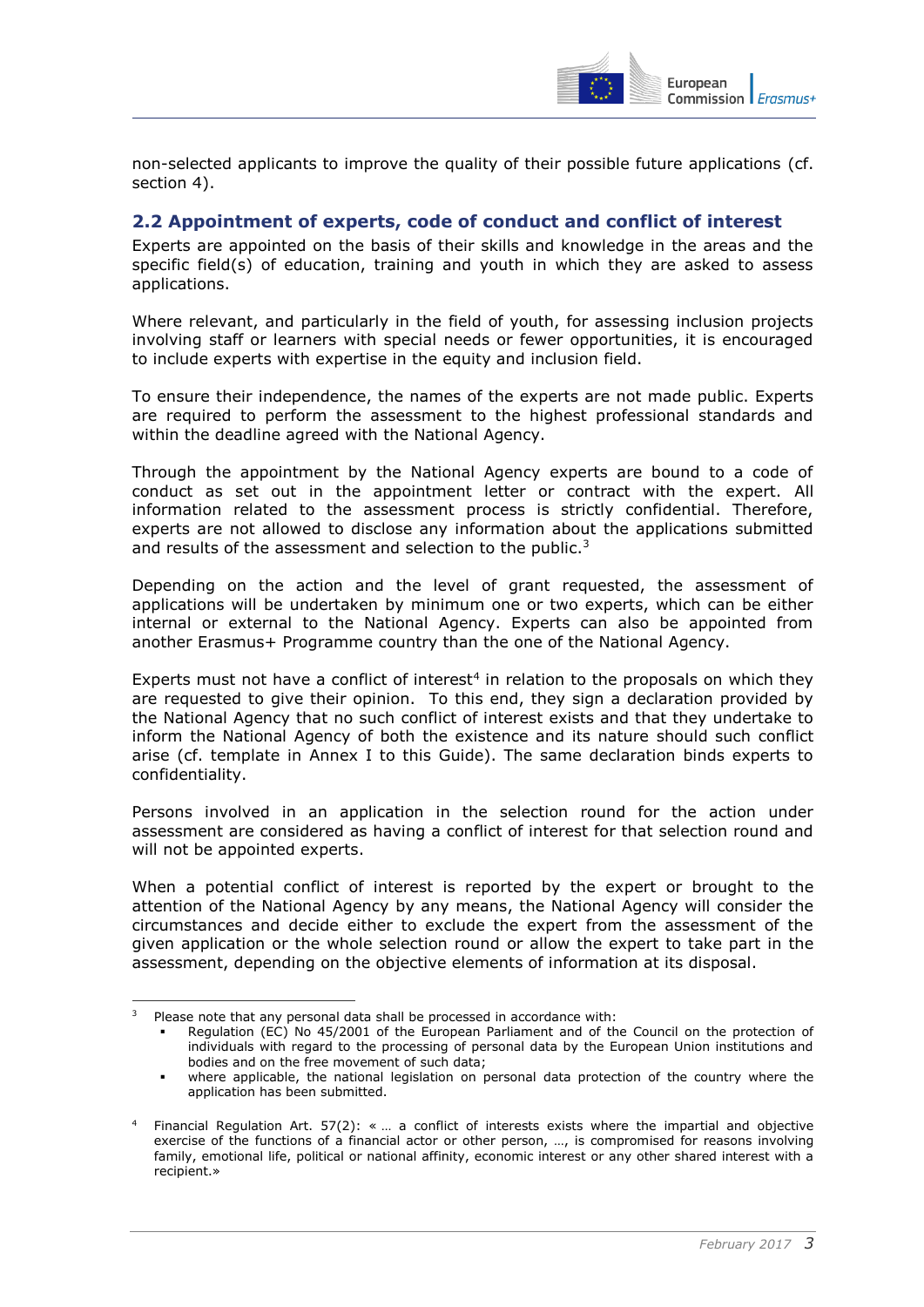

## <span id="page-4-0"></span>**3. Assessment of applications**

### <span id="page-4-1"></span>**3.1 Preparation for assessment**

Before the start of the assessment, the experts are briefed by the National Agency on the Programme and the action under assessment, as well as on the assessment process and procedures.

Experts are provided with the reference documents for the assessment and get access to the Online Expert Evaluation Tool (OEET), in which they perform the assessment using the standard quality assessment forms.

Before starting the assessment of applications, experts must:

- have a sound knowledge of the [Erasmus+ Programme Guide](http://ec.europa.eu/programmes/erasmus-plus/documents/erasmus-plus-programme-guide_en.pdf) which provides all necessary information to potential applicants on the Programme in general and on the actions for which they can apply for a grant;
- acquire an in-depth knowledge of the action concerned, its objectives, and the policy priorities that apply. For specific guidance on policy priorities, experts are referred also to the documents listed in Annex III to this Guide;
- have an in-depth understanding of the award criteria applicable to the applications under assessment (cf. section 3.3);
- know the content and structure of the application form;
- be familiar with all the reference documents and tools provided by the National Agency.

Experts have to read the whole application carefully before completing the quality assessment form. It is recommended to read several applications before assessing any one of them in full: this allows experts to benchmark answers in different sections of the applications.

Each expert works individually and independently, gives scores and comments for each criterion and summarises his/her assessment in the quality assessment form in the language specified by the National Agency.

For mobility projects between Programme and Partner Countries in the higher education field, the National Agency will provide experts with detailed information regarding the eligibility of mobility flows. Taking into account the Programme Guide, it will brief the experts on:

- general EU budgetary priorities<sup>5</sup>;

-

- whether the National Agency applies secondary criteria for certain budget envelopes;
- whether the National Agency has decided to make available funds from the Heading 1 budget in order to fund outgoing, short-, first and second cycle students to Partner Higher Education Institutions from DCI countries (nonindustrialised Asia, Latin America, South Africa) and countries in the ACP region (African, Caribbean and Pacific).

<sup>5</sup> More information on the EU's budgetary priorities in this area is available in a note on international credit mobility published on the following website:

<http://ec.europa.eu/education/opportunities/international-cooperation/documents/credit-students-staff.pdf>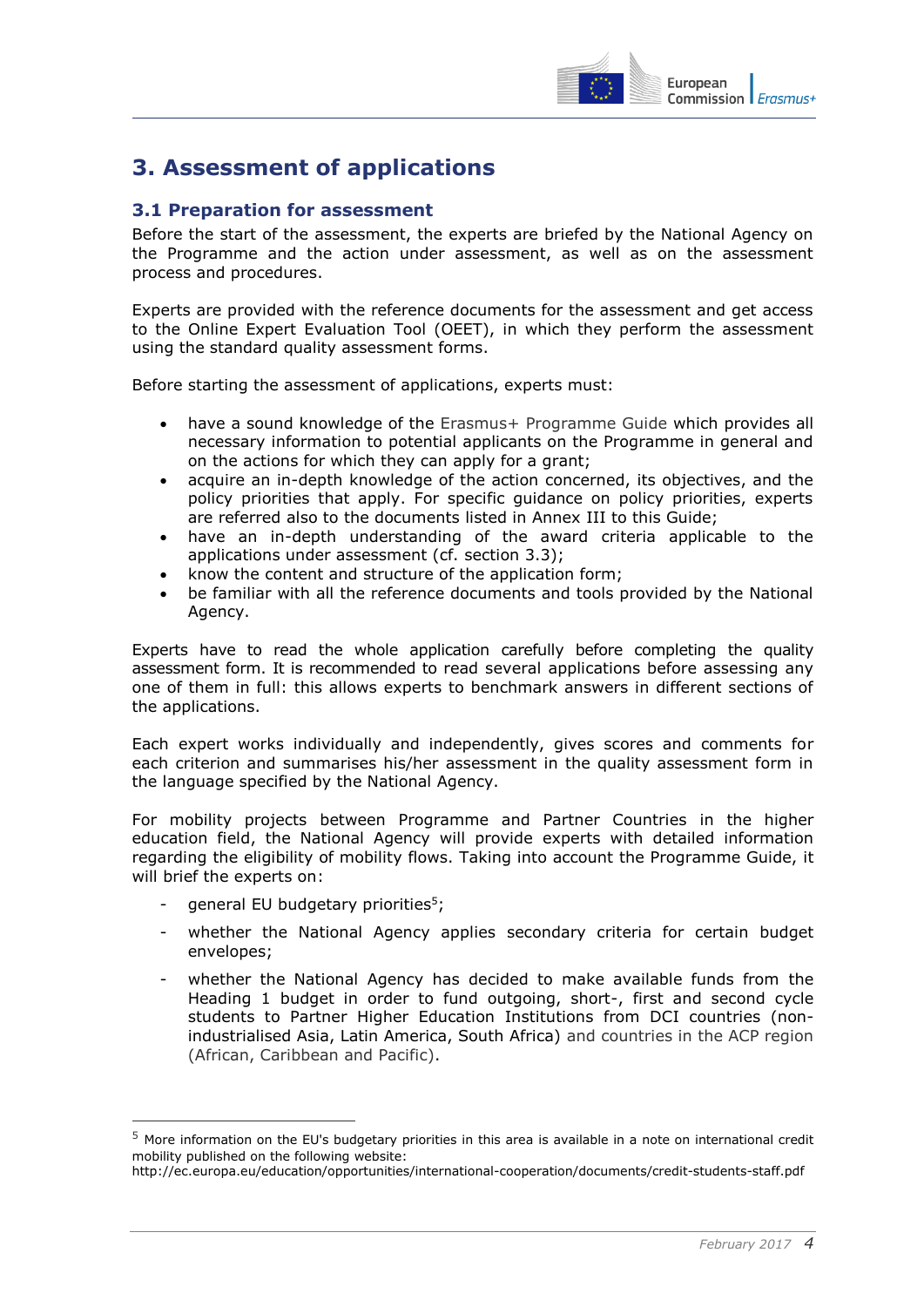

National Agencies will ensure that experts are informed about the ["Do's](http://ec.europa.eu/programmes/erasmus-plus/discover/guide/documents-applicants_en.htm) and don'ts for applicant higher education institutions". This document provides guidance to the applicant on how they will be expected to fill out the application for higher education mobility projects between Programme and Partner Countries. 6

### <span id="page-5-0"></span>**3.2 Assessment**

The standard quality assessment forms are established by the European Commission and used in all Programme Countries in order to ensure a coherent assessment of applications across Programme Countries.

When assessing experts have to:

- Participate in the briefing organised by the National Agency and follow the technical instructions for the use of assessment tools provided by the European Commission;
- Examine the issues to be considered under each award criterion;
- Enter scores for each applicable criterion and provide comments on each criterion and on the application as a whole (cf. section 3.3);
- Fill in the typology section;
- Provide information on data included in the applications for quality assessment and statistical purposes;
- Validate the individual assessment;
- Where relevant, consolidate the assessments.

On completion of the assessment, by validating their individual assessment, experts thereby confirm that they have no conflict of interest with respect to the assessment of that particular application.

### <span id="page-5-1"></span>**3.3 Award criteria and scoring**

-

Experts assess applications only against the award criteria defined in the [Programme](http://ec.europa.eu/programmes/erasmus-plus/documents/erasmus-plus-programme-guide_en.pdf)  [Guide](http://ec.europa.eu/programmes/erasmus-plus/documents/erasmus-plus-programme-guide_en.pdf) and in the call for awarding the VET Mobility Charter.

Each of the award criteria is defined through several elements which must be taken into account by experts when analysing an application. These elements form an exhaustive list of points to be considered before giving a score for the given criterion.

They are intended to help experts arrive at the final assessment of the criterion in question; however they must **not** be scored separately.

In order to give clear guidance to experts as to how individual elements of analysis should be assessed, further complementary information is provided in Annex II to this Guide.

When assessing applications against award criteria experts make a judgement on the extent to which applications meet the defined criteria. This judgement must be based on the information provided in the application. Experts cannot assume information that is not explicitly provided. Information relevant for a specific award criterion may

 $6$  The "Dos and don'ts for applicant higher education institutions" are available on the following website: http://ec.europa.eu/education/opportunities/international-cooperation/documents/credit-mobilityguidance\_en.pdf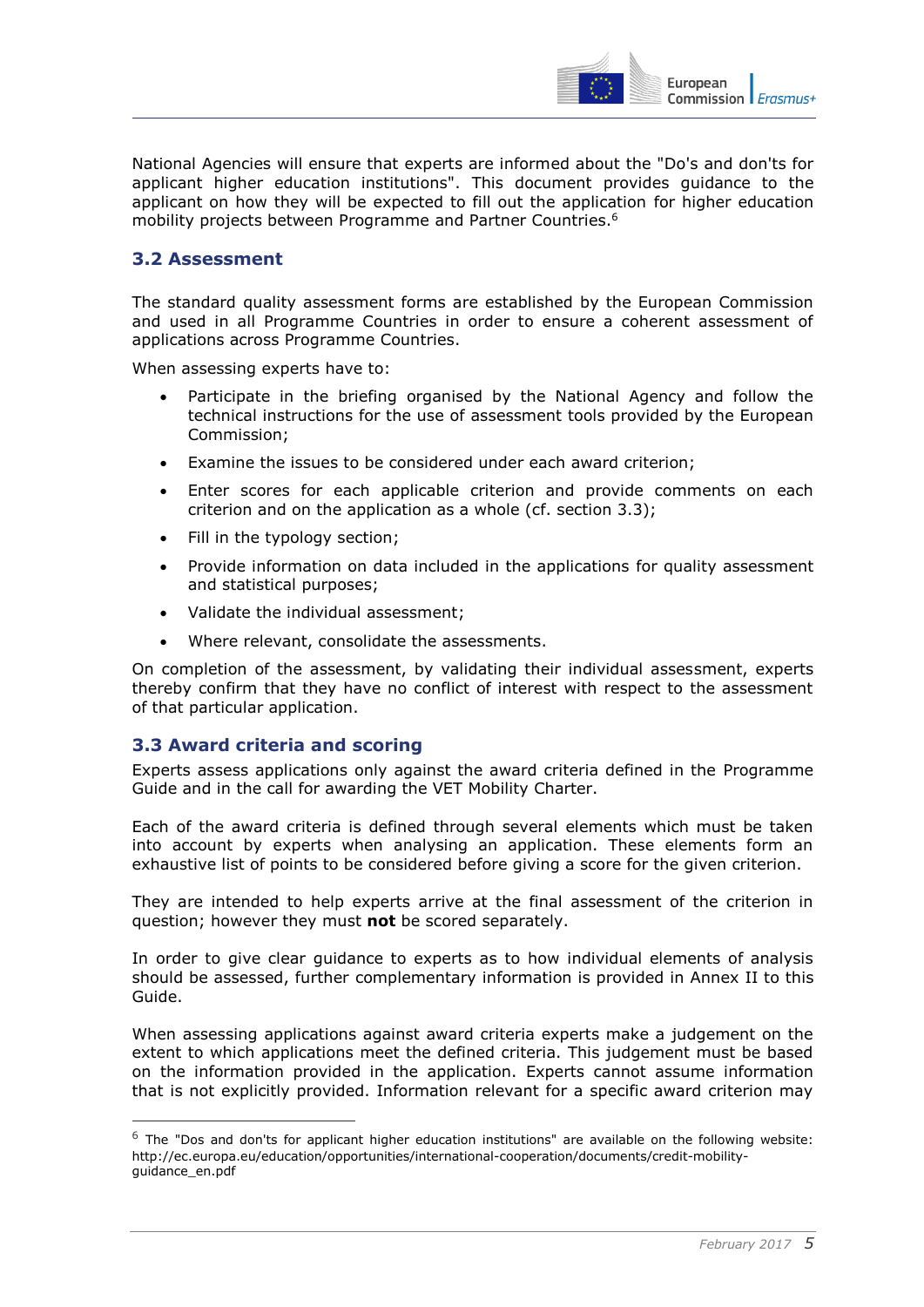

appear in different parts of the application and experts take all of it into account when scoring the award criterion.

Experts must duly consider the type of project, the scale of the activities and the grant request when analysing the grant applications. As projects may vary widely in terms of their size, complexity, experience and capacity of the participating organisations, whether they are more process or product oriented etc., experts have to integrate the proportionality principle into the assessment of all award criteria, as indicated in the relevant annexes. For inclusion projects involving staff or learners with special needs or fewer opportunities, experts should duly consider any extra support needed to work with these specific target groups.

An application can receive a maximum of 100 points for all criteria relevant for the action. The table below shows the relative weight of each criterion in the different actions managed by the National Agencies.

| <b>Award criteria</b>                                                                 | Maximum scores of award criteria per Action                      |                                                                                                                       |                                                                                                                                                    |                                                                                     |                                                                                                                   |
|---------------------------------------------------------------------------------------|------------------------------------------------------------------|-----------------------------------------------------------------------------------------------------------------------|----------------------------------------------------------------------------------------------------------------------------------------------------|-------------------------------------------------------------------------------------|-------------------------------------------------------------------------------------------------------------------|
|                                                                                       | <b>Key Action 1</b>                                              |                                                                                                                       |                                                                                                                                                    | <b>Key Action 2</b>                                                                 | <b>Key Action 3</b>                                                                                               |
|                                                                                       | Accreditation<br>of higher<br>education<br>mobility<br>consortia | Mobility<br>projects in<br>the field of<br>Higher<br>Education<br>between<br>Programme<br>and<br>Partner<br>Countries | Mobility<br>projects in<br>the fields of<br>school<br>education,<br>vocational<br>education<br>and<br>training,<br>adult<br>education<br>and youth | Strategic<br>Partnerships<br>in the field of<br>Education,<br>Training and<br>Youth | Structured<br>Dialogue:<br>meetings<br>between<br>young people<br>and decision<br>makers in the<br>field of youth |
| Relevance of<br>the project <sup>7</sup>                                              | 30                                                               | 30                                                                                                                    | 30                                                                                                                                                 | 30                                                                                  | 30                                                                                                                |
| Quality of the<br>project design<br>and<br>implementation <sup>8</sup>                | 20                                                               | 30                                                                                                                    | 40                                                                                                                                                 | 20                                                                                  | 40                                                                                                                |
| Quality of the<br>project team<br>and the<br>cooperation<br>arrangements <sup>9</sup> | 20                                                               | 20                                                                                                                    | N.A.                                                                                                                                               | 20                                                                                  | N.A.                                                                                                              |
| Impact and<br>dissemination                                                           | 30                                                               | 20                                                                                                                    | 30                                                                                                                                                 | 30                                                                                  | 30                                                                                                                |
| <b>TOTAL</b>                                                                          | 100                                                              | 100                                                                                                                   | 100                                                                                                                                                | 100                                                                                 | 100                                                                                                               |

<sup>&</sup>lt;sup>7</sup> Corresponding criterion for higher education mobility consortia: "relevance of the consortium"

-

<sup>8</sup> Corresponding criterion for higher education mobility consortia: "quality of the consortium activity design and implementation"

end impromements. and the cooperation arrangements"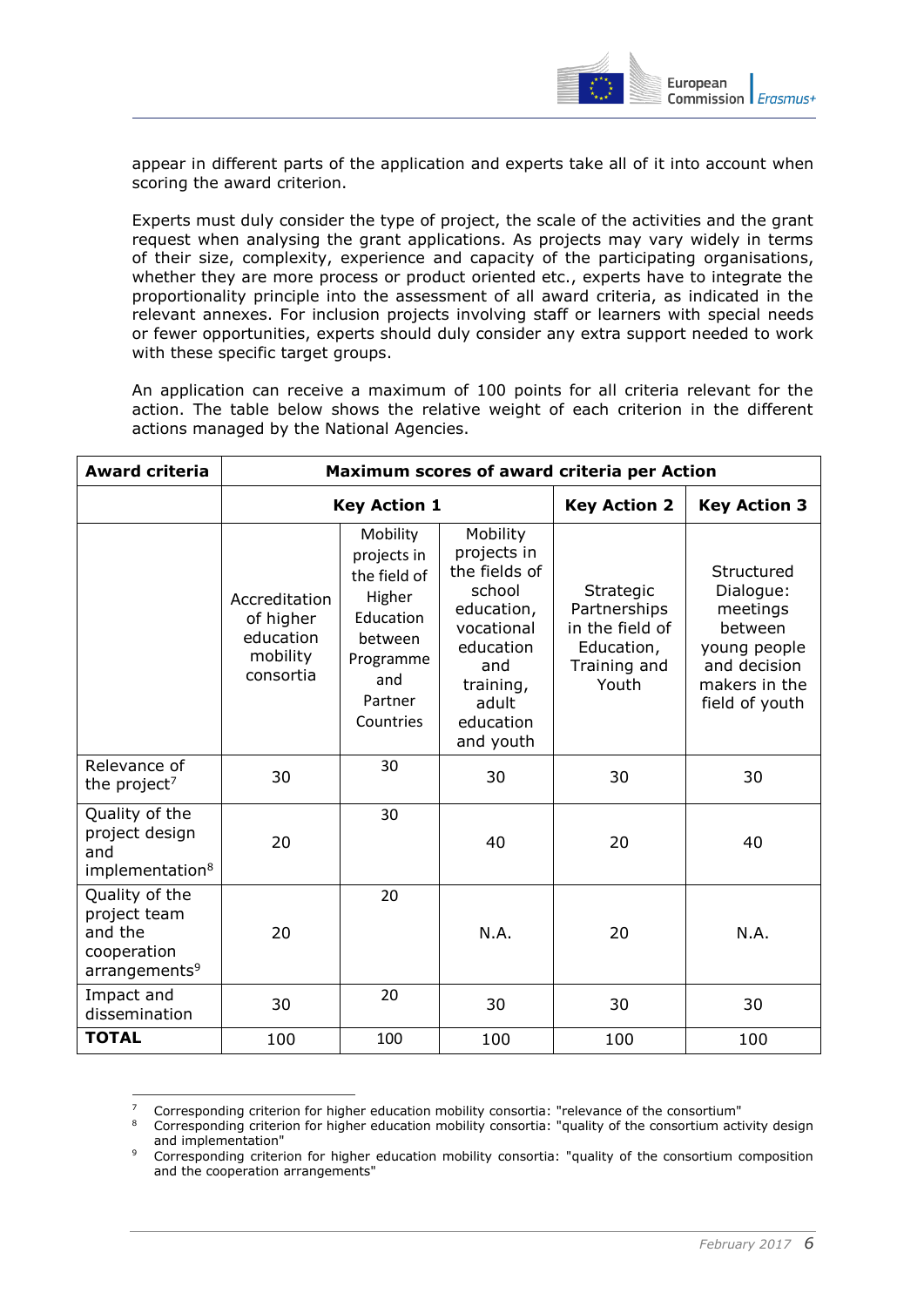

These maximum scores for award criteria apply as such for all applications submitted under a given action, irrespective of the education, training or youth field as well as of the country in which the application is submitted.

Experts assess the application on the basis of the given award criteria and score each criterion with maxima at 20, 30 or 40 points as set out in the table above. The total number of points out of a maximum of 100 for the application is calculated automatically by the OEET and is the sum of the scores given to each award criterion. Experts cannot use half points or decimals in their individual assessment.

Within the maximum number of points per award criterion, ranges of scores are defined that correspond to a fixed definition of the expected quality standard so that an as coherent approach as possible is implemented, across experts as well as across countries. The standards are as follows:

- Very good the application addresses all relevant aspects of the criterion in question convincingly and successfully. The answer provides all the information and evidence needed and there are no concerns or areas of weakness.
- Good the application addresses the criterion well, although some small improvements could be made. The answer gives clear information on all or nearly all of the evidence needed.
- Fair the application broadly addresses the criterion, but there are some weaknesses. The answer gives some relevant information, but there are several areas where detail is lacking or the information is unclear.
- Weak the application fails to address the criterion or cannot be judged due to missing or incomplete information. The answer does not address the question asked, or gives very little relevant information.

The table below shows the ranges of scores for the individual quality standards depending on the maximum score that can be awarded to the relevant award criterion.

| <b>Maximum</b><br>for<br>score<br>a criterion | <b>Range of scores</b> |           |           |             |
|-----------------------------------------------|------------------------|-----------|-----------|-------------|
|                                               | Very good              | Good      | Fair      | <b>Weak</b> |
| 40                                            | $34 - 40$              | $28 - 33$ | $20 - 27$ | $0 - 19$    |
| 30                                            | $26 - 30$              | $21 - 25$ | $15 - 20$ | $0 - 14$    |
|                                               | $17 - 20$              | $14 - 16$ | $10 - 13$ | $0 - 9$     |

Experts are expected to give comments on each award criterion and, in their comments, refer explicitly to the elements of analysis under the relevant criterion. The comments on each award criterion have to reflect and justify the score given for it.

At the end of the assessment, experts give overall comments on the application as a whole. In the comments, experts must provide a thorough analysis of the application highlighting its relative strengths and weaknesses and indicating what improvements could be made.

As their comments will be used by National Agencies to provide feedback to applicants, experts must pay particular attention to clarity, consistency and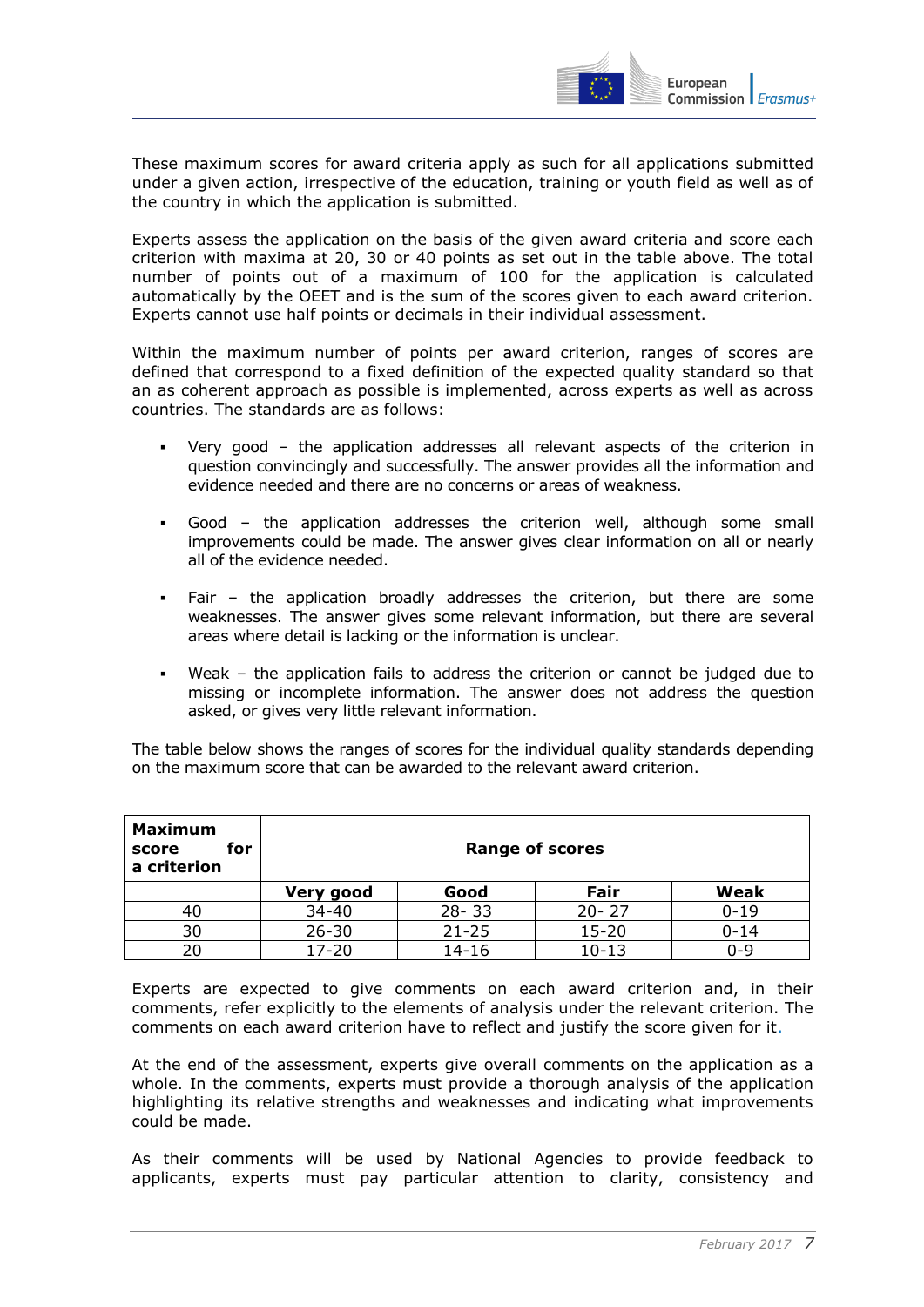

appropriate level of detail and draft their comments in the language requested by the National Agency.

As part of the quality assessment, experts check the grant application for accuracy and consistency. In particular, they analyse the coherence of the grant request in relation to the activities and outputs proposed. In case the application is of sufficient quality to receive a grant but such coherence is missing, experts can suggest a reduction of the grant amount requested, specifying clearly the grant items and the reasons why they are considered incoherent or excessive. However, it is the National Agency that ultimately decides on the grant amount that is awarded to successful applicants. N.B. Experts may not suggest a higher grant than the amount requested by the applicant.

In mobility projects between Programme and Partner Countries in the higher education field, experts will analyse whether all mobility flows are eligible and flag the ineligible ones. They may suggest any reduction in eligible flows if necessary based on the assessment of the applicant's answer to the qualitative questions. Experts may give a range of advice concerning each requested mobility project for a given Partner Country.

The National Agency monitors the quality of expert assessments and can require the expert to revise the assessment should the necessary quality standard not be met. Experts must assess all applications in full, regardless of the score given to any award criterion.

### <span id="page-8-0"></span>**3.4 Thresholds**

In order to be considered for funding under the Erasmus+ Programme, an application submitted to a National Agency has to:

- score at least 60 points in total<sup>10</sup> **and**
- score at least half of the maximum points for each award criterion $11$ .

### <span id="page-8-1"></span>**3.5 Assessment of higher education international mobility**

For mobility projects between Programme and Partner Countries in the higher education field, the expert shall first assess the eligibility of the mobility flows. In addition to the general criteria (as outlined in the Programme Guide), and only where the National Agency budget envelope is below 60,000 EUR, a National Agency may choose to limit demand by adding one or more of the following **secondary criteria** listed in the Programme Guide:

- a. The degree level (for example limiting applications to one or two cycles only Bachelor, Master or PhD);
- b. Privileging only staff or student mobility;
- c. Limiting the duration of mobility periods (for example, limiting student mobility to 6 months or limiting staff mobility to 10 days).

<sup>-</sup><sup>10</sup> At least 70 points for the VET Mobility Charter.

 $11$  For mobility projects between Programme and Partner Countries in the higher education field, achieving 50% of the points is only necessary for the criterion "relevance of the strategy" (i.e. 15 points).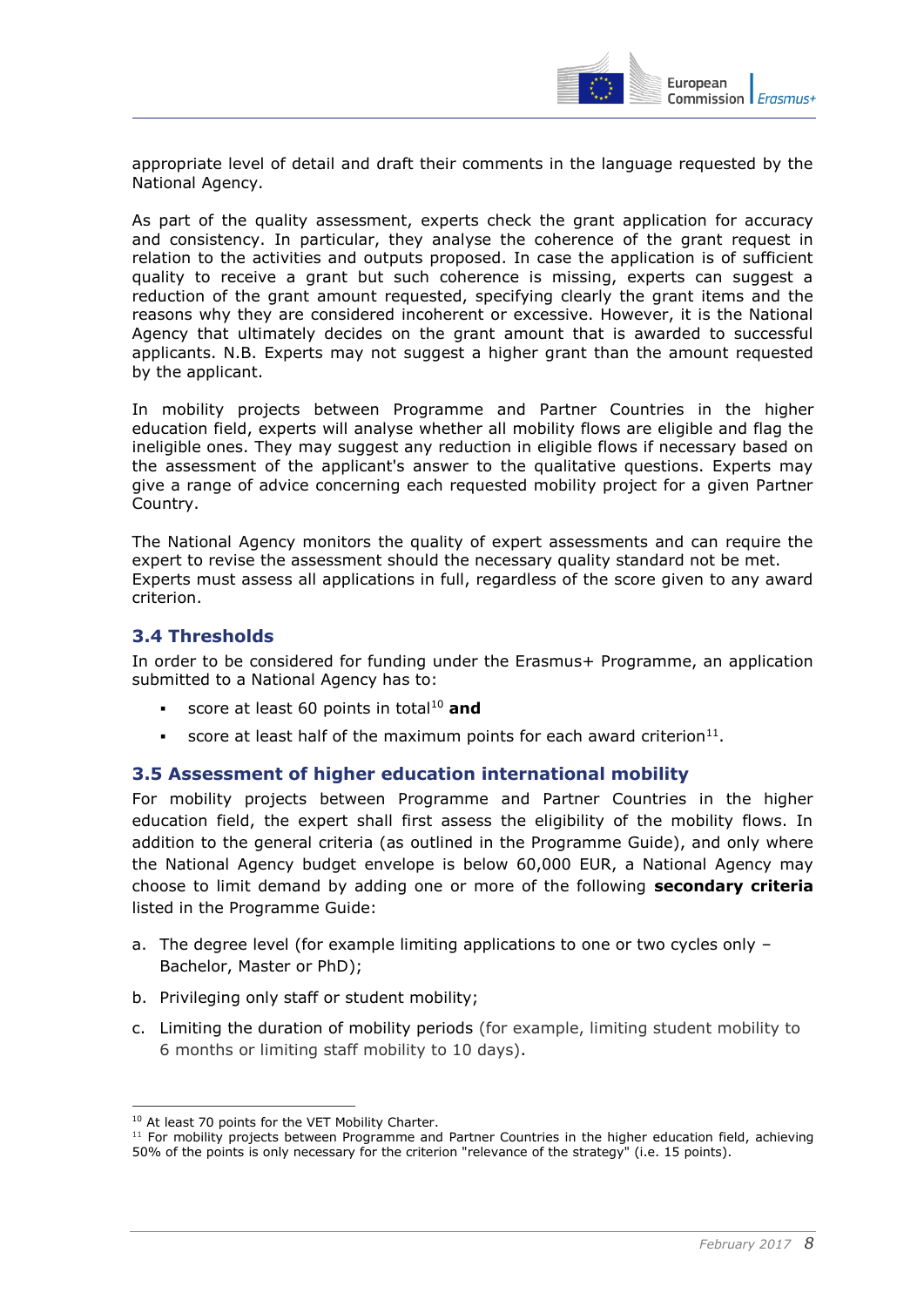

If the application concerns a Partner Country for which the National Agency has set secondary criteria, the experts will first check that the application respects all the secondary criteria published by the National Agency and exclude those mobility flows which fall outside the secondary criteria. The implementation of these secondary criteria must be explained in detail by the National Agency during the expert briefing session.

The expert will also take into account whether the National Agency has decided to make available **funds from Heading 1 budget** in order to fund outgoing, short cycle, first and second cycle students to higher education institutions from DCI and ACP Partner Countries (these flows would not be eligible if heading 1 budget is not used).

The expert will undertake a single assessment per Partner Country answering the 4 quality questions relating to all intended mobilities with that particular country. Each application is likely to request mobility support for a number of different Partner Countries. The intended mobility for a given Partner Country may vary in terms of the number of flows requested (student mobility or staff involved in teaching or training; incoming and/or outgoing).

According to the assessment of the quality criteria, the expert may recommend to the National Agency to select only mobilities with certain Partner Countries (e.g. retention of the mobility with Albania but rejection of the mobility involving Australia), or, only some mobility flows within a given Partner Country (e.g. retention of the incoming student mobility from Albania but rejection of the outgoing staff to Albania).

### **Example:**

University X in Finland envisages mobility with a number of Albanian universities based on previous experience with these partners. These mobilities foresee incoming Albanian student mobility and outgoing Finnish staff mobility for teaching and training.

The experts may give a range of advice to the Finnish NA such as:

- Recommend retention of all the mobility flows requested.
- Recommend retention of only certain mobility flows (e.g. only incoming student mobility and outgoing staff training).
- Recommend reduction of some or all mobility flows (e.g. recommend retention of only X% of incoming students and only Y% staff; etc.)
- Recommend rejection of all the mobility flows.

The rejection of the mobilities with Albania, based on the expert evaluation of the four award criteria, is without prejudice to the mobilities involving other Partner Countries in the same application from University X. The experts may decide that the justifications given by University X for the Albanian mobilities are not convincing, but the justifications provided for mobilities with China, Brazil or South Africa are very good.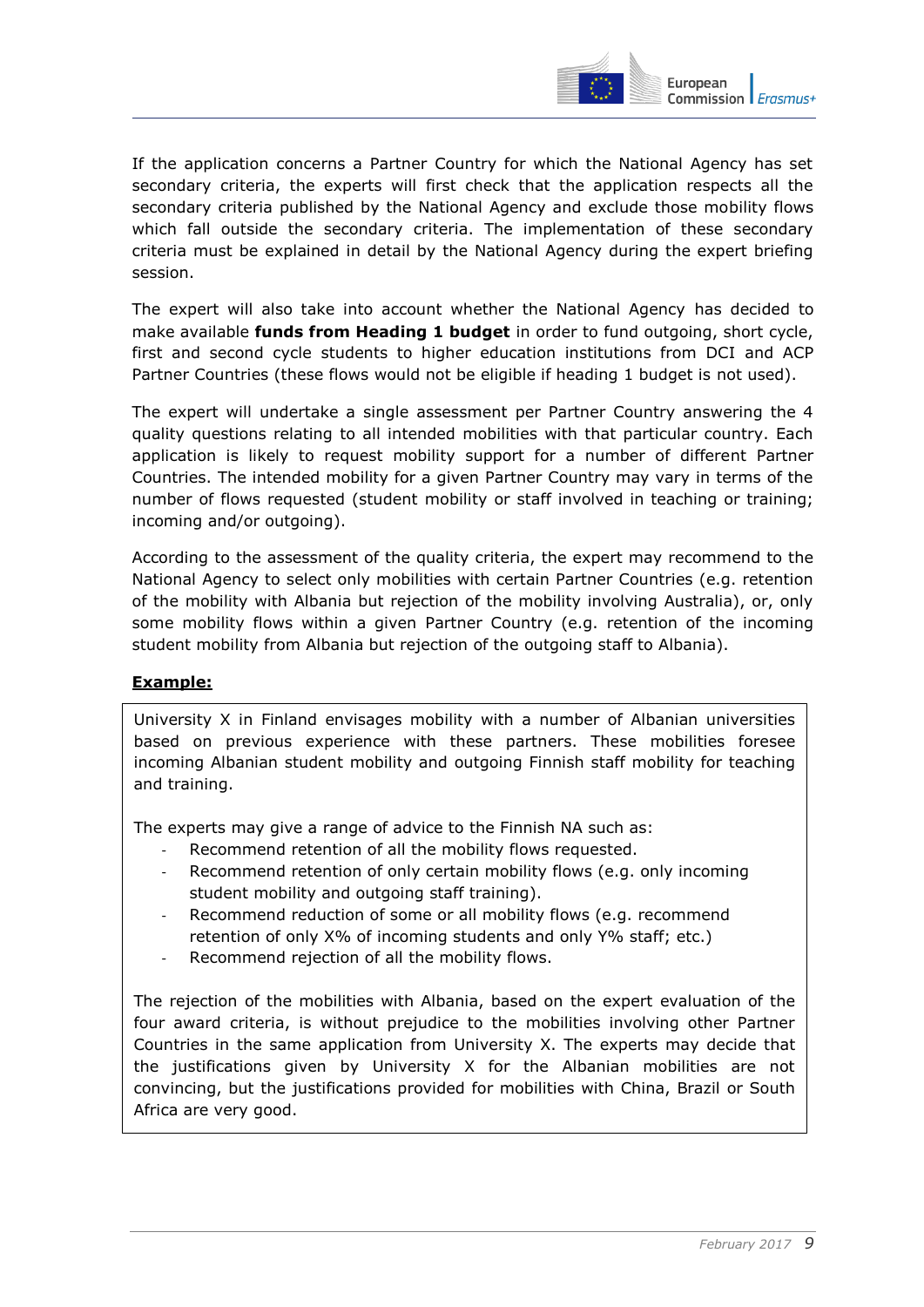

### <span id="page-10-0"></span>**3.6 Possible problems with applications**

Under all actions, experts are in no case allowed to contact applicants directly. In case of any problems arising during the assessment, experts contact the National Agency. The National Agency decides whether the applicant will be asked to provide additional information or clarifications or if the application should be assessed in the form it was submitted.

Also, if experts notice during the assessment that the same or similar text appears in two or more applications submitted under a given selection round, as well as any other indications of possible double submissions and overlaps, they inform the National Agency about that immediately.

### <span id="page-10-1"></span>**4. General principles of qualitative assessment**

#### <span id="page-10-2"></span>**4.1 Consolidated assessment and final score**

In case an application is assessed by only one expert, that assessment determines the final score and assessment comments.

In case of applications assessed by two experts, the two individual assessments will be consolidated in order to arrive at the final score and comments for the application. The final score may include decimals. The consolidation is an integral part of the tasks of the expert.

If the difference between the assessments of the two experts is less than 30 points of the total score for the application, one of both experts is requested to prepare a consolidated assessment in terms of scores and comments, based on the two already completed individual assessments and in agreement with the other expert. The consolidation includes giving a final recommendation to the NA on the grant amount to be awarded to the applicant, if the two experts agree that the units that determine the grant should be decreased (see below 4.2). In case the two experts fail to agree on the consolidation, the National Agency will decide on the need for an independent assessment by a third expert.

In case there is a difference of 30 points or more in the assessment results of both experts, the National Agency will always ask a third expert to undertake an additional  $independent assessment of the application<sup>12</sup>. The final score will then be determined$ by the two assessments that are closest in terms of their overall score and the most extreme assessment in terms of overall score is not taken into account for the consolidated assessment. Consolidation of the individual assessments follows the same rules as explained above.

The consolidated assessment is considered the final assessment of a given application. It means that in case of applications for a grant, the consolidated assessment forms the basis for ranking the application on the list of eligible grant applications, while in case of applications for accreditation, it determines if the applicant will receive the accreditation or not.

### <span id="page-10-3"></span>**4.2 Proportionality**

-

To ensure that the Erasmus+ Programme fully reaches its objectives, experts shall assess the qualitative level of the planned activities, intended goals, expected impact

<sup>&</sup>lt;sup>12</sup> This requirement does not apply in case both experts have scored the application under the thresholds for acceptance for the action.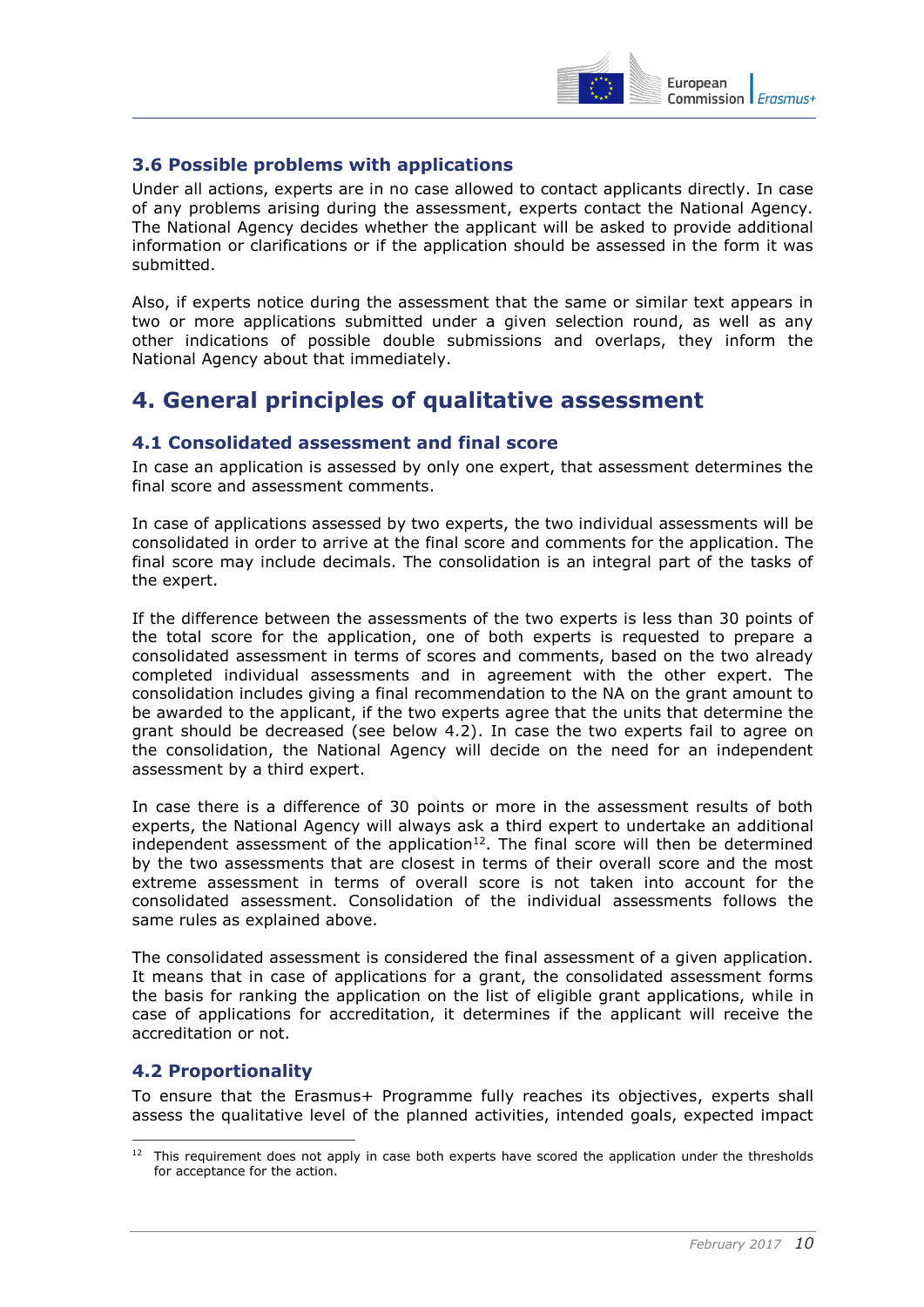

and results of the project in a proportional way, in relation to the size and profile of the applicant organisations and, if applicable, project partners. Quantity (of activities planned, of priorities met or results produced, etc.) will not be judged in absolute terms but in relation to the capacities and potential of the applicants and partners.

In Key Action 2 – Strategic Partnerships action, National Agencies may decide to implement the selection of projects through two distinct selection panels in order to apply the proportionality principle more directly. If the selection is performed through two panels, the applications will be divided based on whether they are applying for: "Strategic Partnerships supporting innovation" or "Strategic Partnerships supporting exchange of good practices". The model of selection and the funds allocation policy shall be published on the website of the National Agency for the fields of adult education, school education, vocational education and training, and youth.

### <span id="page-11-0"></span>**4.3 Quality, cost-efficiency, value for money of the activities**

The funding rules of Erasmus+ actions managed by National Agencies are largely based on unit costs (i.e. amounts are calculated per day, per participant, per staff category etc.). Experts may judge that some of the units indicated in an application form are not to be considered, even for projects deserving a high qualitative scoring. They may therefore propose a reduction of these units, which consequently will determine a reduction of the grant awarded by the NA, if the project is selected for funding. This approach applies to all actions of the Programme managed by National Agencies.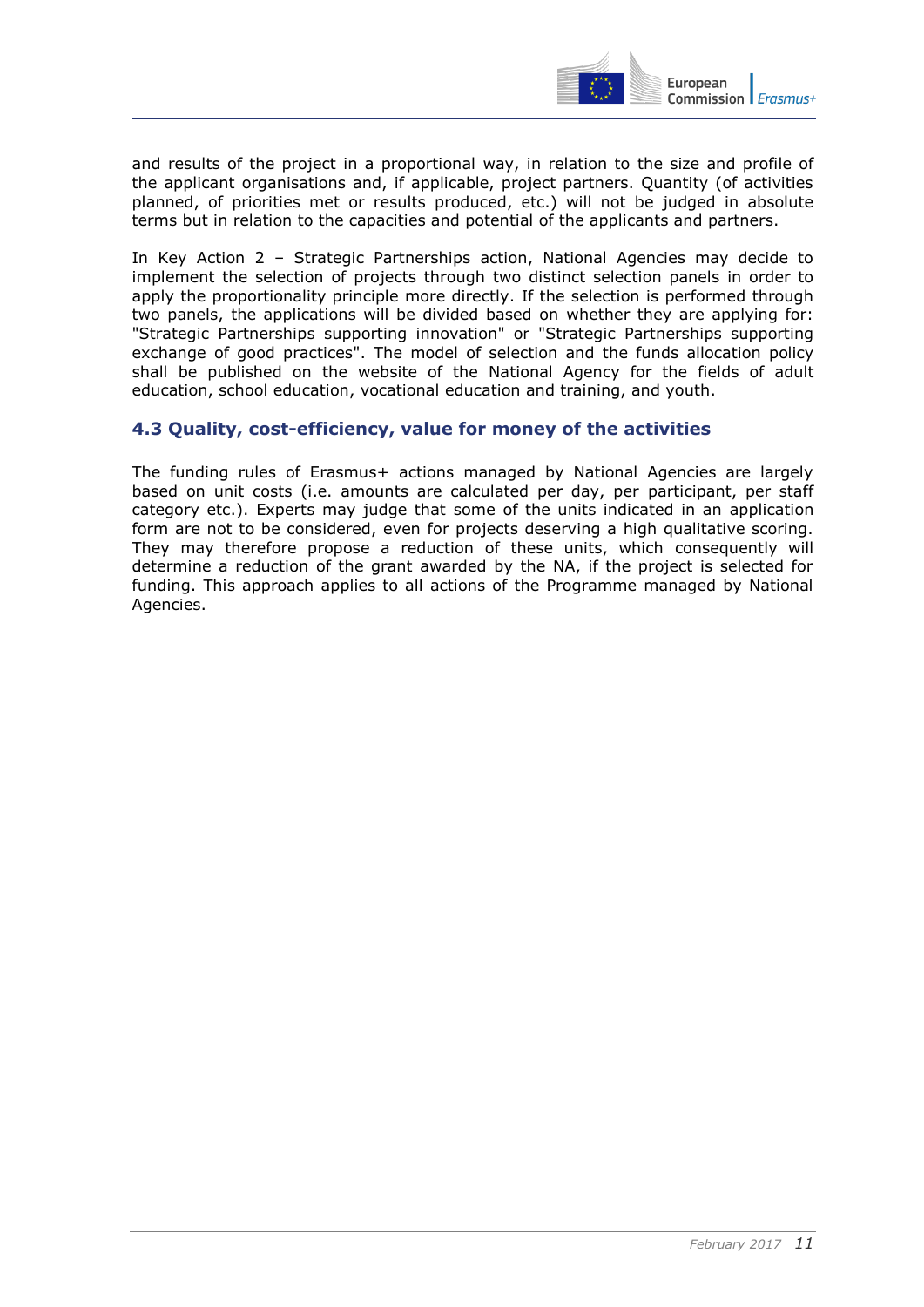

## <span id="page-12-0"></span>**Annex I - Declaration on the prevention of conflicts of interest and disclosure of information**

### **[Erasmus+], [Call for Proposals N° [XXX], [action], [selection round [final submission date]]**

I, the undersigned, am informed of

(1) Art.57 of the Financial Regulation following which:

"1. Financial actors and other persons involved in budget implementation and management, including acts preparatory thereto, audit or control shall not take any action which may bring their own interests into conflict with those of the Union.

Where such a risk exists, the person in question shall refrain from such action and shall refer the matter to the [responsible person at the National Agency] who shall confirm in writing whether a conflict of interest exists. Where a conflict of interest is found to exist, the person in question shall cease all activities in the matter. The [responsible person at the National Agency] shall personally take any further appropriate action.

2. For the purposes of paragraph 1, a conflict of interest exists where the impartial and objective exercise of the functions of a financial actor or other person, as referred to in paragraph 1, is compromised for reasons involving family, emotional life, political or national affinity, economic interest or any other shared interest with a recipient."

(2) Art. 32 of the Rules of Application of the financial rules applicable to the general budget of the Union following which a conflict of interest may, inter alia, take one of the following forms:

"(a) granting oneself or others unjustified direct or indirect advantages;

(b) refusing to grant a beneficiary the rights or advantages to which that beneficiary is entitled;

(c) committing undue of wrongful acts or failing to carry out acts that are mandatory."

I hereby declare<sup>13</sup> to the best of my knowledge that I have no conflict of interest with any of the persons or organisations/institutions having submitted an application in the framework of the above selection round, including with regard to persons or members of consortia or subcontractors or other partners proposed.

I confirm that if I discover the existence of any such potential conflict of interest while exercising my duties in relation to the above selection round, I will immediately notify the [responsible person at the National Agency] thereof and that I will refrain from any further activity in relation to the above selection round if required.

Furthermore, I confirm that I will respect the principle of professional secrecy. I will not communicate to any third party any confidential information that may be disclosed to me intentionally or unintentionally in the context of my work in relation to the above selection round. I will not make any unauthorised use of the information that may be disclosed to me.

Name:

Signature:

Date:

-

<sup>&</sup>lt;sup>13</sup> In case of false, incomplete or incorrect statements or failure to provide information in an attempt to obtain the contract or any benefit resulting therefrom, or where this was the effect of the action, this constitutes a breach of the contract between the National Agency and the expert. The National Agency may decide to terminate the contract and to recover any sums paid to the expert under the order.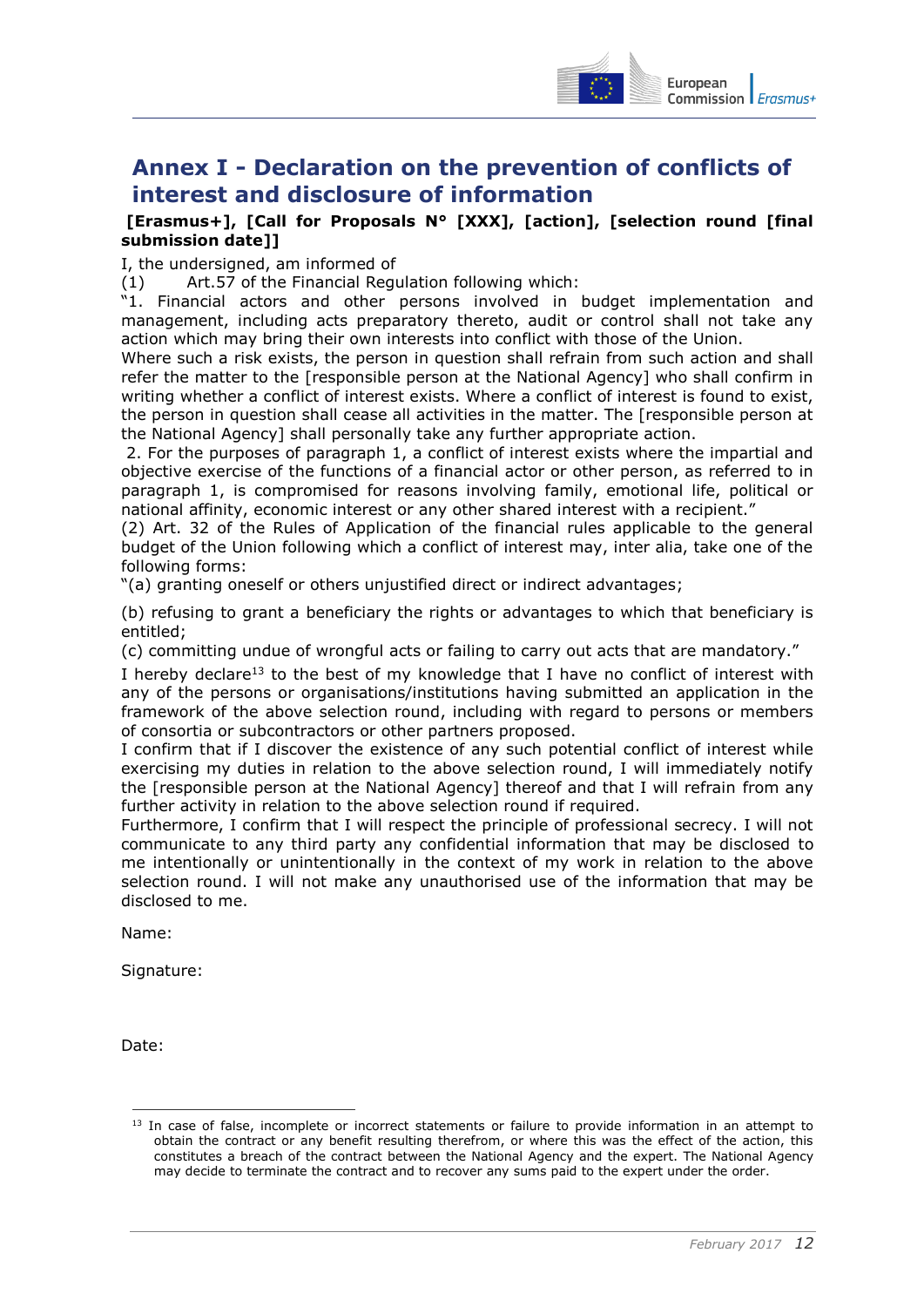

### **Annex II – Interpretation of award criteria**

Notwithstanding the general principles of proportionality and quality, cost-efficiency, value for money of the activities, as described in chapter 4 of this Guide, this annex aims to provide further explanation to experts as to how on how to assess the award criteria (only when relevant for specific elements of analysis) of the Erasmus+ actions which are described in the Erasmus+ Programme Guide. It contains the following tables:

#### **Key Action 1: Mobility of individuals**

- Mobility project for School education staff
- Mobility project for VET learners and staff
- Mobility project for Adult education staff
- Mobility project for young people and youth workers
- Mobility project for Higher education students and staff between Programme and Partner Countries

### **Key Action 2: Cooperation for innovation and the exchange of good practices**

- <span id="page-13-0"></span>Strategic Partnerships – General interpretation
- Additional interpretation specific to a field of **education**, training and youth

#### **Key Action 3: Support for policy reform**

<span id="page-13-1"></span>Structured Dialogue: meetings between young people and decision-makers in the field of youth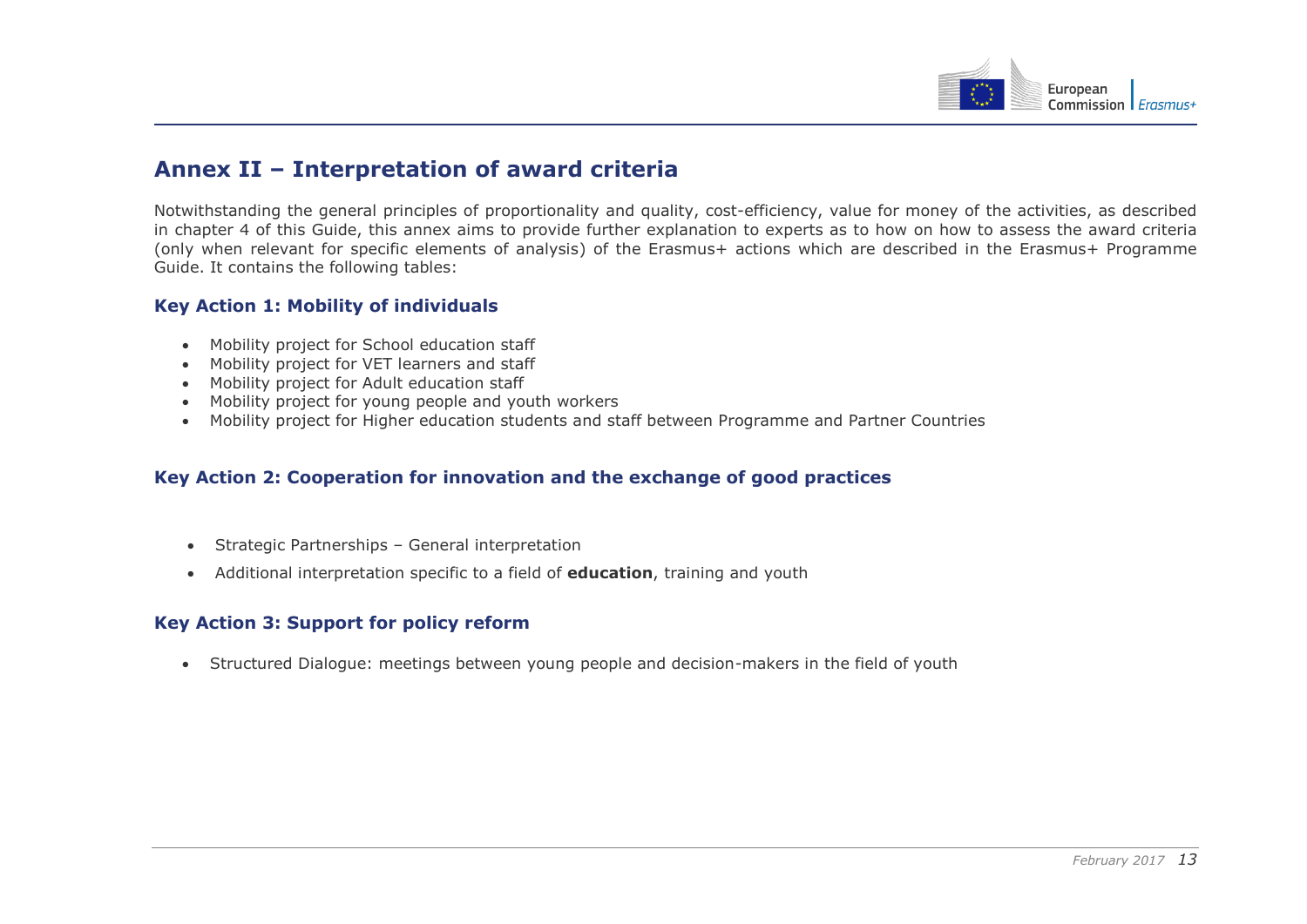

## **Key Action 1: Mobility of individuals**

### **Mobility project for School education staff**

<span id="page-14-0"></span>

| <b>Elements of analysis</b>                                                                                                                                                 | Interpretation of award criteria for school education                                                                                                                                                                                                                                                                                                                                                                                                                                                                                                                                                                                                                                                                                                                                                                                                                                                                                                                                |
|-----------------------------------------------------------------------------------------------------------------------------------------------------------------------------|--------------------------------------------------------------------------------------------------------------------------------------------------------------------------------------------------------------------------------------------------------------------------------------------------------------------------------------------------------------------------------------------------------------------------------------------------------------------------------------------------------------------------------------------------------------------------------------------------------------------------------------------------------------------------------------------------------------------------------------------------------------------------------------------------------------------------------------------------------------------------------------------------------------------------------------------------------------------------------------|
| The relevance of the proposal to<br>the objectives and priorities of the<br>Action                                                                                          | The proposal corresponds to the objectives and the format of the Action, as well as to the priorities of the field<br>as described in Part B and Annex I of the Programme Guide.<br>The application clearly falls within the scope of school education and addresses target group(s) relevant for<br>this action, i.e. school staff.<br>Staff mobility should particularly enhance the professional skills and competences of school staff, for example:<br>improve their abilities to respond to individual learners' needs and to deal with their social, cultural<br>and linguistic diversity;<br>contribute to develop new and better teaching methods and innovative approaches to learning;<br>٠<br>improve the skills and competences of those managing and leading schools;<br>promote the formal recognition of skills and competences acquired through professional development<br>activities abroad;<br>• to be able to develop a European dimension in school education. |
| The relevance of the proposal to<br>the needs and objectives of the<br>participating organisations and of<br>the individual participants                                    | The proposal identifies and addresses clearly specified needs of the applicant school in terms of professional<br>development of staff. It also describes how the project will be aligned with the profile of the school education<br>staff who are to be selected.                                                                                                                                                                                                                                                                                                                                                                                                                                                                                                                                                                                                                                                                                                                  |
| The extent to which the proposal<br>is suitable for producing high-<br>quality learning outcomes for<br>participants                                                        | The expected learning outcomes are clearly explained and in line with the identified needs of school education<br>staff.<br>The planned activities are likely to produce the envisaged learning outcomes.                                                                                                                                                                                                                                                                                                                                                                                                                                                                                                                                                                                                                                                                                                                                                                            |
| The extent to which the proposal<br>is suitable for reinforcing the<br>capacities and international scope<br>of the participating organisations                             | The proposal explains the current or planned involvement of the sending school in other international<br>activities and the place of the mobility project in this context. The mobility project should ideally be a start,<br>continuation or follow-up of other international activities.<br>If the project includes partner organisations abroad, the proposal supports the sending school in<br>strengthening its capacity and ability to successfully cooperate with international partners in the field of school<br>education.                                                                                                                                                                                                                                                                                                                                                                                                                                                 |
| The clarity, completeness and<br>quality of all the phases of the<br>proposal<br>(preparation,<br>project<br>implementation<br>of<br>mobility<br>activities, and follow-up) | The proposal shows that all the phases of the project have been properly developed in order for the project to<br>realise its objectives. It contains a clear and well-planned timetable.<br>The sending school will ensure good preparation of the project implementation in cooperation with the<br>receiving organisation and with the participants.<br>The programme of activities is clearly defined, comprehensive and realistic.                                                                                                                                                                                                                                                                                                                                                                                                                                                                                                                                              |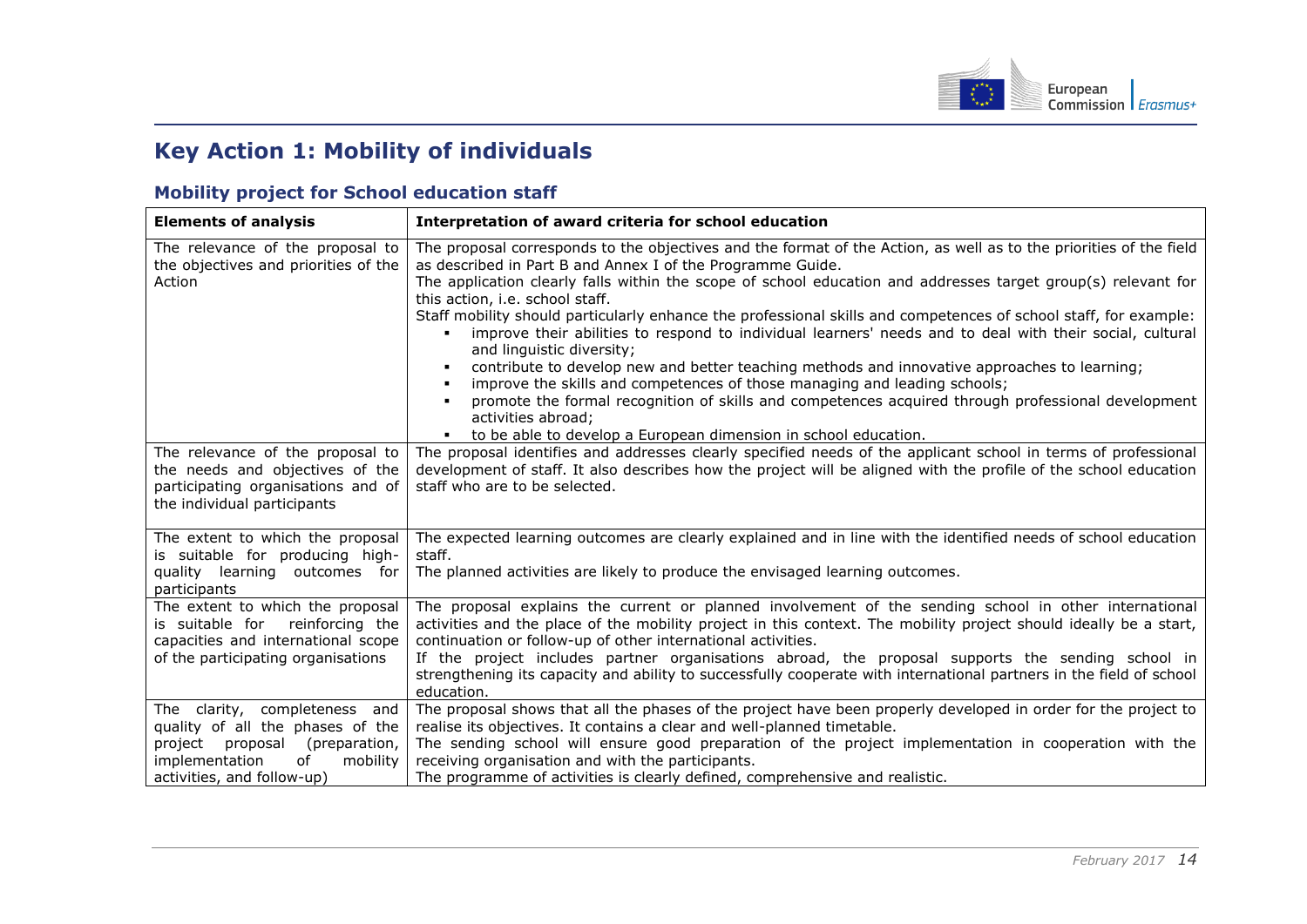

| <b>Elements of analysis</b>                                                                                                                                                                                                                                        | Interpretation of award criteria for school education                                                                                                                                                                                                                                                                                                                                                                                                                                                                                                                                                                                                                                                                                                                                                                                                                                               |
|--------------------------------------------------------------------------------------------------------------------------------------------------------------------------------------------------------------------------------------------------------------------|-----------------------------------------------------------------------------------------------------------------------------------------------------------------------------------------------------------------------------------------------------------------------------------------------------------------------------------------------------------------------------------------------------------------------------------------------------------------------------------------------------------------------------------------------------------------------------------------------------------------------------------------------------------------------------------------------------------------------------------------------------------------------------------------------------------------------------------------------------------------------------------------------------|
|                                                                                                                                                                                                                                                                    | The proposal includes a clear method and regular and concrete activities to monitor progress and address any<br>problems encountered.                                                                                                                                                                                                                                                                                                                                                                                                                                                                                                                                                                                                                                                                                                                                                               |
| The consistency between project<br>objectives and proposed activities                                                                                                                                                                                              | The proposed activities are appropriate for achieving the objectives of the project.<br>The type, number and duration of mobility activities are appropriate, realistic and match the capacity of the<br>participating organisations.<br>The project provides good value for money.                                                                                                                                                                                                                                                                                                                                                                                                                                                                                                                                                                                                                 |
| The quality of the European<br>Development Plan of the applicant<br>organisation                                                                                                                                                                                   | The European Development Plan provides information on:<br>the needs of the school in terms of quality development and internationalisation (e.g. as regards<br>$\blacksquare$<br>management competences, staff competences, new teaching methods or tools, European dimension,<br>language competences, curriculum, organisation of teaching and learning, reinforcing links with partner<br>institutions) and how the planned activities will contribute to meeting these needs;<br>the impact expected on the pupils, teachers and other staff, and on the school overall;<br>how the school will integrate the competences and experiences the staff will acquire through their<br>mobilities into the curriculum and/or the school's development plan,<br>if and how the school intends to use eTwinning and/or School Education Gateway in connection with the<br>planned mobility activities. |
| The appropriateness of measures<br>for selecting and/or involving<br>the<br>mobility<br>participants in<br>activities                                                                                                                                              | The proposal clearly shows that the school intends to organise an open, just and transparent process for<br>selection of staff to participate in mobility activities. The criteria for selection are clearly defined, and ensure<br>that the selected staff have the relevant profile.                                                                                                                                                                                                                                                                                                                                                                                                                                                                                                                                                                                                              |
| The quality of the practical<br>arrangements, management and<br>support modalities                                                                                                                                                                                 | The roles of all actors (sending and $-$ if identified in the application $-$ receiving organisation as well as the<br>participants) are clearly defined.<br>The proposal includes a well-developed approach for how to deal with practical arrangements (venue,<br>transfers, accommodation, etc.).<br>The proposal explains how the sending school intends to support the participants before, during and after the<br>mobility.                                                                                                                                                                                                                                                                                                                                                                                                                                                                  |
| The quality of the preparation<br>provided to participants<br>The quality of arrangements for<br>the recognition and validation of<br>participants' learning outcomes,<br>as well as the consistent use of<br>European<br>transparency<br>and<br>recognition tools | The proposal shows that participants will receive good quality preparation before their mobility activity,<br>including linguistic, cultural and/or pedagogical preparation as necessary.<br>The proposal describes concrete and appropriate ways in which the sending school intends to recognise and<br>validate the competences gained during the mobility.<br>Where possible, European recognition tools are used. Recommended EU recognition tool for school education<br>staff: Europass.                                                                                                                                                                                                                                                                                                                                                                                                     |
| The quality of measures<br>for I                                                                                                                                                                                                                                   | The proposal includes adequate activities to evaluate the outcomes of the individual mobilities and of the                                                                                                                                                                                                                                                                                                                                                                                                                                                                                                                                                                                                                                                                                                                                                                                          |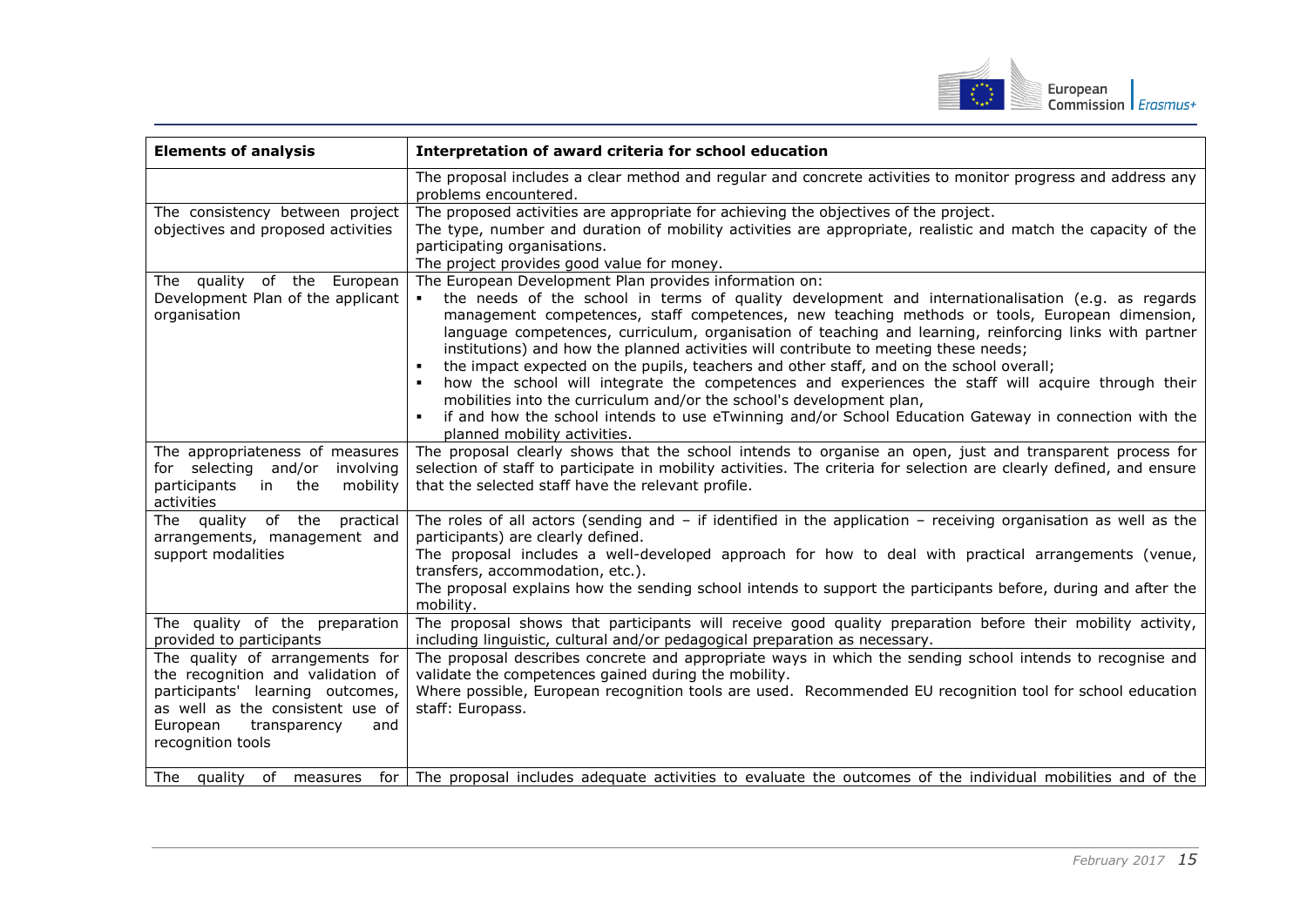

| <b>Elements of analysis</b>                                                                                                                                   | Interpretation of award criteria for school education                                                                                                                                                                                                                                                                                                                                                                                                                                              |
|---------------------------------------------------------------------------------------------------------------------------------------------------------------|----------------------------------------------------------------------------------------------------------------------------------------------------------------------------------------------------------------------------------------------------------------------------------------------------------------------------------------------------------------------------------------------------------------------------------------------------------------------------------------------------|
| evaluating the outcomes of the<br>project                                                                                                                     | project as a whole. The evaluation will address whether the expected outcomes of the project have been<br>realised and whether the expectations of the sending schools and the participants have been met.                                                                                                                                                                                                                                                                                         |
| The potential<br>the<br>impact of<br>project:                                                                                                                 | The project is likely to have a substantial positive impact on the participants' competences and future<br>professional practice but also on the sending and, if relevant, receiving organisation.                                                                                                                                                                                                                                                                                                 |
| participants<br>and<br>on<br>participating<br>organisations<br>during and after the project<br>lifetime;                                                      | The project will contribute to developing a European dimension in the participating schools.<br>The project includes relevant measures to have a longer-term multiplier effect and sustainable impact both<br>within and, if relevant, outside the sending school (e.g. in other schools or in the community). In the long-<br>term perspective, the project will benefit learners of the participating schools.                                                                                   |
| outside the organisations and<br>individuals<br>directly<br>participating in the project, at<br>local, regional, national and/or<br>European levels.          | The project results will be incorporated in the management and/or pedagogical/curricular framework and<br>practice of the sending school.                                                                                                                                                                                                                                                                                                                                                          |
| The appropriateness and quality of<br>measures aimed at disseminating<br>the outcomes of the project within<br>and outside the participating<br>organisations | The proposal includes a clear and good quality plan to disseminate the results of the mobility project within<br>and outside the participating organisation(s). It describes the chosen methods and channels, and identifies<br>target groups and multipliers (e.g. teachers of the same subject within the school but also with the<br>community, local school authorities, teachers associations, educational magazines, on-line professional<br>groups, regional/national events for teachers). |
|                                                                                                                                                               | The dissemination includes the transfer of competences acquired during the mobility, and actively involves the<br>participant. If applicable, the project makes use of eTwinning and/or School Education Gateway to<br>disseminate project results, in addition to the use of the Erasmus+ Project Results Platform.                                                                                                                                                                               |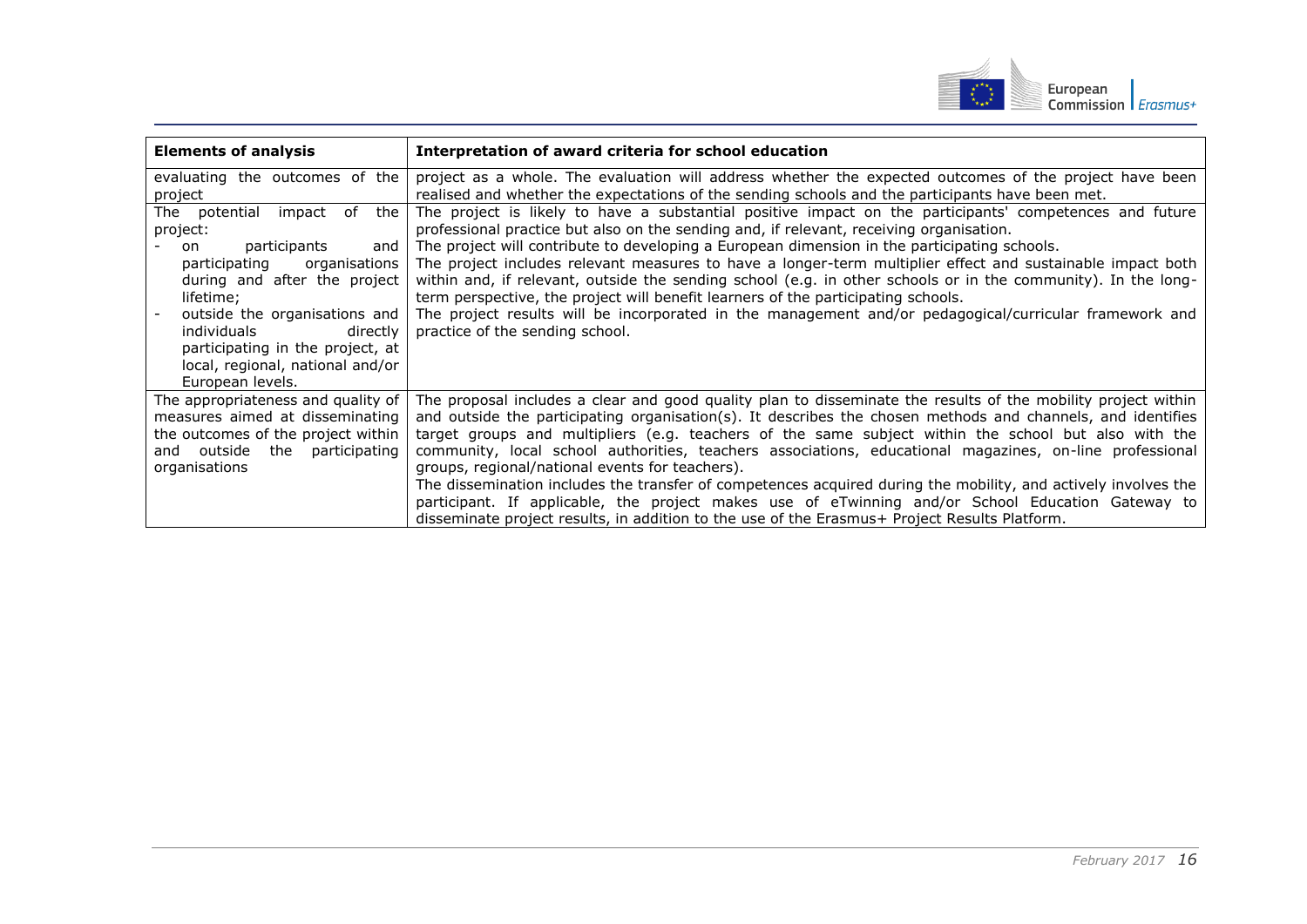

## **Mobility project for VET learners and staff**

<span id="page-17-0"></span>

| <b>Elements of analysis</b>                                                                                                                             | Interpretation of award criteria for vocational education and training (VET)                                                                                                                                                                                                                                                                                    |
|---------------------------------------------------------------------------------------------------------------------------------------------------------|-----------------------------------------------------------------------------------------------------------------------------------------------------------------------------------------------------------------------------------------------------------------------------------------------------------------------------------------------------------------|
| The relevance of the proposal to the<br>objectives and priorities of the Action                                                                         | The proposal corresponds to the objectives and the format of the Action, as well as to the priorities of the<br>field as described in Part B and Annex I of the Programme Guide.<br>The application clearly falls within the scope of vocational education and training and addresses target<br>group(s) relevant for this action, i.e. VET staff and learners. |
| The relevance of the proposal to the<br>objectives<br>and<br>of<br>the<br>needs<br>participating organisations and of the<br>individual participants    | The proposal identifies and addresses clearly specified needs and objectives of the participating<br>organisations and of the individual participants in the field of VET.<br>Participating organisations, including intermediary organisations, are active contributors to the field of VET                                                                    |
|                                                                                                                                                         | and/or to establishing links between VET and the world of work.                                                                                                                                                                                                                                                                                                 |
| The extent to which the proposal is<br>suitable to producing high-quality                                                                               | The expected learning outcomes of the participants are clearly explained and in line with the identified needs<br>of the VET staff and/or learners.                                                                                                                                                                                                             |
| learning outcomes for participants                                                                                                                      | The proposal provides VET staff with appropriate training opportunities in view of developing their<br>professional knowledge, skills and competences.                                                                                                                                                                                                          |
|                                                                                                                                                         | And/or: The proposal provides learners with appropriate opportunities in view of acquiring knowledge and<br>skills for their personal development and employability.                                                                                                                                                                                            |
| The extent to which the proposal is<br>suitable to reinforcing the capacities<br>international<br>scope<br>of the<br>and<br>participating organisations | The proposal clearly supports the participating organisations in strengthening their capacity and ability to<br>successfully cooperate with international partners in the field of VET.                                                                                                                                                                         |
| The clarity, completeness and quality<br>of all the phases of the project                                                                               | The proposal shows that all the phases of the project have been properly designed in order for the project to<br>realise its objectives.                                                                                                                                                                                                                        |
| proposal (preparation, implementation<br>of mobility activities, and follow-up)                                                                         | The programme of activities is clearly defined, comprehensive and realistic.<br>The project contains a clear and well-planned timetable.                                                                                                                                                                                                                        |
|                                                                                                                                                         | The proposal foresees a clear method and regular and concrete activities to monitor progress and address<br>any problems encountered.                                                                                                                                                                                                                           |
| consistency<br>between<br>The<br>project                                                                                                                | The proposed activities are appropriate for achieving the objectives of the project.                                                                                                                                                                                                                                                                            |
| objectives and activities proposed                                                                                                                      | The proposed activities are appropriate to address the identified needs of the organisations and participants                                                                                                                                                                                                                                                   |
|                                                                                                                                                         | involved in the project.<br>The type, number and duration of mobility activities applied for are appropriate, realistic and match the                                                                                                                                                                                                                           |
|                                                                                                                                                         | capacity of the participating organisations.                                                                                                                                                                                                                                                                                                                    |
|                                                                                                                                                         | The project provides good value for money.                                                                                                                                                                                                                                                                                                                      |
| of<br>the<br>quality<br>practical<br>The                                                                                                                | The proposal demonstrates that efficient measures are put in place and appropriate resources allocated by                                                                                                                                                                                                                                                       |
| arrangements,<br>management<br>and                                                                                                                      | the participating organisations to ensure high quality mobility activities. If applicable, the role and added                                                                                                                                                                                                                                                   |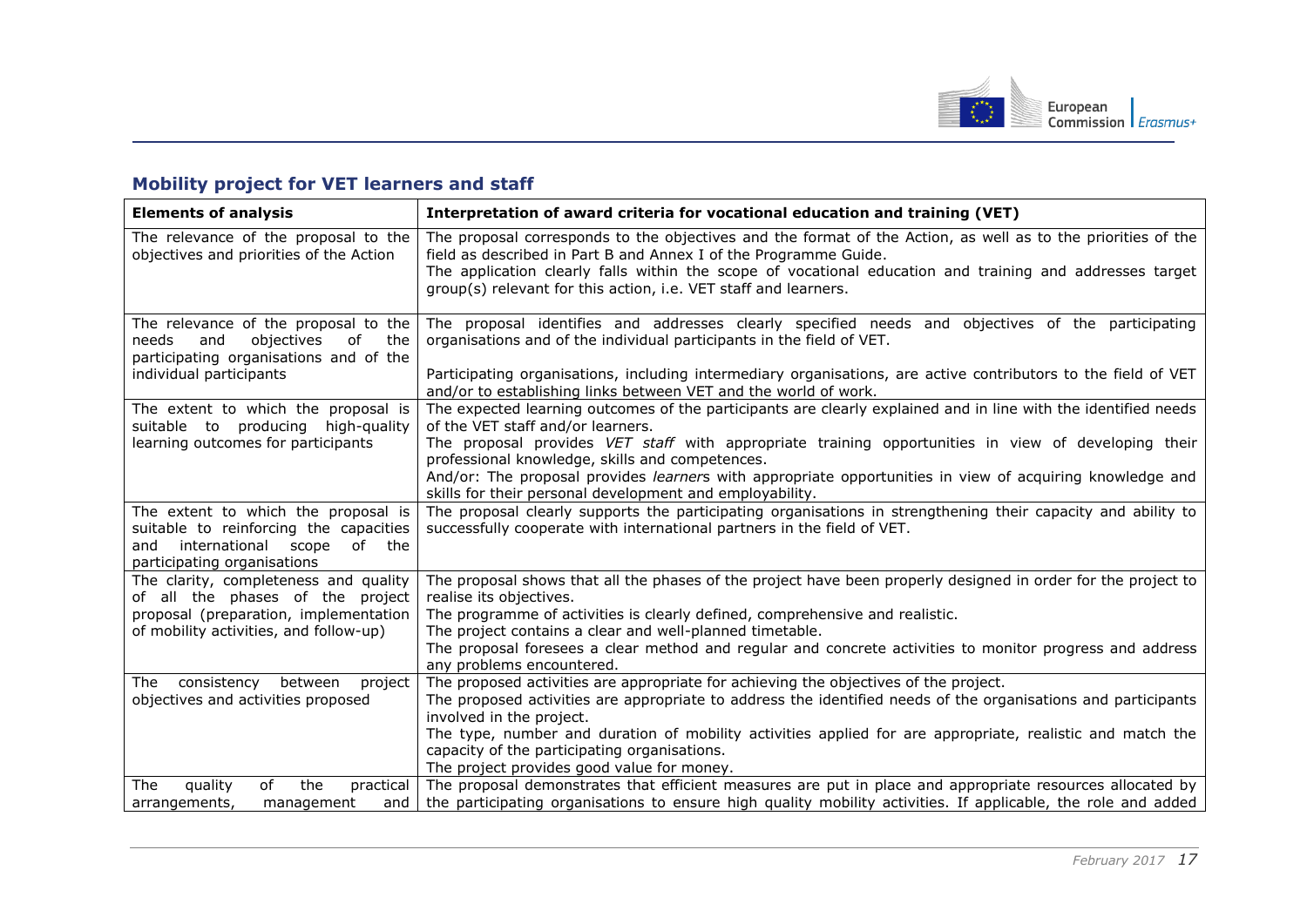

| <b>Elements of analysis</b>                                                                                                              | Interpretation of award criteria for vocational education and training (VET)                                                                                                                                                                                                                                                                                                                          |
|------------------------------------------------------------------------------------------------------------------------------------------|-------------------------------------------------------------------------------------------------------------------------------------------------------------------------------------------------------------------------------------------------------------------------------------------------------------------------------------------------------------------------------------------------------|
| support modalities                                                                                                                       | value of the intermediary organisation is clearly described and relevant.                                                                                                                                                                                                                                                                                                                             |
| The quality of the preparation provided<br>to participants                                                                               | The proposal shows that participants will receive good quality preparation before their mobility activity,<br>including linguistic, cultural and/or pedagogic preparation as necessary.                                                                                                                                                                                                               |
| The quality of arrangements for the<br>recognition<br>validation<br>and<br>οf                                                            | The proposal shows that the learning outcomes of the participants will be appropriately recognised or<br>validated.                                                                                                                                                                                                                                                                                   |
| participants' learning outcomes,<br>as<br>well as the consistent use of European                                                         | Where possible, European recognition tool - ECVET or Europass - will be used.                                                                                                                                                                                                                                                                                                                         |
| transparency and recognition tools                                                                                                       |                                                                                                                                                                                                                                                                                                                                                                                                       |
| The appropriateness of measures for<br>selecting and/or involving participants                                                           | The proposal clearly defines the criteria on the basis of which each organisation will select learners/staff to<br>participate in mobility activities.                                                                                                                                                                                                                                                |
| in the mobility activities                                                                                                               | The criteria are fair and transparent and allow for selecting individuals whom the project aims to address<br>and with a high potential of achieving the intended learning outcomes.                                                                                                                                                                                                                  |
| If applicable, the quality of cooperation<br>and communication between the                                                               | The proposal shows that appropriate cooperation arrangements are established between the participating<br>organisations.                                                                                                                                                                                                                                                                              |
| participating organisations, as well as                                                                                                  | It indicates appropriate channels for communication between the participating organisations.                                                                                                                                                                                                                                                                                                          |
| with other relevant stakeholders                                                                                                         | The proposal shows that the distribution of responsibilities and tasks of all participating organisations is<br>balanced.                                                                                                                                                                                                                                                                             |
| The quality of measures for evaluating<br>the outcomes of the project                                                                    | The proposal includes adequate activities for evaluating the outcomes of the project, in particular the quality<br>of the learning outcomes of mobility activities and the effectiveness of support measures put in place by the<br>participating organisations, as well as the outcomes of the project as a whole.                                                                                   |
| The potential impact of the project on<br>participants<br>participating<br>and<br>organisations during and after the<br>project lifetime | The project is likely to have a substantial positive impact on the participating organisations and participants.<br>The proposal describes the measures that will be taken to ensure lasting effects of the project, including<br>after the end of the project. If the project foresees mobility of VET staff, it will benefit learners of the<br>sending organisations in the long-term perspective. |
| The potential impact of the project<br>the<br>organisations<br>outside<br>and                                                            | The project is likely to benefit individuals and organisations other than those directly participating in the<br>project.                                                                                                                                                                                                                                                                             |
| individuals directly participating in the<br>project, at local, regional, national                                                       | Relevant potential beneficiary organisations and individuals are identified in the proposal.                                                                                                                                                                                                                                                                                                          |
| and/or European levels                                                                                                                   |                                                                                                                                                                                                                                                                                                                                                                                                       |
| The appropriateness and quality of                                                                                                       | The proposal includes a clear and good quality plan for the dissemination of the project results, concretely                                                                                                                                                                                                                                                                                          |
| measures aimed at disseminating the                                                                                                      | describes the dissemination activities and identifies the right target group(s) of these activities.                                                                                                                                                                                                                                                                                                  |
| outcomes of the project within and                                                                                                       | The proposal includes proactive measures that will be taken to reach out to these target groups.                                                                                                                                                                                                                                                                                                      |
| outside the participating organisations                                                                                                  |                                                                                                                                                                                                                                                                                                                                                                                                       |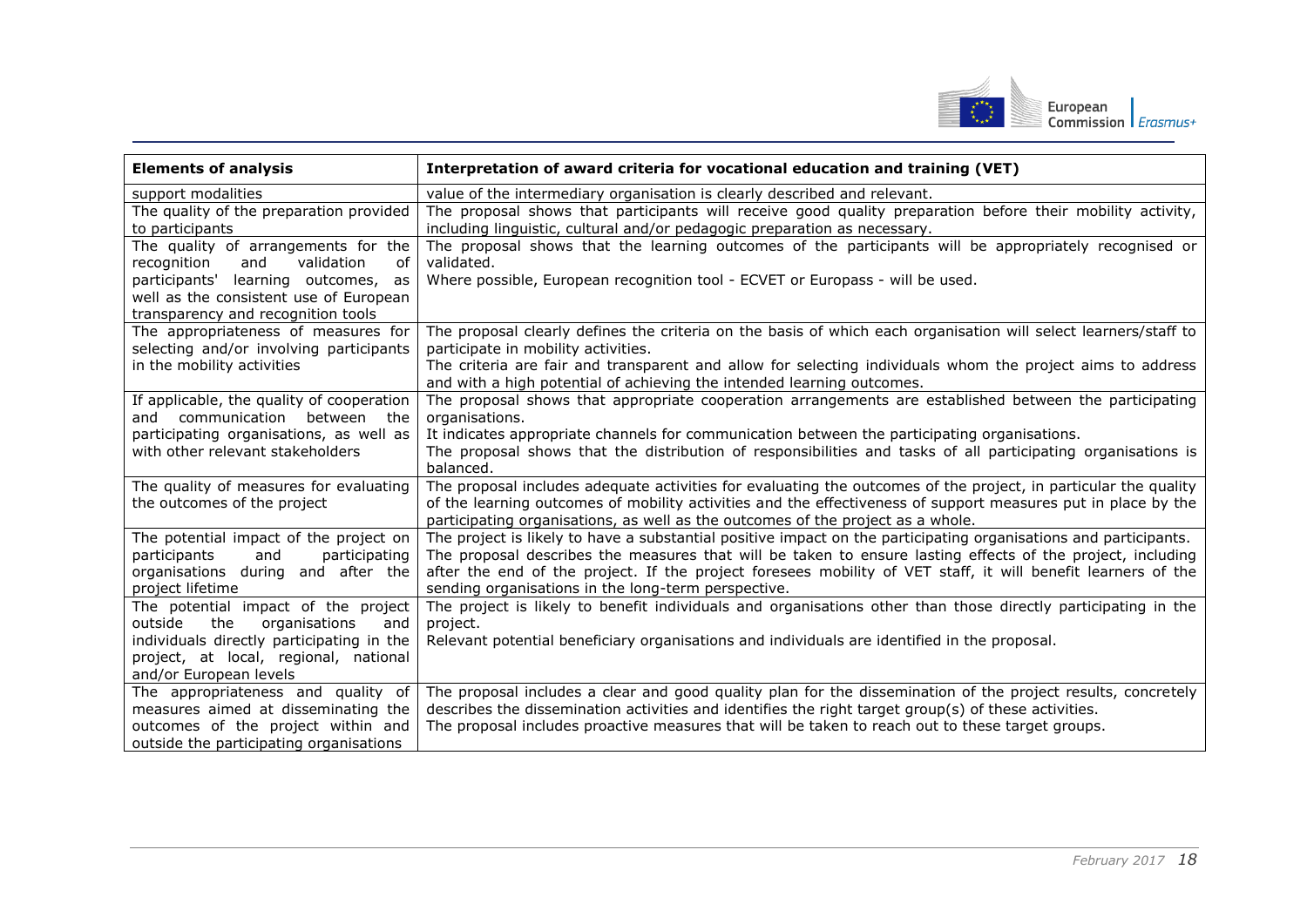

## **Mobility project for adult education staff**

<span id="page-19-0"></span>

| <b>Elements of analysis</b>                                                                                                                    | Interpretation of award criteria for adult education                                                                                                                                                                                                                                                                                                                                                                                                                                                                   |
|------------------------------------------------------------------------------------------------------------------------------------------------|------------------------------------------------------------------------------------------------------------------------------------------------------------------------------------------------------------------------------------------------------------------------------------------------------------------------------------------------------------------------------------------------------------------------------------------------------------------------------------------------------------------------|
| The relevance of the proposal to<br>the objectives and priorities of the<br>Action                                                             | The proposal corresponds to the objectives and the format of the Action, as well as to the priorities of the field as<br>described in Part B and Annex I of the Programme Guide.<br>The application clearly falls within the scope of adult education and addresses target group(s) relevant for this<br>action, i.e. staff in charge of adult education, in a working relation with the sending adult education<br>organisation(s), as well as their staff involved in the strategic development of the organisation. |
| The relevance of the proposal to<br>the needs and objectives of the<br>participating organisations and of<br>the individual participants       | The proposal identifies and addresses clearly specified needs and objectives of the participating organisations<br>and of the individual participants.<br>Staff mobility contributes to the internationalisation and capacity building of the participating organisations and<br>to the professional development of adult education staff (Cf. European Development Plan).                                                                                                                                             |
| The extent to which the proposal<br>is suitable of producing high-<br>quality learning outcomes for<br>participants                            | The expected learning outcomes of the participants are clearly explained and in line with the identified needs of<br>adult education staff.<br>The proposal provides adult education staff with appropriate training opportunities in view of developing their<br>professional knowledge, skills and competences.                                                                                                                                                                                                      |
| The extent to which the proposal<br>is suitable of reinforcing the<br>capacities and international scope<br>of the participating organisations | The proposal clearly supports the participating organisations in strengthening their capacity and ability to<br>successfully cooperate with international partners in the field of adult education.                                                                                                                                                                                                                                                                                                                    |
| The clarity, completeness and<br>quality of all the phases of the<br>(preparation,<br>project proposal<br>implementation<br>mobility<br>of     | The proposal shows that all the phases of the project have been properly designed in order for the project to<br>realise its objectives.<br>The programme of activities is clearly defined, comprehensive and realistic.<br>The project contains a clear and well-planned timetable.                                                                                                                                                                                                                                   |
| activities, and follow-up)                                                                                                                     | The proposal foresees a clear method and regular and concrete activities to monitor progress and address any<br>problems encountered.                                                                                                                                                                                                                                                                                                                                                                                  |
| The consistency between project<br>objectives and activities proposed                                                                          | The proposed activities are appropriate to address the identified needs of the organisations and participants<br>involved in the project.<br>The type, number and duration of mobility activities applied for are appropriate, realistic and match the capacity<br>of the participating organisations.<br>The project provides good value for money.                                                                                                                                                                   |
| quality of the European<br>The<br>Development Plan of the applicant                                                                            | The European Development Plan provides information on:<br>the needs of the organisation in terms of quality development and internationalisation (e.g. as regards<br>$\mathbf{m}$                                                                                                                                                                                                                                                                                                                                      |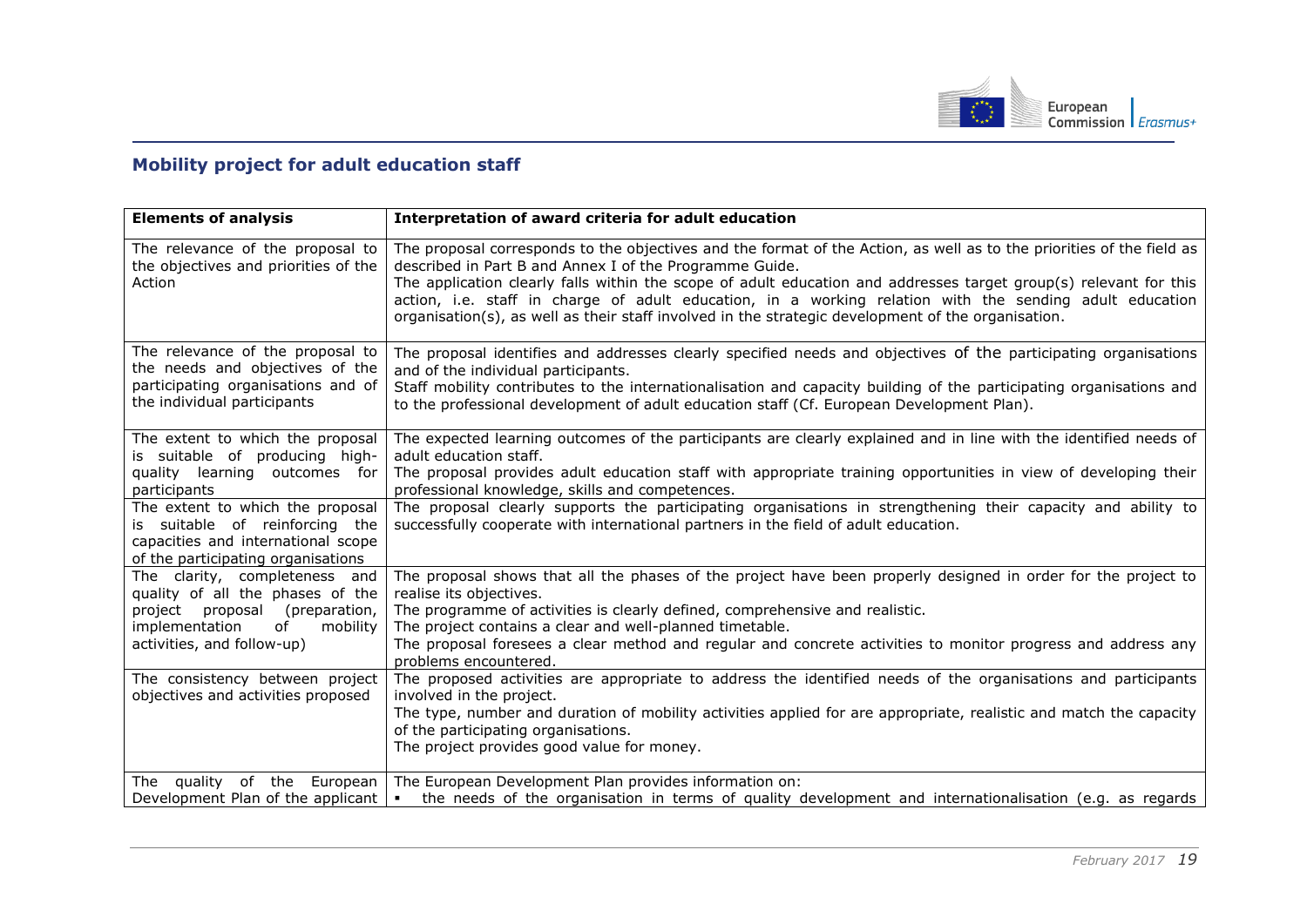

| <b>Elements of analysis</b>                                                                                                                                                                          | Interpretation of award criteria for adult education                                                                                                                                                                                                                                                                                                                                                                                                                                                                                                                                                                                                                                                                                                                                  |
|------------------------------------------------------------------------------------------------------------------------------------------------------------------------------------------------------|---------------------------------------------------------------------------------------------------------------------------------------------------------------------------------------------------------------------------------------------------------------------------------------------------------------------------------------------------------------------------------------------------------------------------------------------------------------------------------------------------------------------------------------------------------------------------------------------------------------------------------------------------------------------------------------------------------------------------------------------------------------------------------------|
| organisation<br>The quality<br>of the practical<br>arrangements, management and                                                                                                                      | management competences, staff competences, new teaching methods or tools, European dimension,<br>language competences, curriculum, organisation of teaching and learning, reinforcing links with partner<br>institutions) and how the planned activities will contribute to meeting these needs;<br>the impact expected on learners, teachers and other staff, and on the organisation overall;<br>how the organisation will integrate the competences and experiences the staff will acquire through their<br>mobilities into the curriculum and/or the organisation's development plan.<br>The proposal demonstrates that efficient measures are put in place and appropriate resources allocated by the<br>participating organisations to ensure high quality mobility activities. |
| support modalities                                                                                                                                                                                   |                                                                                                                                                                                                                                                                                                                                                                                                                                                                                                                                                                                                                                                                                                                                                                                       |
| The quality of the preparation<br>provided to participants                                                                                                                                           | The proposal shows that participants will receive the good quality preparation before their mobility activity,<br>including linguistic, cultural and/or pedagogic preparation as necessary.                                                                                                                                                                                                                                                                                                                                                                                                                                                                                                                                                                                           |
| The quality of arrangements for<br>the recognition and validation of<br>participants' learning outcomes,<br>as well as the consistent use of<br>European<br>transparency<br>and<br>recognition tools | The proposal shows that the learning outcomes of the participants will be appropriately recognised or validated.<br>Where possible, European recognition tools are used. Recommended EU recognition tool for adult education<br>staff: Europass.                                                                                                                                                                                                                                                                                                                                                                                                                                                                                                                                      |
| The appropriateness of measures<br>for selecting and/or involving<br>participants<br>in the<br>mobility<br>activities                                                                                | The proposal clearly defines the criteria on the basis of which each organisation will select staff to participate in<br>mobility activities.<br>The criteria are fair and transparent and allow for selecting individuals whom the project aims to address and<br>with a high potential of achieving the intended learning outcomes.<br>N.B. The mobility of adult learners cannot be supported.                                                                                                                                                                                                                                                                                                                                                                                     |
| If applicable, the quality of<br>cooperation and communication<br>between<br>the<br>participating<br>organisations, as well as with<br>other relevant stakeholders                                   | The proposal shows that appropriate cooperation arrangements are established between the participating<br>organisations.<br>It indicates appropriate channels for communication between the participating organisations.<br>The proposal shows that the distribution of responsibilities and tasks of all participating organisations is balanced.                                                                                                                                                                                                                                                                                                                                                                                                                                    |
| The quality of measures for<br>evaluating the outcomes of the<br>project                                                                                                                             | The proposal includes adequate measures for evaluating the outcomes of the project, in particular the quality of<br>the learning outcomes of mobility activities and the effectiveness of support measures put in place by the<br>participating organisations, as well as the outcomes of the project as a whole.                                                                                                                                                                                                                                                                                                                                                                                                                                                                     |
| The potential impact of the project<br>on participants and participating<br>organisations during and after the<br>project lifetime                                                                   | The project is likely to have a substantial positive impact on the participating organisations and participants.<br>The project results will be integrated into the management and/or pedagogical/curricular framework and practice<br>of the participating organisations.<br>The proposal describes the measures that will be taken to ensure lasting effects of the project, including after the                                                                                                                                                                                                                                                                                                                                                                                    |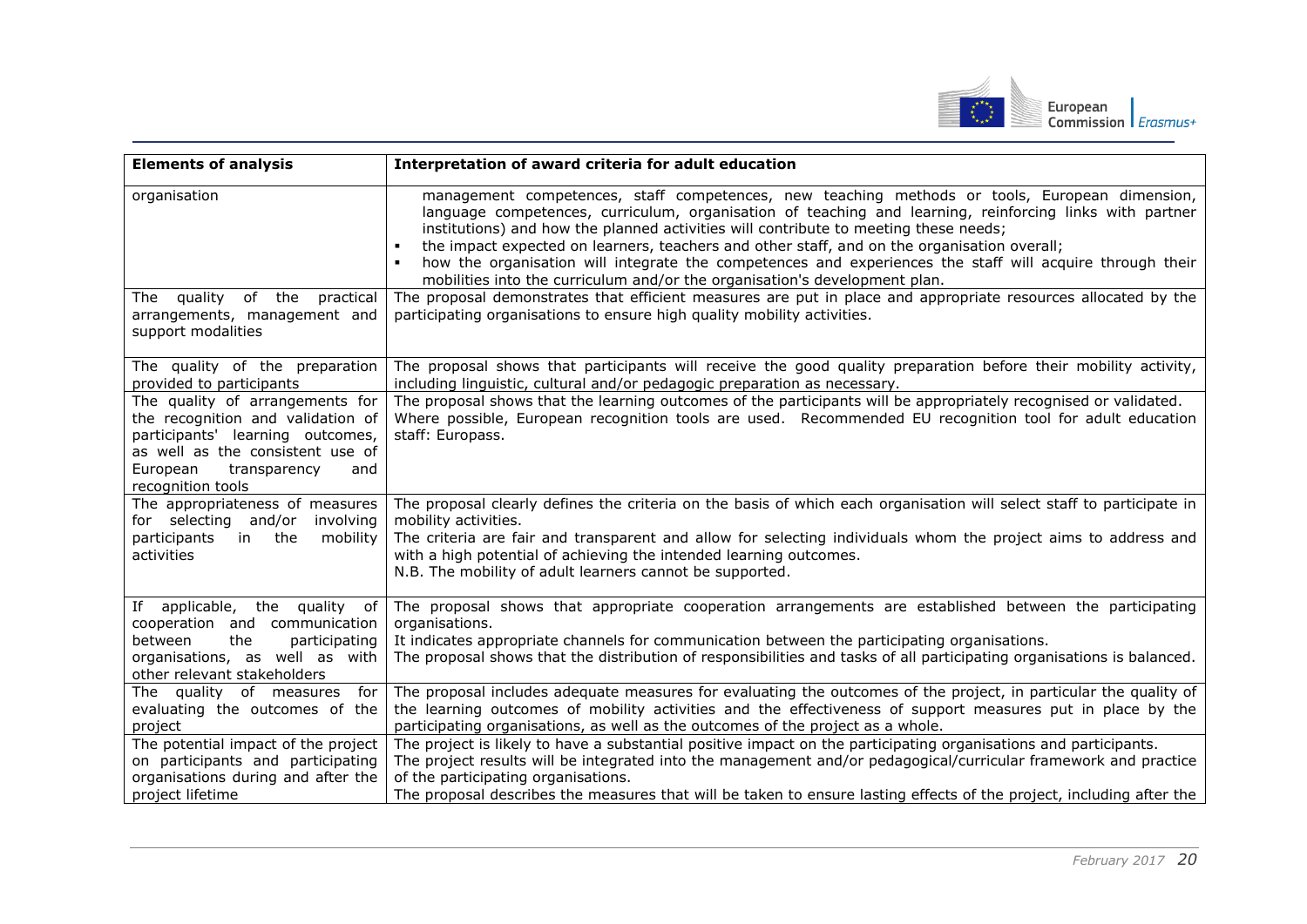

| <b>Elements of analysis</b>           | Interpretation of award criteria for adult education                                                                   |
|---------------------------------------|------------------------------------------------------------------------------------------------------------------------|
|                                       | end of the project. In the long-term perspective, the project will benefit learners of the participating organisation. |
| The potential impact of the project   | The project is likely to benefit individuals and organisations other than those directly participating in the project. |
| outside the organisations and         | Relevant potential beneficiary organisations and individuals are identified in the proposal.                           |
| individuals directly participating in |                                                                                                                        |
| the project, at local, regional,      |                                                                                                                        |
| national and/or European levels       |                                                                                                                        |
| The appropriateness and quality of    | The proposal includes a clear and good quality plan for the dissemination of the project results, concretely           |
| measures aimed at disseminating       | describes the dissemination activities and identifies the right target group(s) of these activities.                   |
| the outcomes of the project within    | The proposal includes proactive measures that will be taken to reach out to the target groups. If applicable, the      |
| and outside the<br>participating      | project makes use of EPALE to disseminate project results in addition to use of the Erasmus+ Project Results           |
| organisations                         | Platform.                                                                                                              |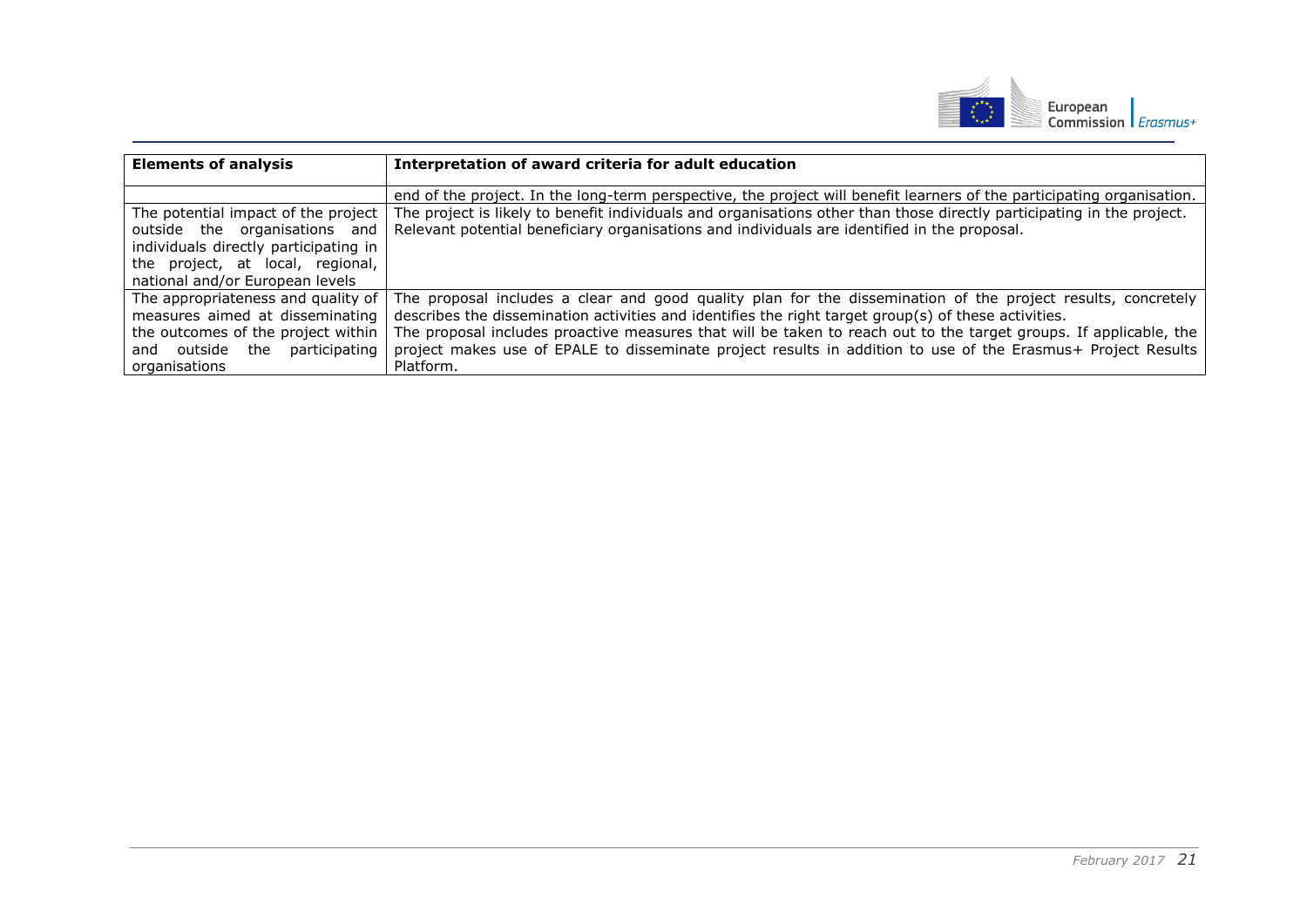

## **Mobility project for young people and youth workers**

<span id="page-22-0"></span>

| <b>Elements of analysis</b>                                                                                                                                                                                                                                                                                                                                                                                                                                                                                                                                                                                                                                                                                                                                           | Interpretation of award criteria for youth                                                                                                                                                                                                                                                                                                                                                                                                                                                                                                                                                                                                                                                                                                                                                                                                                                                                                                                                                                                                                                                                                                                                                                                                                                                                     |
|-----------------------------------------------------------------------------------------------------------------------------------------------------------------------------------------------------------------------------------------------------------------------------------------------------------------------------------------------------------------------------------------------------------------------------------------------------------------------------------------------------------------------------------------------------------------------------------------------------------------------------------------------------------------------------------------------------------------------------------------------------------------------|----------------------------------------------------------------------------------------------------------------------------------------------------------------------------------------------------------------------------------------------------------------------------------------------------------------------------------------------------------------------------------------------------------------------------------------------------------------------------------------------------------------------------------------------------------------------------------------------------------------------------------------------------------------------------------------------------------------------------------------------------------------------------------------------------------------------------------------------------------------------------------------------------------------------------------------------------------------------------------------------------------------------------------------------------------------------------------------------------------------------------------------------------------------------------------------------------------------------------------------------------------------------------------------------------------------|
| The relevance of the proposal to:<br>the objectives and priorities of<br>the Action<br>the needs and objectives of the<br>participating organisations and of<br>the individual participants                                                                                                                                                                                                                                                                                                                                                                                                                                                                                                                                                                           | The proposal corresponds to the objectives and the format of the Action, as well as to the priorities of the field<br>as described in Part B and Annex I of the Programme Guide. In particular, Youth Exchanges and European<br>Voluntary Service correspond to the objectives of learners' mobility, while mobility of youth workers<br>correspond to the objectives of the mobility of staff.<br>All proposals will be assessed against the following elements:                                                                                                                                                                                                                                                                                                                                                                                                                                                                                                                                                                                                                                                                                                                                                                                                                                              |
| The extent to which the proposal is<br>suitable of:<br>reaching out to young people<br>with<br>fewer<br>opportunities<br>including<br>refugees,<br>asylum<br>seekers and migrants;<br>promoting diversity, intercultural<br>inter-religious<br>and<br>dialogue,<br>common values of freedom,<br>tolerance and respect of human<br>rights as well as on projects<br>enhancing media literacy, critical<br>thinking and sense of initiative of<br>young people;<br>equipping youth workers with<br>methods<br>competences<br>and<br>needed for transferring<br>the<br>common fundamental values of<br>our society particularly to the<br>hard to reach young people and<br>preventing violent radicalisation<br>of young people.<br>The extent to which the proposal is | • If Youth Exchanges or European Voluntary Service activities are planned in the project, the proposal<br>involves as participants young people with fewer opportunities, as described in Part A "Equity and<br>Inclusion" of the Programme Guide, including refugees, asylum seekers and migrants.<br>The proposal promotes diversity, intercultural and inter-religious dialogue, common values of<br>$\bullet$<br>freedom, tolerance and respect of human rights as well as aims on enhancing media literacy, critical<br>thinking and sense of initiative of young people.<br>If Youth Workers Mobility activities are planned in the project, the proposal equips youth workers with<br>$\bullet$<br>competences and methods needed for transferring the common fundamental values of our society<br>particularly to the hard to reach young people and preventing violent radicalisation of young people<br>The learning outcomes for the participants are clearly explained and in line with the identified needs of young<br>people or youth workers concerned. The learning outcomes are in line with the expected impact of the action<br>on individuals, as described in Part B of the Programme Guide, "Key Action 1: Learning mobility of individuals",<br>section "Which actions are supported?" |
| suitable of:<br>producing high-quality learning                                                                                                                                                                                                                                                                                                                                                                                                                                                                                                                                                                                                                                                                                                                       |                                                                                                                                                                                                                                                                                                                                                                                                                                                                                                                                                                                                                                                                                                                                                                                                                                                                                                                                                                                                                                                                                                                                                                                                                                                                                                                |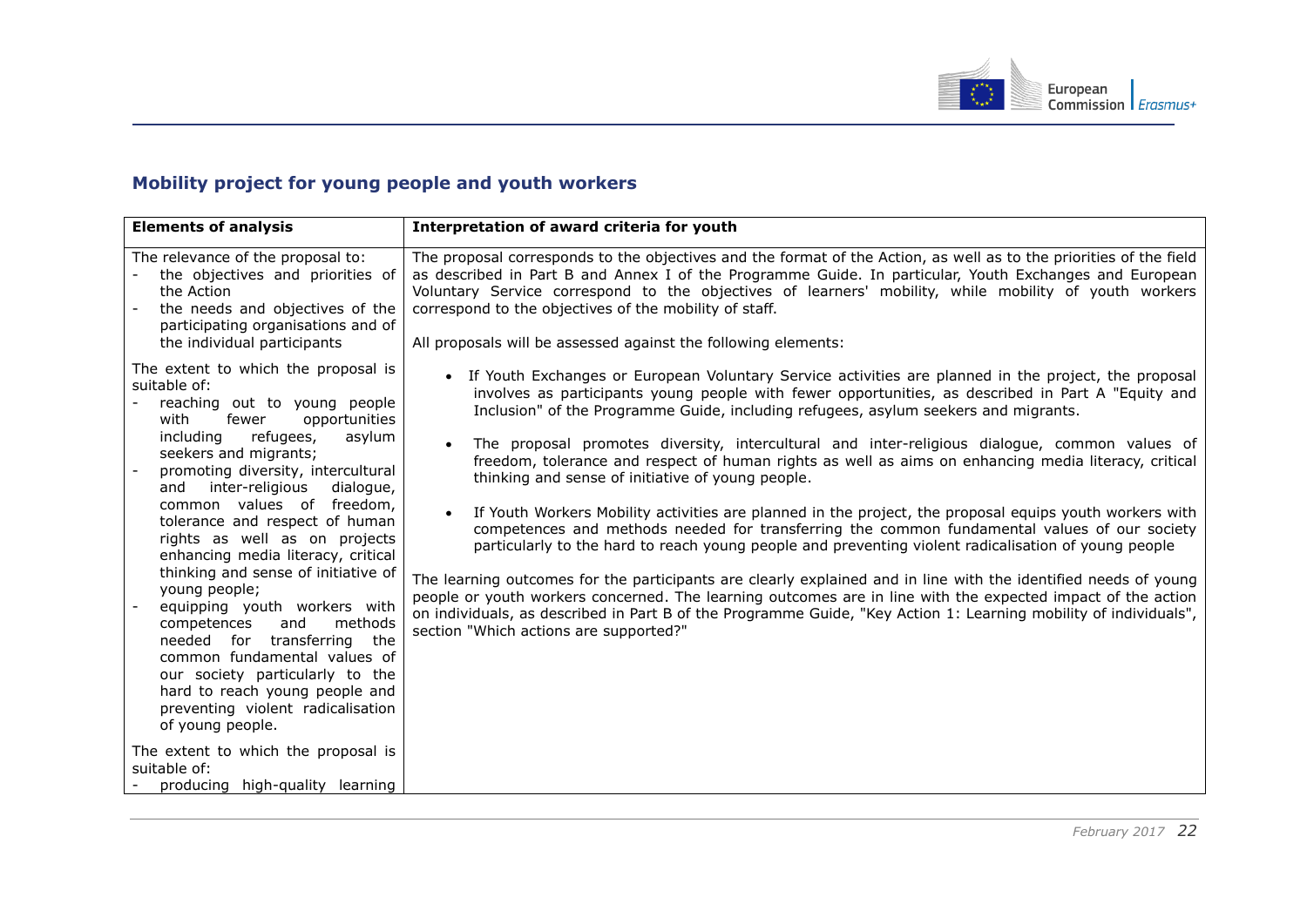

| <b>Elements of analysis</b>                                                                                                                                        | Interpretation of award criteria for youth                                                                                                                                                                                                                                                                                                                                                      |
|--------------------------------------------------------------------------------------------------------------------------------------------------------------------|-------------------------------------------------------------------------------------------------------------------------------------------------------------------------------------------------------------------------------------------------------------------------------------------------------------------------------------------------------------------------------------------------|
| outcomes for participants<br>reinforcing the capacities<br>and<br>international scope of<br>the<br>participating organisations                                     |                                                                                                                                                                                                                                                                                                                                                                                                 |
| The clarity, completeness and quality<br>of all the phases of the project<br>(preparation,<br>proposal<br>implementation of mobility activities,<br>and follow-up) | The proposal is compliant with the principles and provisions described in the Programme Guide, Annex I,<br>section "Mobility project for young people and youth workers". In case of European Voluntary Service, the<br>activities are compliant with the principles of the EVS Charter.<br>Quality of the preparation phase                                                                    |
|                                                                                                                                                                    |                                                                                                                                                                                                                                                                                                                                                                                                 |
| The consistency between project<br>objectives and activities proposed<br>quality<br>of the<br>practical<br>The                                                     | The description of the preparation phase is clear and shows that the participating organisations and the<br>participants have agreed on a division of tasks, programme of activities, working methods, practical<br>arrangements (venue, transfers, accommodations, support material etc.).                                                                                                     |
| arrangements,<br>management<br>and<br>support modalities                                                                                                           | The preparation phase furthermore enhances the participants' involvement in the activities and shows that the<br>participants will be prepared for intercultural encounters with other people with different backgrounds,<br>including with special needs or fewer opportunities, and cultures.                                                                                                 |
| The quality of the preparation<br>provided to participants<br>The quality of the non-formal                                                                        | In case of inclusion projects, the proposal shows how the participating organisations reach out to specific staff<br>or young people with special needs or fewer opportunities, and how they will support (where needed) these<br>target groups to participate fully and on equal footing with other staff and participants in the preparation                                                  |
| participative methods proposed and<br>active involvement of young people                                                                                           | phase.                                                                                                                                                                                                                                                                                                                                                                                          |
| at all levels of the project                                                                                                                                       | In case of Youth Exchanges, the proposal shows that the young people have been planning the project. The<br>young people have chosen the theme(s) of the planned activities, the working methods, and agreed on the                                                                                                                                                                             |
| The quality of arrangements for the<br>recognition<br>validation<br>and<br>of                                                                                      | profile of the participants.                                                                                                                                                                                                                                                                                                                                                                    |
| participants' learning outcomes, as<br>well as the consistent use of<br>and<br>European<br>transparency<br>recognition tools                                       | In case of European Voluntary Service, the proposal shows that volunteers will receive personal,<br>learning/Youthpass process, task-related, linguistic and administrative support. The support will be reinforced<br>by a mentor responsible for providing personal and learning/Youthpass process support to the volunteer(s) and<br>for helping them to integrate into the local community. |
| The appropriateness of measures for<br>and/or<br>selecting<br>involving<br>participants in the mobility activities                                                 | In the preparation phase, the participating organisations have addressed the issue of protection and safety of<br>participants. The proposal demonstrates that participating organisations have put in place emergency<br>procedures<br>settled a<br>"code of behaviour"<br>and<br>have<br>common<br>to<br>help<br>both<br>group                                                                |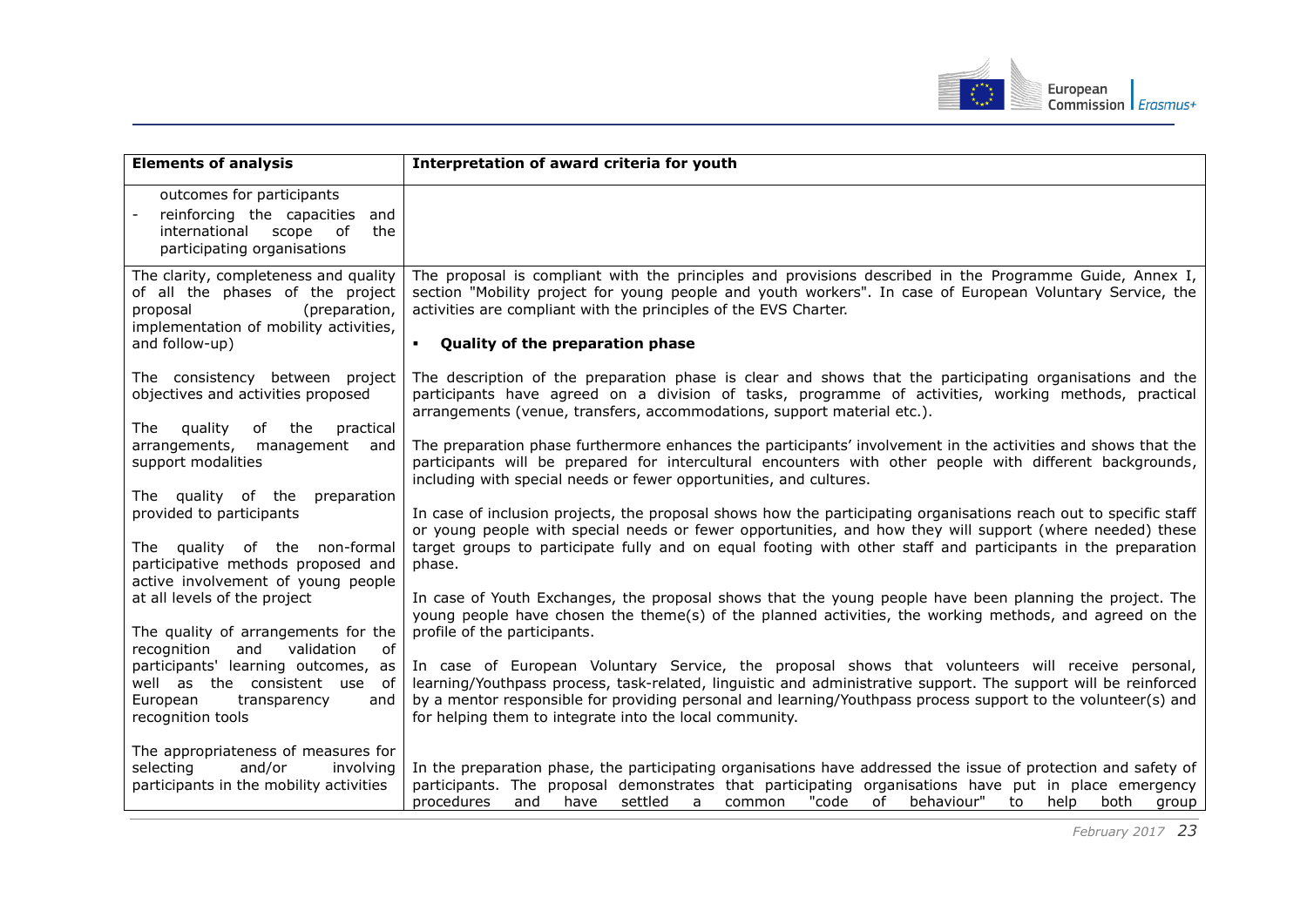

| <b>Elements of analysis</b>                                                                                                                         | Interpretation of award criteria for youth                                                                                                                                                                                                                                                                                                                                                                                                                                                                                          |
|-----------------------------------------------------------------------------------------------------------------------------------------------------|-------------------------------------------------------------------------------------------------------------------------------------------------------------------------------------------------------------------------------------------------------------------------------------------------------------------------------------------------------------------------------------------------------------------------------------------------------------------------------------------------------------------------------------|
| The quality of cooperation<br>and<br>communication<br>the<br>between<br>participating organisations, as well<br>as with other relevant stakeholders | leaders/facilitators/trainers/mentors and participants, to respect commonly agreed standards of behaviour<br>during the activity. For Youth Exchanges, a sufficient number of group leaders will be present in order to<br>enable young people to share their learning experience in a reasonably safe and protected environment.                                                                                                                                                                                                   |
|                                                                                                                                                     | In the preparation phase, the participating organisations have addressed the issue of recognition of<br>participant's learning outcomes. The fact that - beyond making available the Youthpass certificate to<br>participants - the participating organisations intend to use the Youthpass tool to stimulate participants'<br>reflection on their learning process is considered as an element of quality of the project.                                                                                                          |
|                                                                                                                                                     | <b>Quality of the activity programme</b>                                                                                                                                                                                                                                                                                                                                                                                                                                                                                            |
|                                                                                                                                                     | The activity programme is clearly defined, realistic, balanced and linked to the objectives of the project. It<br>provides learning opportunities for the participants involved. The programme uses a variety of working<br>methods and is adapted to the profile of participants in order to ensure the potentially best learning outcomes.                                                                                                                                                                                        |
|                                                                                                                                                     | In case of European Voluntary Service, effective matching between tasks and volunteer profiles is targeted.<br>Their tasks reflect, as far as possible, their individual abilities, desires and learning expectations. The proposal<br>shows that volunteers do not carry out tasks of professional staff, in order to avoid job substitution and/or<br>excessive responsibility for the volunteers. Routine tasks are also limited to the maximum extent. The tasks of<br>the volunteers include contact with the local community. |
|                                                                                                                                                     | In case of inclusion projects involving staff or young people with special needs or fewer opportunities, the<br>proposal shows that the participating organisations will support (where needed) these target groups to<br>participate fully and on equal footing with other staff and participants in the activities.                                                                                                                                                                                                               |
|                                                                                                                                                     | Quality of the follow-up phase                                                                                                                                                                                                                                                                                                                                                                                                                                                                                                      |
|                                                                                                                                                     | The proposal shows that participating organisations intend to carry out a final evaluation of the activities and<br>of the project. The final evaluation will make it possible to assess whether the objectives of the<br>activities/project have been achieved and the expectations of the participating organisations and participants<br>have been met. The evaluation will also highlight the learning outcomes of individuals and participating<br>organisations involved.                                                     |
|                                                                                                                                                     | Besides the final evaluation, the proposal shows that participating organisations will monitor the<br>implementation of the mobility activities to ensure the smooth running of the project and fine-tuning, if<br>necessary.                                                                                                                                                                                                                                                                                                       |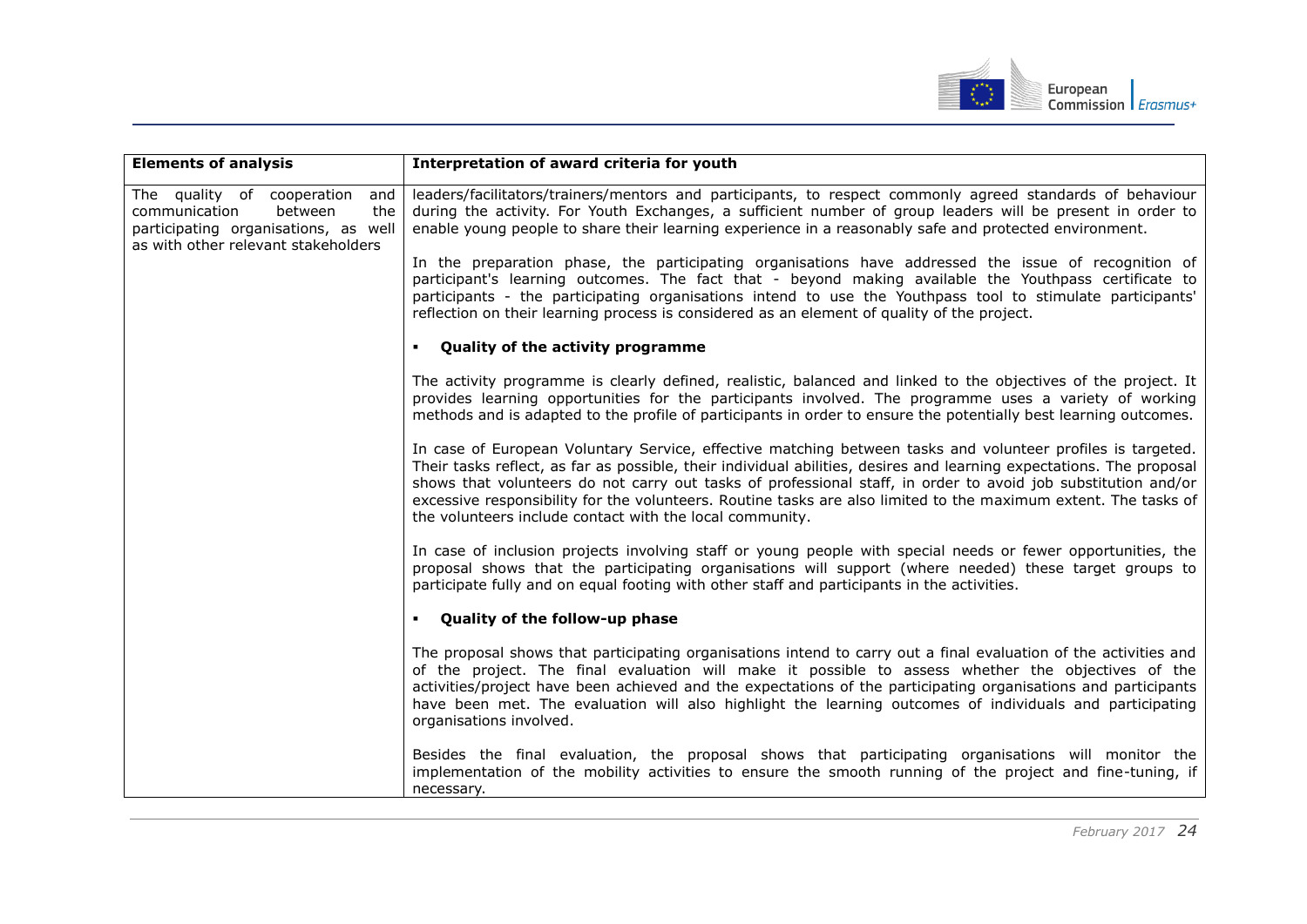

| <b>Elements of analysis</b> | Interpretation of award criteria for youth                                                                                                                                                                                                                                                                                                                                                                                                                                                                                                                       |
|-----------------------------|------------------------------------------------------------------------------------------------------------------------------------------------------------------------------------------------------------------------------------------------------------------------------------------------------------------------------------------------------------------------------------------------------------------------------------------------------------------------------------------------------------------------------------------------------------------|
|                             | Non-formal learning methods applied                                                                                                                                                                                                                                                                                                                                                                                                                                                                                                                              |
|                             | The project leads to the acquisition/improvement of competences resulting in the personal, socio-educational<br>and professional development of all participants and participating organisations involved. This will be achieved<br>through non-formal and informal learning, in line with the principles described in Annex I to the Programme<br>Guide, section "Mobility project for young people and youth workers".                                                                                                                                         |
|                             | The project is based on a learning process stimulating creativity, active participation and initiative<br>(entrepreneurial spirit) and the methods used are adapted to the target group. The proposal shows that such<br>learning process will be planned and analysed throughout the project: participants will be provided with a<br>place for reflection on learning experiences and outcomes, also with the support of the Youthpass tool.                                                                                                                   |
|                             | The proposal indicates that participants will play an active role in the implementation of the project to the<br>maximum possible extent: participants will be actively involved in the preparation and follow-up phases of the<br>project. Participants will be able to explore different topics on an equal basis, regardless of their language<br>abilities or other skills. Support (where needed) is offered to young people with special needs or fewer<br>opportunities, to allow them to participate fully and on equal footing with other participants. |
|                             | In case of learners with special needs or fewer opportunities, the proposal shows that the participating<br>organisations will support these young people to learn from the mobility experience and capitalise on it to<br>improve their situation.                                                                                                                                                                                                                                                                                                              |
|                             | In case of Youth Exchanges and mobility of youth workers, the activity has a clear thematic concept, which<br>participants wish to explore together. The chosen theme is commonly agreed and reflects the interests and<br>needs of participants.                                                                                                                                                                                                                                                                                                                |
|                             | Quality of cooperation and communication between the participating organisations, as well as<br>$\blacksquare$<br>with other relevant stakeholders                                                                                                                                                                                                                                                                                                                                                                                                               |
|                             | The proposal shows that the participating organisations have established and will run a cohesive consortium<br>with active involvement of all partners and with common goals to be achieved. In this respect, the following<br>factors should be taken into consideration during the assessment:                                                                                                                                                                                                                                                                 |
|                             | • the level of networking, cooperation and commitment of each participating organisation in the project;                                                                                                                                                                                                                                                                                                                                                                                                                                                         |
|                             | the profile and background of participating organisations when the nature or target of the activity would                                                                                                                                                                                                                                                                                                                                                                                                                                                        |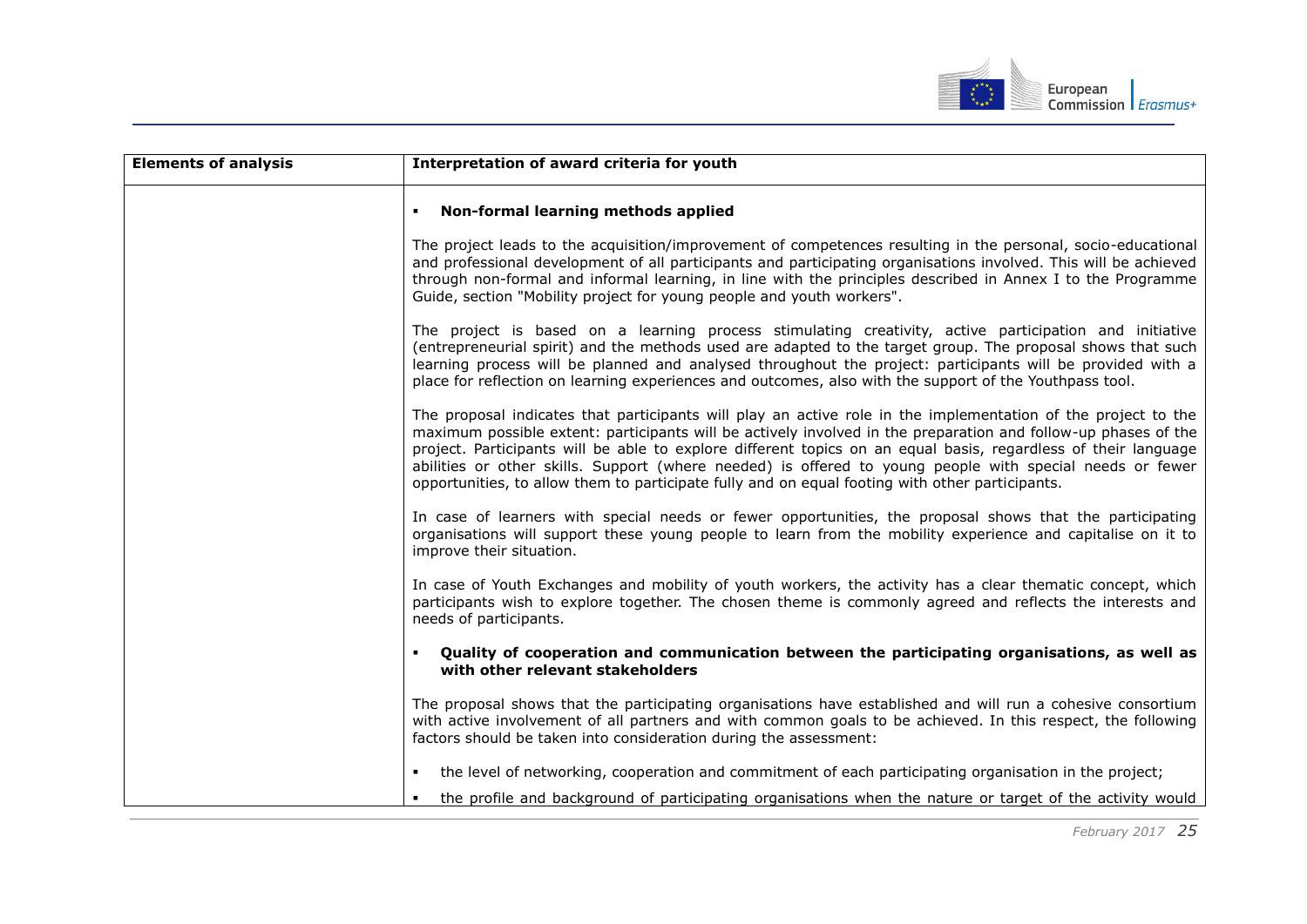

| <b>Elements of analysis</b>                                                                                                                   | Interpretation of award criteria for youth                                                                                                                                                                                                                                                                                                                                                                                                                |
|-----------------------------------------------------------------------------------------------------------------------------------------------|-----------------------------------------------------------------------------------------------------------------------------------------------------------------------------------------------------------------------------------------------------------------------------------------------------------------------------------------------------------------------------------------------------------------------------------------------------------|
|                                                                                                                                               | necessitate the possession of certain qualifications;                                                                                                                                                                                                                                                                                                                                                                                                     |
|                                                                                                                                               | a clear and commonly agreed definition of roles and tasks of each participating organisation involved in<br>the project;                                                                                                                                                                                                                                                                                                                                  |
|                                                                                                                                               | the capacity of the consortium to ensure effective implementation, follow-up and dissemination of the<br>$\blacksquare$<br>results achieved through the project;                                                                                                                                                                                                                                                                                          |
|                                                                                                                                               | in case of inclusion projects, the capacity and expertise of the consortium to support (where needed) staff<br>or learners with special needs or fewer opportunities (e.g. the proposal shows that there is support<br>available at the hosting venue and contingency plans for dealing with specific situations and specific needs<br>that may arise linked to the inclusion nature of the project)                                                      |
|                                                                                                                                               |                                                                                                                                                                                                                                                                                                                                                                                                                                                           |
| quality<br>of measures<br>for<br>The<br>evaluating the outcomes of the                                                                        | - Impact                                                                                                                                                                                                                                                                                                                                                                                                                                                  |
| project                                                                                                                                       | The impact of the project is not limited to the participants in the activities. When appropriate and notably for                                                                                                                                                                                                                                                                                                                                          |
| The potential impact of the project:                                                                                                          | European Voluntary Service, the proposal shows that participating organisations will involve other stakeholders<br>from the local community as much as possible in the project activities.                                                                                                                                                                                                                                                                |
| on participants and participating<br>organisations during and after<br>the project lifetime                                                   | The project is framed within a longer-term perspective, and planned with a view to achieve a multiplier effect<br>and sustainable impact. The proposal shows that the participating organisations have identified possible target                                                                                                                                                                                                                         |
| outside the organisations and<br>individuals directly participating<br>in the project, at local, regional,<br>national and/or European levels | groups that could act as multipliers (young people, youth workers, media, political leaders, representatives of<br>local or regional public bodies, opinion leaders, EU decision makers, etc.) in order to spread the project<br>objectives and results. In this regard, the proposal shows that participating organisations will put in place<br>effective measures to make the project learning outcomes visible.                                       |
| The appropriateness and quality of                                                                                                            | • Visibility of the project/visibility of Erasmus+                                                                                                                                                                                                                                                                                                                                                                                                        |
| measures aimed at disseminating<br>the outcomes of the project within<br>outside<br>the<br>participating<br>and                               | The proposal shows that participating organisations have reflected together on measures aimed at enhancing<br>the visibility of their project and the visibility of the Erasmus+ Programme in general.                                                                                                                                                                                                                                                    |
| organisations                                                                                                                                 | - Visibility of the project:                                                                                                                                                                                                                                                                                                                                                                                                                              |
|                                                                                                                                               | The proposal shows that participating organisations and participants will "publicise" the activities planned by<br>the project as well as its aims and objectives. In order to raise awareness of the project they could for<br>example develop information material; do a mail shot or SMS mailing; prepare posters, stickers, promotional<br>items; invite journalists to observe; issue press releases or write articles for local papers, websites or |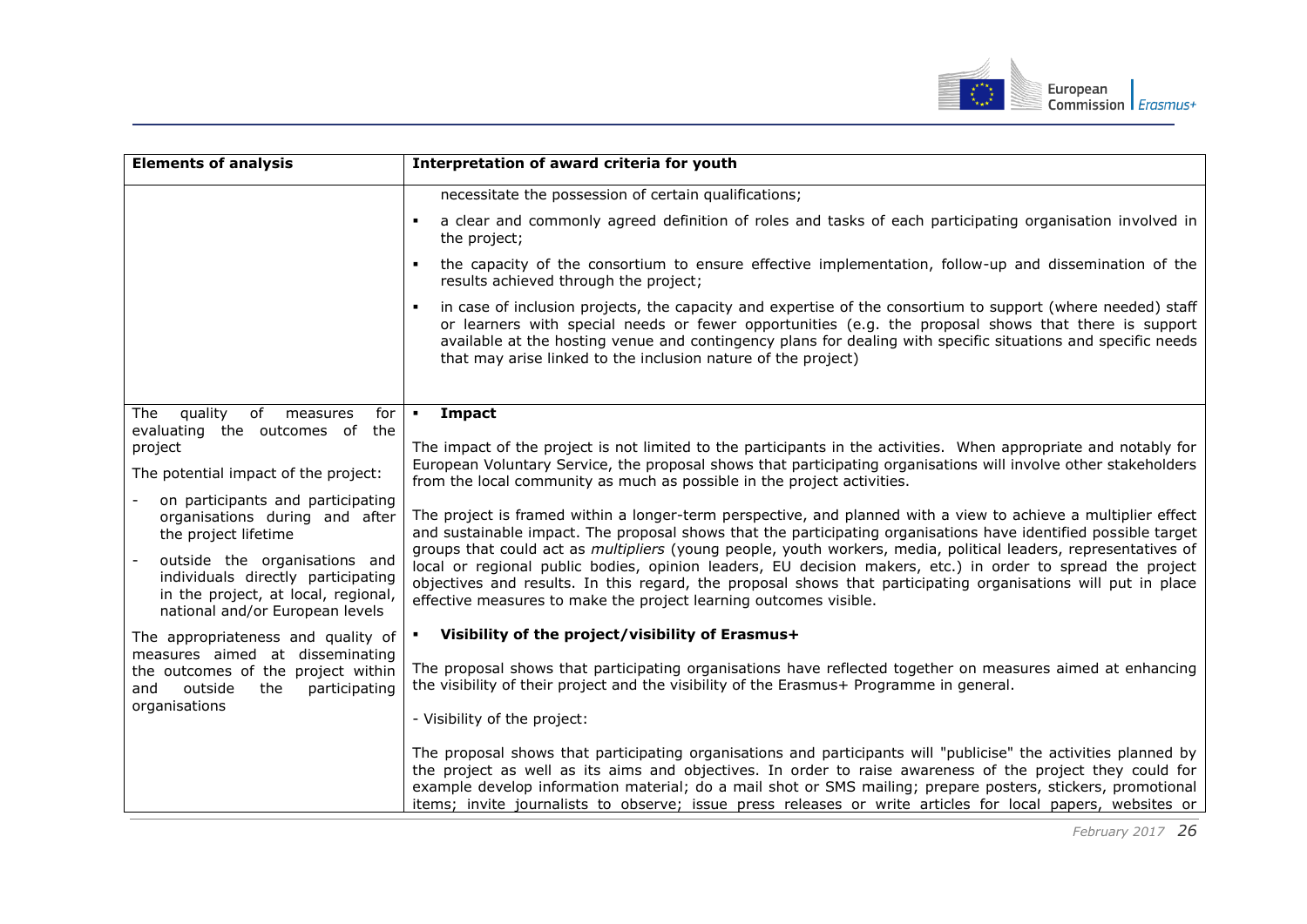

| <b>Elements of analysis</b> | Interpretation of award criteria for youth                                                                                                                                                                                                                                                                                                                                                                                                                                                                                                                                                                                                                                                                                                                                                                                                                                                                                                                                                                                                                                                                          |
|-----------------------------|---------------------------------------------------------------------------------------------------------------------------------------------------------------------------------------------------------------------------------------------------------------------------------------------------------------------------------------------------------------------------------------------------------------------------------------------------------------------------------------------------------------------------------------------------------------------------------------------------------------------------------------------------------------------------------------------------------------------------------------------------------------------------------------------------------------------------------------------------------------------------------------------------------------------------------------------------------------------------------------------------------------------------------------------------------------------------------------------------------------------|
|                             | newsletters; create an e-group, a web space, a photo-gallery or blog on the Internet, etc.                                                                                                                                                                                                                                                                                                                                                                                                                                                                                                                                                                                                                                                                                                                                                                                                                                                                                                                                                                                                                          |
|                             | - Visibility of the Programme:                                                                                                                                                                                                                                                                                                                                                                                                                                                                                                                                                                                                                                                                                                                                                                                                                                                                                                                                                                                                                                                                                      |
|                             | Whenever appropriate, the proposal shows that participating organisations intend to include information about<br>the Programme (for instance, information on the Programme Actions, or their objectives and important<br>features, target groups, etc.) in all measures undertaken to increase visibility of the project. The proposal<br>could also include information sessions or workshops in the programme of the activities or as tasks of the EVS<br>volunteers. The proposal could also envisage the participation in events (seminars, conferences, debates)<br>organised at different levels (local, regional, national, international).                                                                                                                                                                                                                                                                                                                                                                                                                                                                  |
|                             | - Visibility of inclusion opportunities:                                                                                                                                                                                                                                                                                                                                                                                                                                                                                                                                                                                                                                                                                                                                                                                                                                                                                                                                                                                                                                                                            |
|                             | Whenever appropriate, the proposal shows that the participating organisations will present international<br>mobility activities as concrete and realistic opportunities also for staff and young people with special needs or<br>fewer opportunities.                                                                                                                                                                                                                                                                                                                                                                                                                                                                                                                                                                                                                                                                                                                                                                                                                                                               |
|                             | Dissemination and exploitation of results                                                                                                                                                                                                                                                                                                                                                                                                                                                                                                                                                                                                                                                                                                                                                                                                                                                                                                                                                                                                                                                                           |
|                             | The proposal shows that each participating organisation will put in place measures to disseminate and exploit<br>the results of the project, including its learning outcomes for the benefit of all actors involved. Dissemination<br>and exploitation measures may have the same format as visibility measures indicated in the section above;<br>the main difference is that dissemination and exploitation measures focus on a project's results, rather than on<br>the planned activities and intended project objectives. Disseminating project results could simply mean<br>"spreading the word" about the project among friends, peers or other target groups. Other examples of<br>dissemination and exploitation measures are organising public events (presentations, conferences,<br>workshops); creating audio-visual products (CD-Rom, DVD); setting up long-term collaboration with media<br>(series of radio/TV/press contributions, interviews, participation in different radio/TV programmes);<br>developing information material (newsletters, brochures, booklets, best practice manuals), etc. |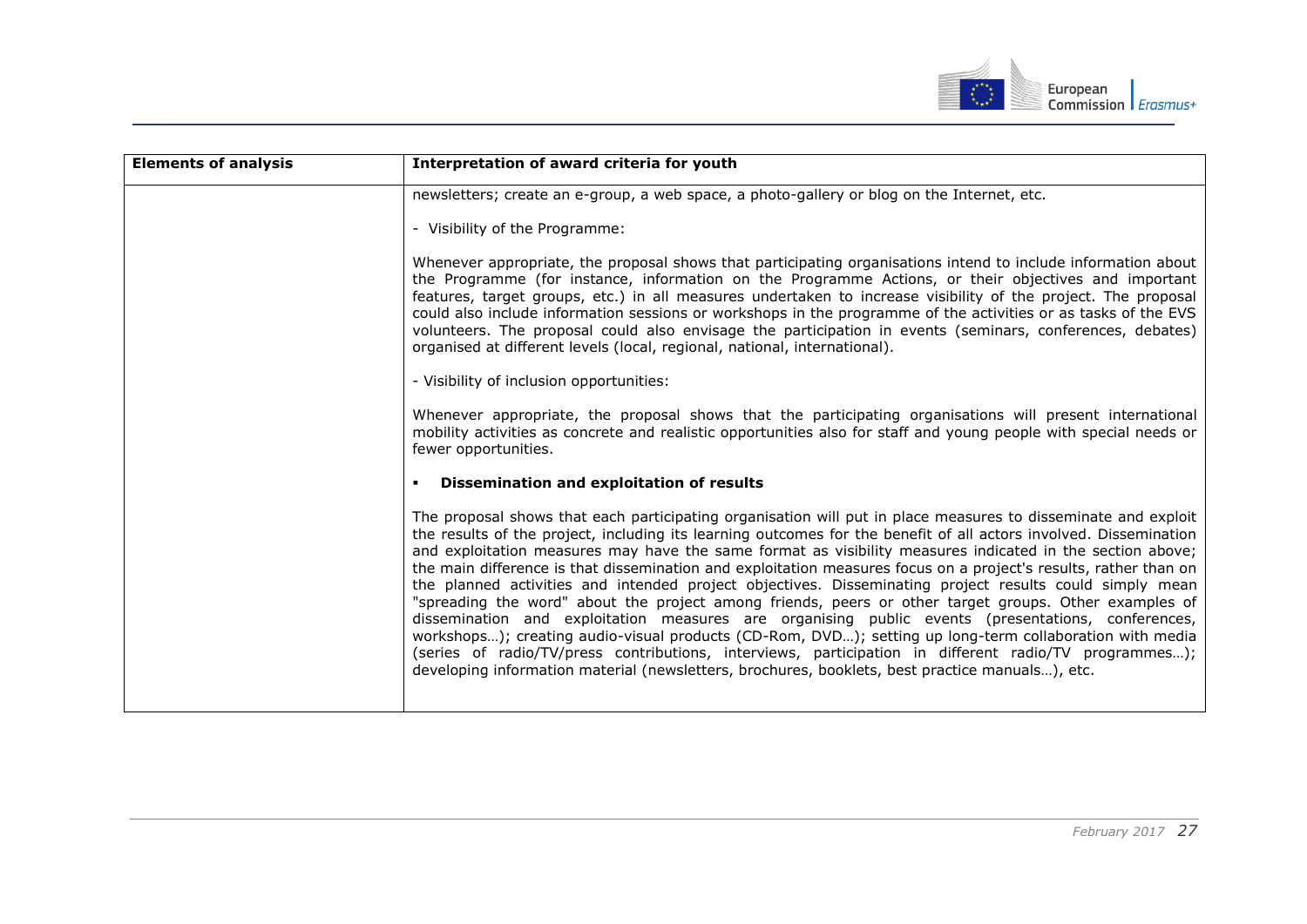

## **Mobility project for higher education students and staff between Programme and Partner Countries**

<span id="page-28-0"></span>

| <b>Elements of analysis under award</b>                                                                                                                                                                                                                          | Interpretation of award criteria for HE between Programme and Partner Countries                                                                                                                                                                                                                                                                                                                                                                                                                                                                                                                                                |
|------------------------------------------------------------------------------------------------------------------------------------------------------------------------------------------------------------------------------------------------------------------|--------------------------------------------------------------------------------------------------------------------------------------------------------------------------------------------------------------------------------------------------------------------------------------------------------------------------------------------------------------------------------------------------------------------------------------------------------------------------------------------------------------------------------------------------------------------------------------------------------------------------------|
| criteria                                                                                                                                                                                                                                                         |                                                                                                                                                                                                                                                                                                                                                                                                                                                                                                                                                                                                                                |
| The extent to which the planned mobility<br>is relevant to the internationalisation<br>strategy of the higher education                                                                                                                                          | The evaluator should assess how the chosen Partner Country fits the applicant's internationalisation<br>а.<br>strategy.                                                                                                                                                                                                                                                                                                                                                                                                                                                                                                        |
| institutions involved (both in the<br>Programme and in the Partner Country)<br>and the rationale for choosing staff<br>and/or student mobility.                                                                                                                  | The evaluator should assess to what extent the planned mobility reinforces the capacities and<br>b.<br>international scope of the participant organisations. Applicants should be specific about which Partner<br>Country higher education institution(s) they will work with and demonstrate how mobility fits the<br>internationalisation strategy of these partner organisation(s).                                                                                                                                                                                                                                         |
|                                                                                                                                                                                                                                                                  | The evaluator should assess the justification provided for the choice of flows requested, with respect to<br>C.<br>the internationalisation strategies of the institutions involved.                                                                                                                                                                                                                                                                                                                                                                                                                                           |
| The extent to which the applicant<br>organisation has previous experience of<br>similar projects with higher education<br>institutions in the Partner Country and<br>the clarity of the description of<br>responsibilities, roles and tasks between<br>partners. | The evaluator should assess the planned cooperation arrangements. For example:<br>а.<br>Who offers which courses and when?<br>Who provides support for visa/insurance/accommodation?<br>$\bullet$<br>Who is in charge for the selection and/or evaluation of participants?<br>What will the students/staff have to do?<br>If applicable, how the finances will be split between the applicant and its partner(s) and whether<br>the organisational support grant will be shared.<br>How will communication channels work?                                                                                                      |
|                                                                                                                                                                                                                                                                  | b. The evaluator should take into account previous experience in implementing credit mobility in general<br>(between Programme Countries or between Programme and Partner Countries). A previous mobility<br>project with the chosen Partner Country should be considered an advantage. The existence of previous<br>or running cooperation agreements between the applicant HEI and the HEI in the partner country<br>setting out respective roles and tasks is also an advantage. However, solid applications for projects<br>with little or no similar previous experience should not be penalised purely on those grounds. |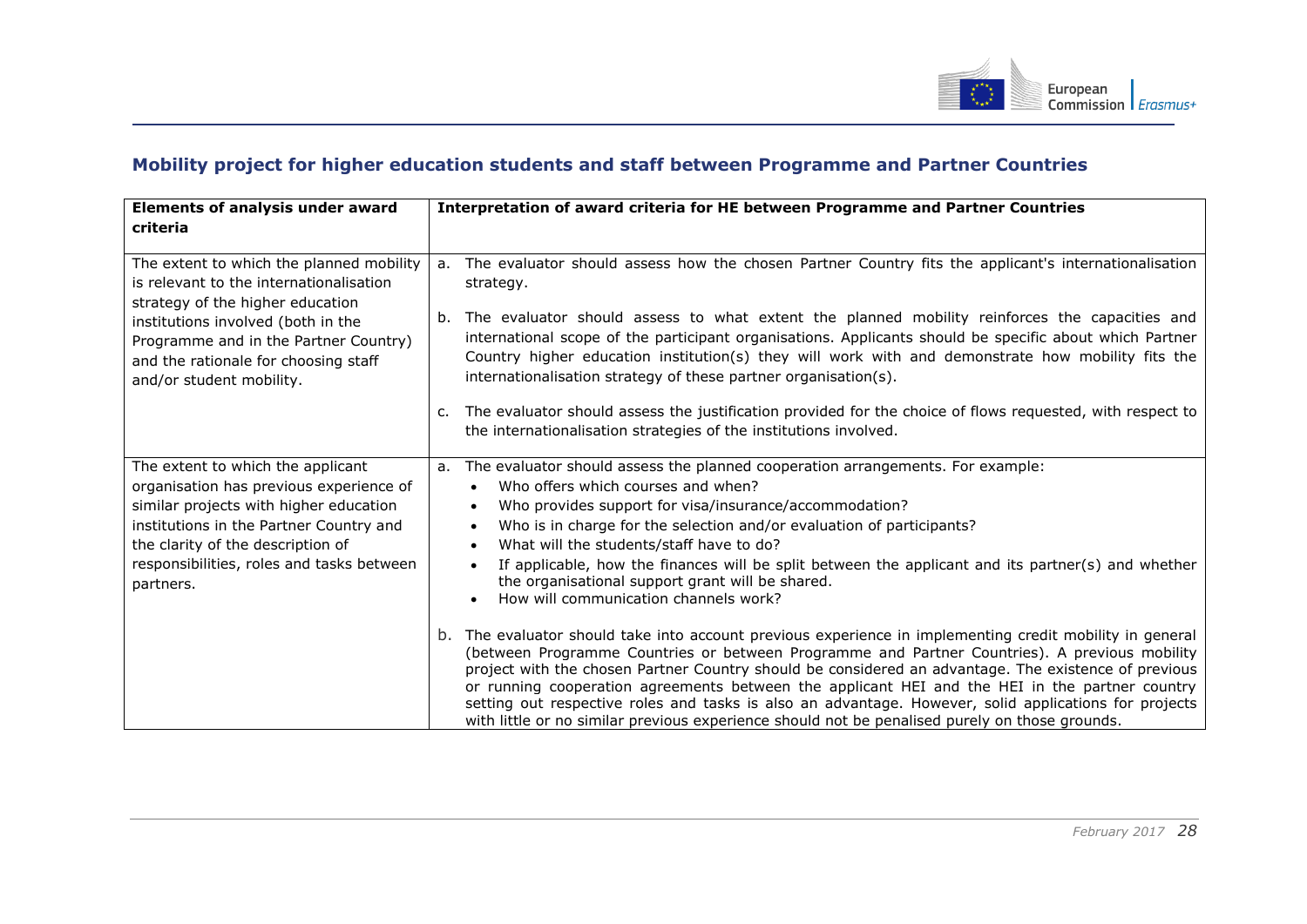

| The completeness and quality of                                                                                                                                                                                                                                                                                                                          |         | The evaluator will assess the planned practical implementation of the mobilities, in particular:                                                                                                                                                                                             |
|----------------------------------------------------------------------------------------------------------------------------------------------------------------------------------------------------------------------------------------------------------------------------------------------------------------------------------------------------------|---------|----------------------------------------------------------------------------------------------------------------------------------------------------------------------------------------------------------------------------------------------------------------------------------------------|
| arrangements for the selection of<br>participants, the support provided to<br>them and the recognition of their<br>mobility period (in particular in the<br>Partner country).                                                                                                                                                                            | а.      | The clarity, completeness and quality of all the phases of the mobilities (preparation, implementation<br>of mobility activities and follow-up).                                                                                                                                             |
|                                                                                                                                                                                                                                                                                                                                                          | b.      | The appropriateness of measures for selecting participants. Special attention should be given by the<br>expert to measures planned by the applicant and its partner organisation(s) for ensuring equal<br>opportunities, social equity and promoting participation of disadvantaged persons. |
|                                                                                                                                                                                                                                                                                                                                                          |         | c. The information and support provided prior to the mobility, e.g. accommodation services, language<br>training, learning/mobility agreements and administrative support (insurance, visa, etc.).                                                                                           |
|                                                                                                                                                                                                                                                                                                                                                          | d.      | The mechanisms envisaged for recognition of student learning outcomes (e.g. ECTS or other<br>mechanisms).                                                                                                                                                                                    |
|                                                                                                                                                                                                                                                                                                                                                          |         | e. The way in which the HEIs will recognise and reward the outcomes of outgoing staff mobility.                                                                                                                                                                                              |
| The potential impact of the mobility on<br>participants, beneficiaries and partner<br>organisations at local, regional and<br>national levels, as well as the quality of<br>measures aimed at disseminating the<br>results of the at faculty and institution<br>level (and beyond, where applicable), in<br>both the Programme and Partner<br>Countries. |         | The evaluator will assess the potential impact and dissemination of the planned mobility in terms of:                                                                                                                                                                                        |
|                                                                                                                                                                                                                                                                                                                                                          |         | a. The potential impact of the mobility on individuals and HEIs, at local, regional and national level during<br>and after the project lifetime.                                                                                                                                             |
|                                                                                                                                                                                                                                                                                                                                                          | b.      | How the results of the mobility will be disseminated at faculty and institution level, and beyond where<br>applicable, in both the Programme and Partner Countries. The evaluator will consider the dissemination<br>activities described and the channels mentioned for this.               |
|                                                                                                                                                                                                                                                                                                                                                          | $C_{1}$ | The strategy for monitoring and evaluating the outcomes of the mobility: how the outcomes will be<br>measured and evaluated by the applicant and its partner(s) to know whether they have achieved the<br>desired and expected impacts.                                                      |
|                                                                                                                                                                                                                                                                                                                                                          |         | d. The stated impact should be assessed considering the number and type of activities planned.                                                                                                                                                                                               |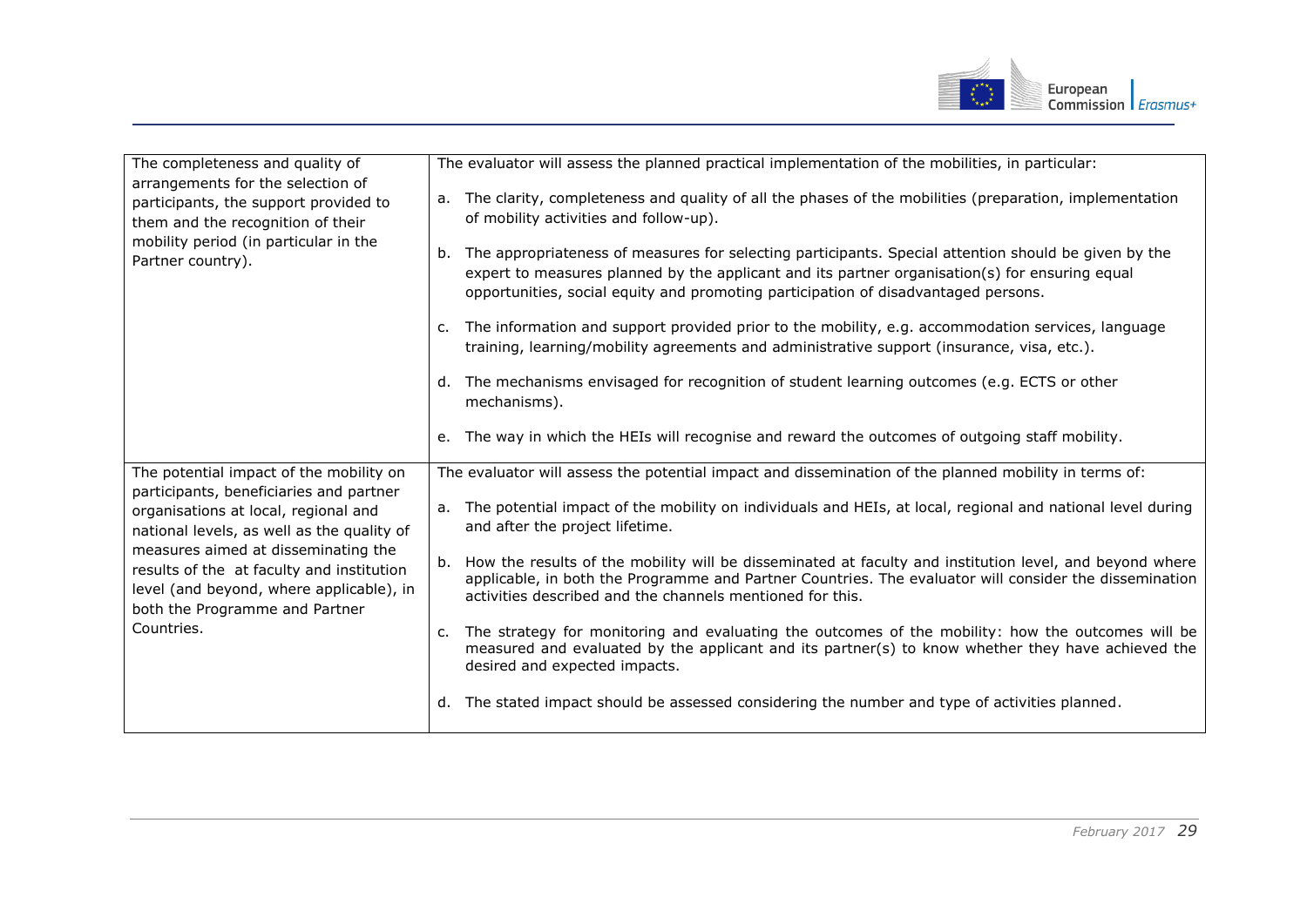

## **Key Action 2: Cooperation for innovation and the exchange of good practices**

### **Strategic Partnerships**

The following table presents elements for the interpretation of the award criteria applying to all Strategic Partnership applications. When relevant, field-specific aspects have been stressed.

<span id="page-30-1"></span><span id="page-30-0"></span>

| Award criteria as described in the Interpretation of award criteria                                                                                                                                                                                                           |
|-------------------------------------------------------------------------------------------------------------------------------------------------------------------------------------------------------------------------------------------------------------------------------|
| The project addresses in a qualitative way the objectives and the priorities of the Action, as<br>described in the section "what are the aims and priorities of the Strategic Partnership" of the<br>Programme Guide.                                                         |
| The project must address at least one of the priorities (either horizontal or field-specific) of the<br>action, as indicated in the Programme Guide.                                                                                                                          |
| If the project addresses a horizontal priority, it must clearly prove the impact in the field under<br>which the application is presented.                                                                                                                                    |
| If the project addresses the horizontal priority "Inclusive education, training and youth", it will be<br>considered as highly relevant to the action as it is addressing a particularly important and urgent<br>European issue.                                              |
| If the proposal addresses one or more "European Priorities in the national context", as announced by<br>the National Agency, it will be considered as highly relevant to the action as it is addressing a<br>European issue of particular importance in the national context. |
| NB: If the proposal does not provide convincing evidence that is relevant to at least one<br>priority, the proposal must be scored as "Weak" (score between 0-9 points) for the<br>award criterion "Relevance of the project" as a whole, and rejected as a<br>consequence.   |
| The proposal proves that a solid analysis, drawing on existing knowledge, know-how and practice,<br>has been carried out to identify needs of the target group(s), and organisations.                                                                                         |
| The needs identified are relevant for the field under which the proposal was submitted and are<br>clearly linked to those priorities of the Action that the project intends to meet.                                                                                          |
| The objectives of the project are clearly stated and can be achieved taking into account the nature<br>and experience of the partnership.<br>The proposal identifies and adequately addresses clearly specified needs of the target group of the                              |
|                                                                                                                                                                                                                                                                               |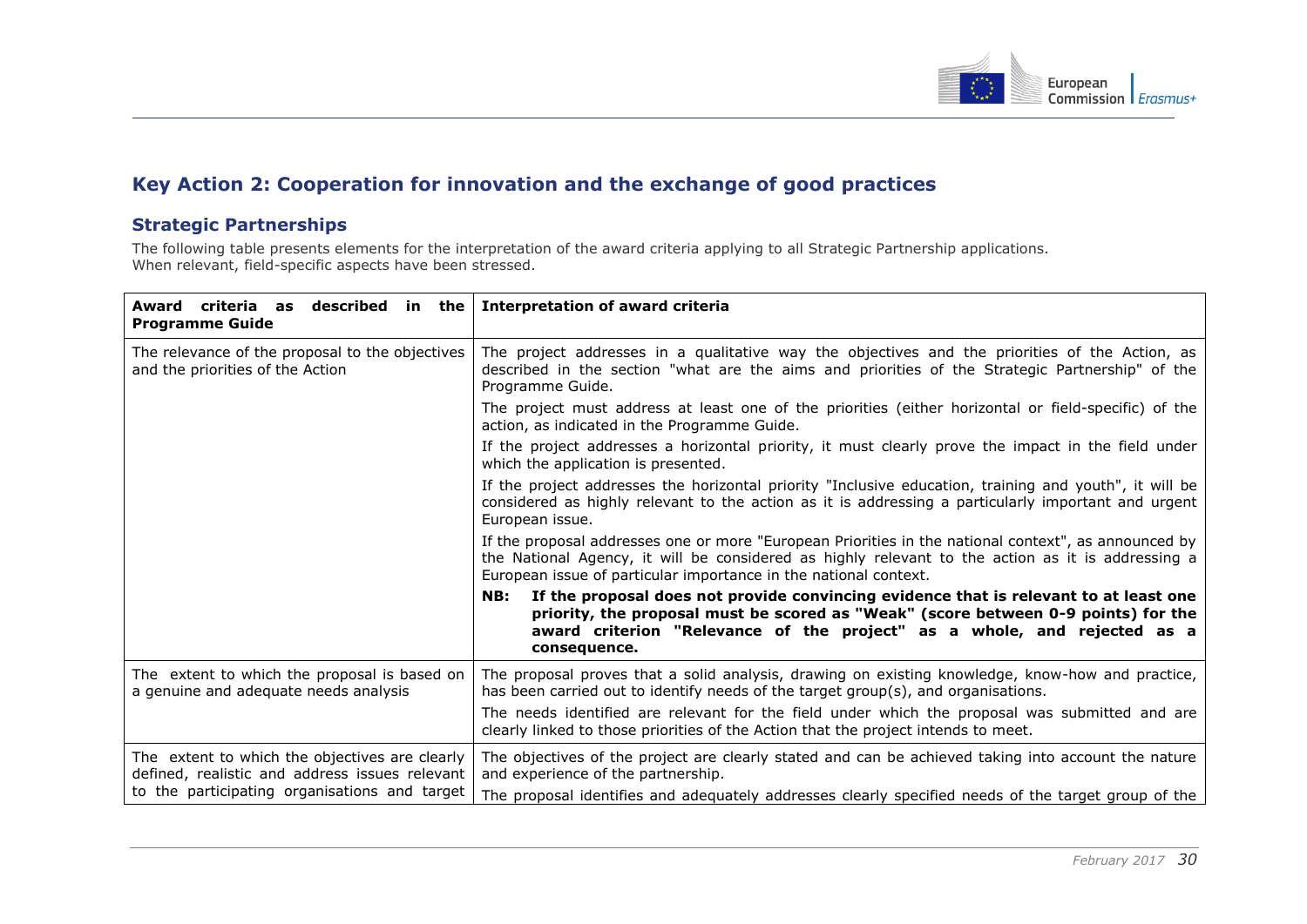

| Award criteria as<br>described in the<br><b>Programme Guide</b>                                                                                                                | <b>Interpretation of award criteria</b>                                                                                                                                                                                                                                                                                                                                                                                                                                                                                                                                                                                                              |
|--------------------------------------------------------------------------------------------------------------------------------------------------------------------------------|------------------------------------------------------------------------------------------------------------------------------------------------------------------------------------------------------------------------------------------------------------------------------------------------------------------------------------------------------------------------------------------------------------------------------------------------------------------------------------------------------------------------------------------------------------------------------------------------------------------------------------------------------|
| groups                                                                                                                                                                         | project.                                                                                                                                                                                                                                                                                                                                                                                                                                                                                                                                                                                                                                             |
| The extent to which the proposal is suitable of<br>realising synergies between different fields of<br>education, training and youth                                            | The project is likely to produce outcomes that may be relevant also for other fields of education,<br>training and youth than the field that is expected to be most impacted by the project.                                                                                                                                                                                                                                                                                                                                                                                                                                                         |
| The extent to which the proposal is innovative<br>and/or complementary to other initiatives and<br>projects already carried<br>out<br>by<br>the<br>participating organisations | The project is likely to produce results that will be innovative for its field in general, or for the<br>geographical context in which the project is implemented. The innovative dimension of a project can<br>relate to the content of the outputs produced by the project, and/or to the working methods applied,<br>and/or to the organisations and persons involved or targeted. For example it will produce something<br>significantly new in terms of learning opportunities, skills development, access to information,<br>recognition of learning outcomes etc.                                                                             |
|                                                                                                                                                                                | The project will add to the existing knowledge, know-how and/or practices of the organisations and<br>persons involved.<br>AND/OR:                                                                                                                                                                                                                                                                                                                                                                                                                                                                                                                   |
|                                                                                                                                                                                | If the application is based on a previous project or existing innovative content, it demonstrates<br>significant added value compared to the previous project results or in terms of new target groups,<br>educational, training or youth activities or geographical spread, and contributes to improving the<br>quality of teaching/learning training in the countries participating in the project. In so far as the<br>initial developer of these previous results is not participating in the project, the relationship between<br>the participating organisations and the initial developer are transparent and respect pre-existing<br>rights. |
|                                                                                                                                                                                | The proposed innovation or complementarity is proportional to the scale of the project and the<br>experience of the participating organisations.                                                                                                                                                                                                                                                                                                                                                                                                                                                                                                     |
|                                                                                                                                                                                | In case of inclusion projects involving staff or learners with special needs or fewer opportunities, the<br>level of innovation should be considered in relation to the possibilities of the target groups involved.                                                                                                                                                                                                                                                                                                                                                                                                                                 |
| The extent to which the proposal brings added<br>value at EU level through results that would<br>not be attained by activities carried out in a<br>single country              | The transnational dimension clearly adds value in terms of project outcomes; the participating<br>organisations will be able to achieve results that would not be reached by organisations from a single<br>country.                                                                                                                                                                                                                                                                                                                                                                                                                                 |
| The clarity, completeness and quality of the<br>work<br>programme, including<br>appropriate                                                                                    | The proposal shows that all phases of the project have been properly designed in order for the<br>project to realise its objectives.                                                                                                                                                                                                                                                                                                                                                                                                                                                                                                                 |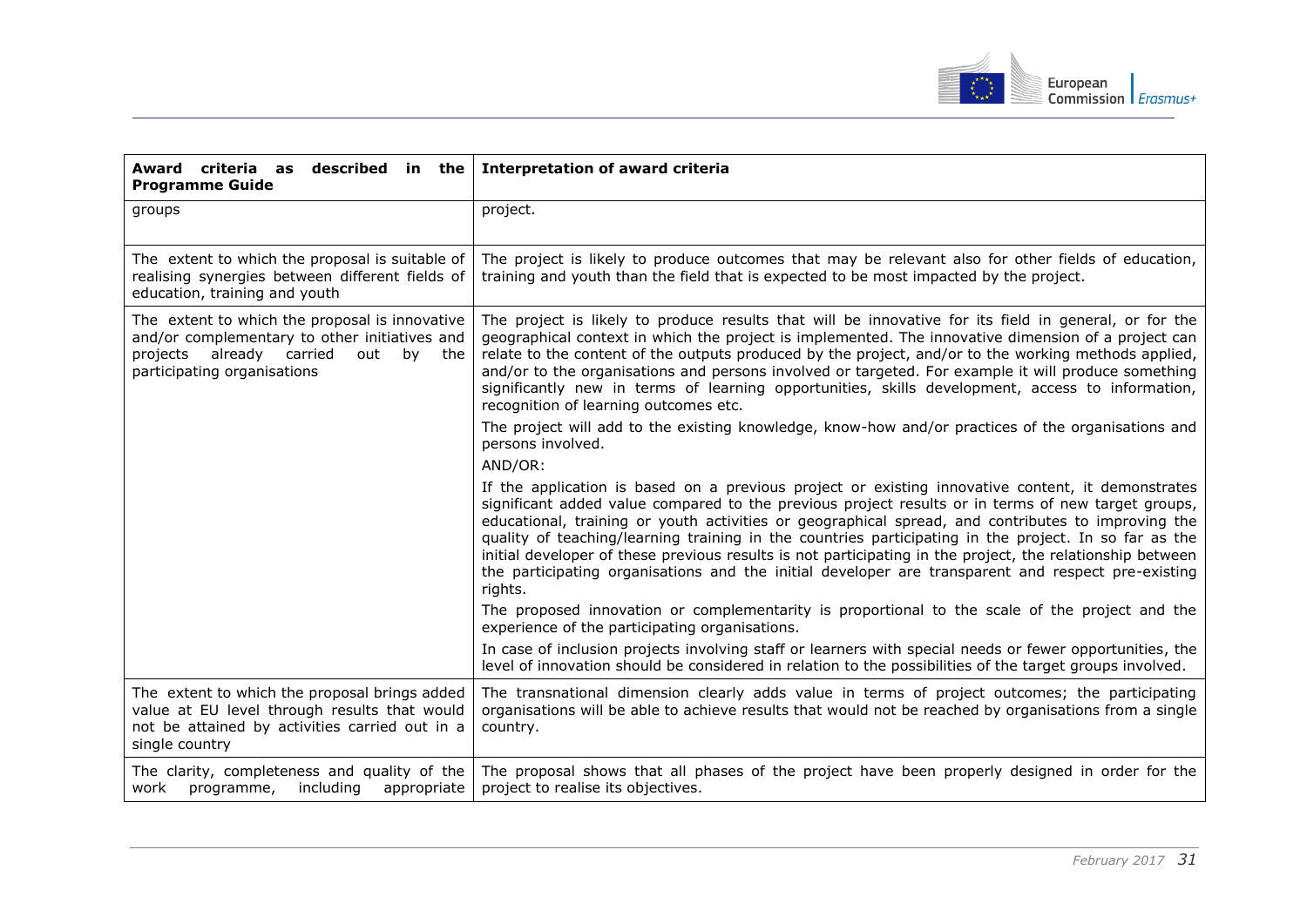

| Award criteria as<br>described in the<br><b>Programme Guide</b>                                                                                                   | <b>Interpretation of award criteria</b>                                                                                                                                                                                                                                                                                              |
|-------------------------------------------------------------------------------------------------------------------------------------------------------------------|--------------------------------------------------------------------------------------------------------------------------------------------------------------------------------------------------------------------------------------------------------------------------------------------------------------------------------------|
| phases for<br>implementation,<br>preparation,<br>monitoring, evaluation and dissemination                                                                         | The work programme is clearly defined, comprehensive and realistic.<br>The project contains a clear and well-planned timetable.                                                                                                                                                                                                      |
| The consistency between project objectives<br>and activities proposed                                                                                             | The proposed activities are well suited to address the identified needs and reach the objectives that<br>were set for the project.                                                                                                                                                                                                   |
| The quality and feasibility of the methodology<br>proposed                                                                                                        | The proposed methodology is realistic and appropriate for producing the expected results.<br>The methodology builds on solid arguments/evidence basis and takes account of existing knowledge<br>and practice.                                                                                                                       |
|                                                                                                                                                                   | Only for the Youth field: The project is based on non-formal and informal learning methods<br>stimulating creativity, active participation and initiative. A variety of non-formal learning methods<br>and techniques may be applied in order to address the different needs of participants and desired<br>outcomes                 |
|                                                                                                                                                                   | In case of inclusion projects involving staff or young people with special needs or fewer<br>opportunities, the proposal shows that the participating organisations will support (where needed)<br>these target groups to participate fully and on equal footing with other staff and participants in the<br>activities.             |
| The existence and relevance of quality control<br>that the project<br>measures to ensure<br>implementation is of high quality, completed in<br>time and on budget | The proposal foresees appropriate evaluation activities at critical stages of the project, which will<br>allow measuring the progress and quality of the project activities and outcomes, the appropriate use<br>of funds. The quality control measures will allow the project to take any necessary corrective<br>measures in time. |
| The extent to which the project is cost-<br>effective and allocates appropriate resources<br>to each activity                                                     | The proposal provides value for money in terms of the results planned as compared to the grant<br>requested. The grant request is realistic for a good quality implementation of the planned activities.                                                                                                                             |
|                                                                                                                                                                   | If relevant, the project budget includes appropriate financial support to allow staff or young people<br>with special needs or fewer opportunities, to participate fully and on equal footing with other staff<br>and participants (e.g. through special needs' funding, exceptional costs, other sources).                          |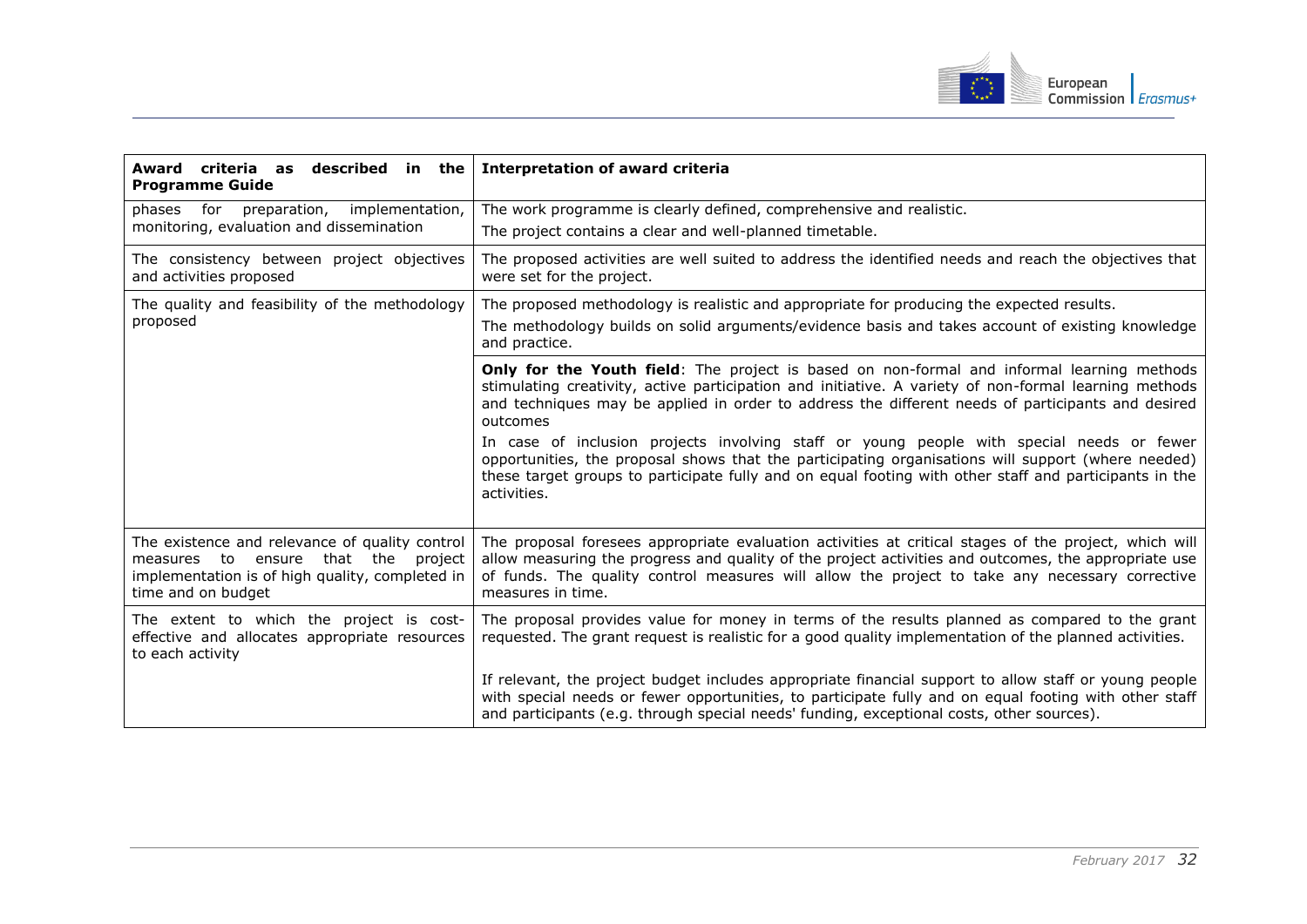

| Award criteria as described in the<br><b>Programme Guide</b>                                                                                                                                                                                                                    | <b>Interpretation of award criteria</b>                                                                                                                                                                                                                                                                                                                                                                                                                                                                                                             |
|---------------------------------------------------------------------------------------------------------------------------------------------------------------------------------------------------------------------------------------------------------------------------------|-----------------------------------------------------------------------------------------------------------------------------------------------------------------------------------------------------------------------------------------------------------------------------------------------------------------------------------------------------------------------------------------------------------------------------------------------------------------------------------------------------------------------------------------------------|
| If the project plans training, teaching or<br>learning activities:<br>the extent to which these activities are<br>appropriate to the project's aims and<br>involve the appropriate number of<br>participants                                                                    | In case transnational teaching, training or learning activities are proposed, these contribute directly<br>to the objectives of the project and are strongly embedded in the project logic as a whole. The<br>proposal proves that the teaching, training or learning activities in a specific field are embedded in a<br>coherent package of activities. The teaching, training or learning activities proposed are of the<br>appropriate volume, bring an added value and will have a direct impact on the achievement of the<br>project results. |
|                                                                                                                                                                                                                                                                                 | The teaching, training or learning activities are well conceived, i.e. the proposal demonstrates good<br>quality management, support and practical arrangements, selection and preparation of participants,<br>training, teaching or learning agreements, monitoring of teaching, training or learning activities,<br>ensuring the safety of participants.                                                                                                                                                                                          |
| If the project plans training, teaching or<br>learning activities:<br>The quality of arrangements for the<br><b>Contract</b><br>recognition and validation of participants'<br>learning outcomes, in line with European<br>transparency and recognition tools and<br>principles | In case transnational teaching, training or learning activities are proposed, relevant transparency<br>and recognition tools and/or policy approaches developed in the framework of policy cooperation at<br>European level will be used for recognising and validating the learning outcomes of participants, such<br>as: European / national qualifications frameworks; European framework of key competences and the<br>European guidelines for the validation of non-formal and informal learning.                                              |
|                                                                                                                                                                                                                                                                                 | Only for the School Education field: The proposal clearly describes how the learning outcomes of<br>participating pupils and school staff will be recognised/validated within the context of the school and<br>the curriculum. Recommended EU recognition tool for school education staff and pupils: Europass.<br>If the project includes activities for pupils, these activities are integrated into the curriculum and<br>contribute to achieve defined learning goals.                                                                          |
|                                                                                                                                                                                                                                                                                 | Only for the Adult Education field: The proposal comprises the necessary measures to facilitate<br>the validation of non-formal and informal learning and its permeability with formal education<br>pathways. Recommended EU recognition tool for adult education staff: Europass.                                                                                                                                                                                                                                                                  |
|                                                                                                                                                                                                                                                                                 | If the proposal provides for long-term teaching, training or learning activities of staff, it should<br>describe the measures put in place for ensuring the quality of the mobility activities, comprising 1)<br>preparation including linguistic and subject preparation before and during the mobility and 2)<br>support to and monitoring of participants during their mobility by the sending and/or hosting<br>organisation.                                                                                                                   |
|                                                                                                                                                                                                                                                                                 | <b>Only for the VET field:</b> The learning outcomes are recognised/validated following the same<br>arrangements and criteria used in mobility activities under Key Action 1. Recommended recognition<br>tools: ECVET, Europass.                                                                                                                                                                                                                                                                                                                    |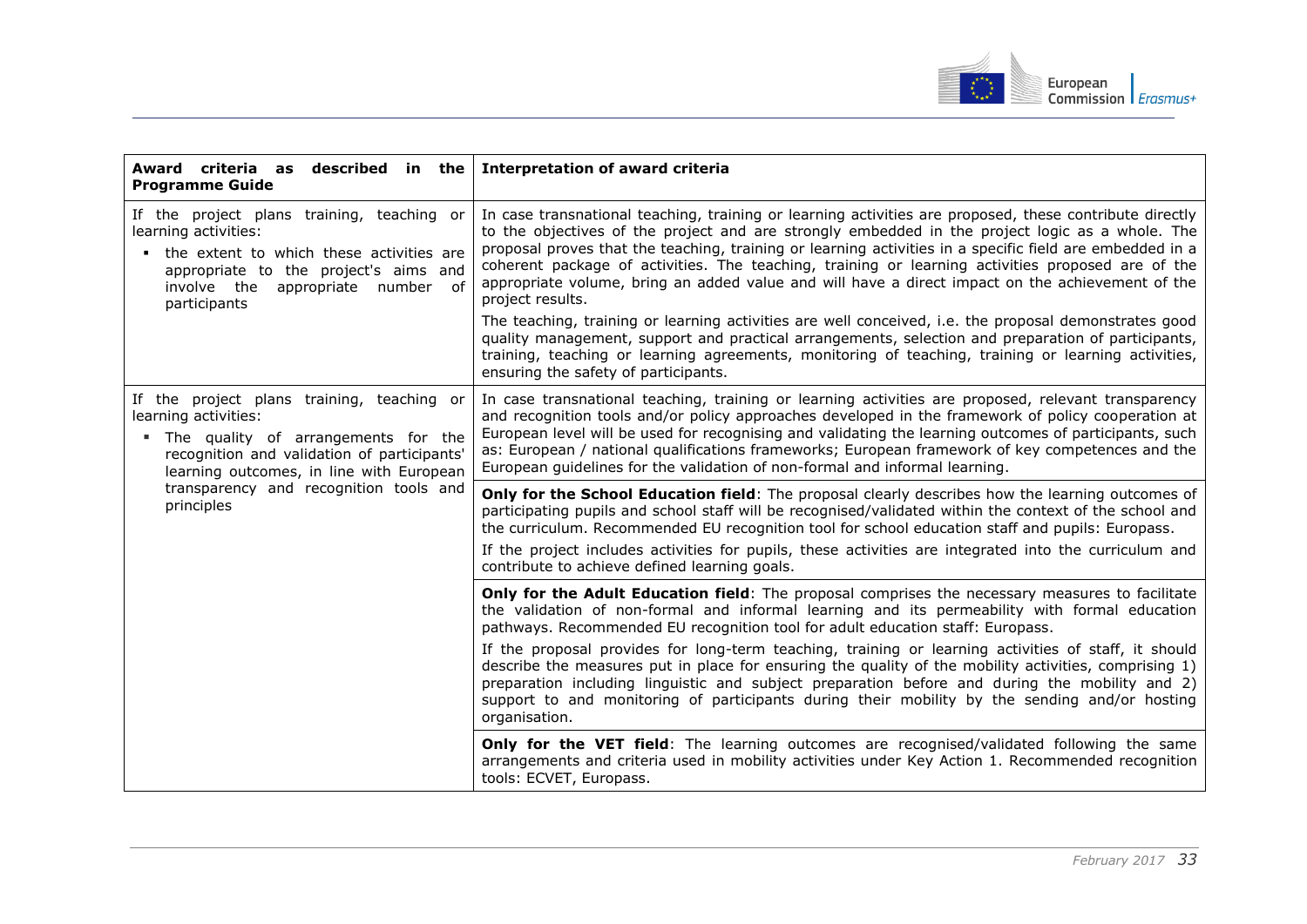

| Award criteria as described in the<br><b>Programme Guide</b>                                                                               | <b>Interpretation of award criteria</b>                                                                                                                                                                                                                                                                                                                                                                                                                                                                                                                                                                                                                                                                                                                                                                                                                                                                                                                                                                                                               |
|--------------------------------------------------------------------------------------------------------------------------------------------|-------------------------------------------------------------------------------------------------------------------------------------------------------------------------------------------------------------------------------------------------------------------------------------------------------------------------------------------------------------------------------------------------------------------------------------------------------------------------------------------------------------------------------------------------------------------------------------------------------------------------------------------------------------------------------------------------------------------------------------------------------------------------------------------------------------------------------------------------------------------------------------------------------------------------------------------------------------------------------------------------------------------------------------------------------|
|                                                                                                                                            | Only for the Higher Education field: The learning outcomes are recognised/validated following<br>the same arrangements and criteria used in mobility activities under Key Action 1, in line with the<br>Erasmus Charter for Higher Education (ECHE). Recommended recognition tool: ECTS.                                                                                                                                                                                                                                                                                                                                                                                                                                                                                                                                                                                                                                                                                                                                                              |
|                                                                                                                                            | Only for the Youth field: Learning outcomes are recognised following the same arrangements and<br>criteria used in mobility activities under Key Action 1, and notably through the use of Youthpass.                                                                                                                                                                                                                                                                                                                                                                                                                                                                                                                                                                                                                                                                                                                                                                                                                                                  |
| The extent to which the project involves an<br>appropriate<br>complementary<br>mix<br>of<br>participating organisations with the necessary | Taking into account the nature of the project and its expected impact, the participating organisations<br>have the skills and competences required to ensure that the work programme can be implemented<br>efficiently, effectively and professionally.                                                                                                                                                                                                                                                                                                                                                                                                                                                                                                                                                                                                                                                                                                                                                                                               |
| profile, experience<br>and<br>expertise to<br>successfully deliver all aspects of the project                                              | The proposal concretely identifies which skills, experiences, expertise and management support each<br>of the participating organisations will make available to implement all aspects of the project<br>proposed.                                                                                                                                                                                                                                                                                                                                                                                                                                                                                                                                                                                                                                                                                                                                                                                                                                    |
|                                                                                                                                            | The proposal shows that the participating organisations have established and will run a cohesive<br>consortium with active involvement of all partners and with common goals to be achieved.                                                                                                                                                                                                                                                                                                                                                                                                                                                                                                                                                                                                                                                                                                                                                                                                                                                          |
|                                                                                                                                            | In this respect, the following factors should be taken into consideration during the assessment:                                                                                                                                                                                                                                                                                                                                                                                                                                                                                                                                                                                                                                                                                                                                                                                                                                                                                                                                                      |
|                                                                                                                                            | • the level of networking, cooperation and commitment of each participating organisation in the<br>project;<br>• the profile and background of participating organisations when the nature or target of the activity<br>would necessitate the possession of certain qualifications;<br>• the capacity of the consortium to ensure effective implementation, follow-up and dissemination of<br>the results achieved through the project.<br>• in case of inclusion projects, the capacity and expertise of the consortium to support (where<br>needed) the participation of staff or learners with special needs or fewer opportunities.                                                                                                                                                                                                                                                                                                                                                                                                               |
|                                                                                                                                            | Only for the School Education field: In Strategic Partnerships for regional cooperation, it is<br>particularly important that the proposal demonstrates the direct involvement and leadership of the<br>project by the local/regional authorities involved. In order to ensure a real and tangible impact for<br>the school education field in the cooperating regions, the Strategic Partnerships for regional<br>cooperation should involve an appropriate mix of schools and organisations from the private sector<br>and civil society that are active in the labour market or in the fields of education, training and youth.<br>The cross-border cooperation should be based on a link between school authorities from at least two<br>Programme countries. Applications for Strategic Partnerships for regional cooperation that do not<br>meet these requirements shall not be considered to have added value in terms of establishing<br>regional cooperation, but they shall be assessed on the merits of the rest of the project proposal. |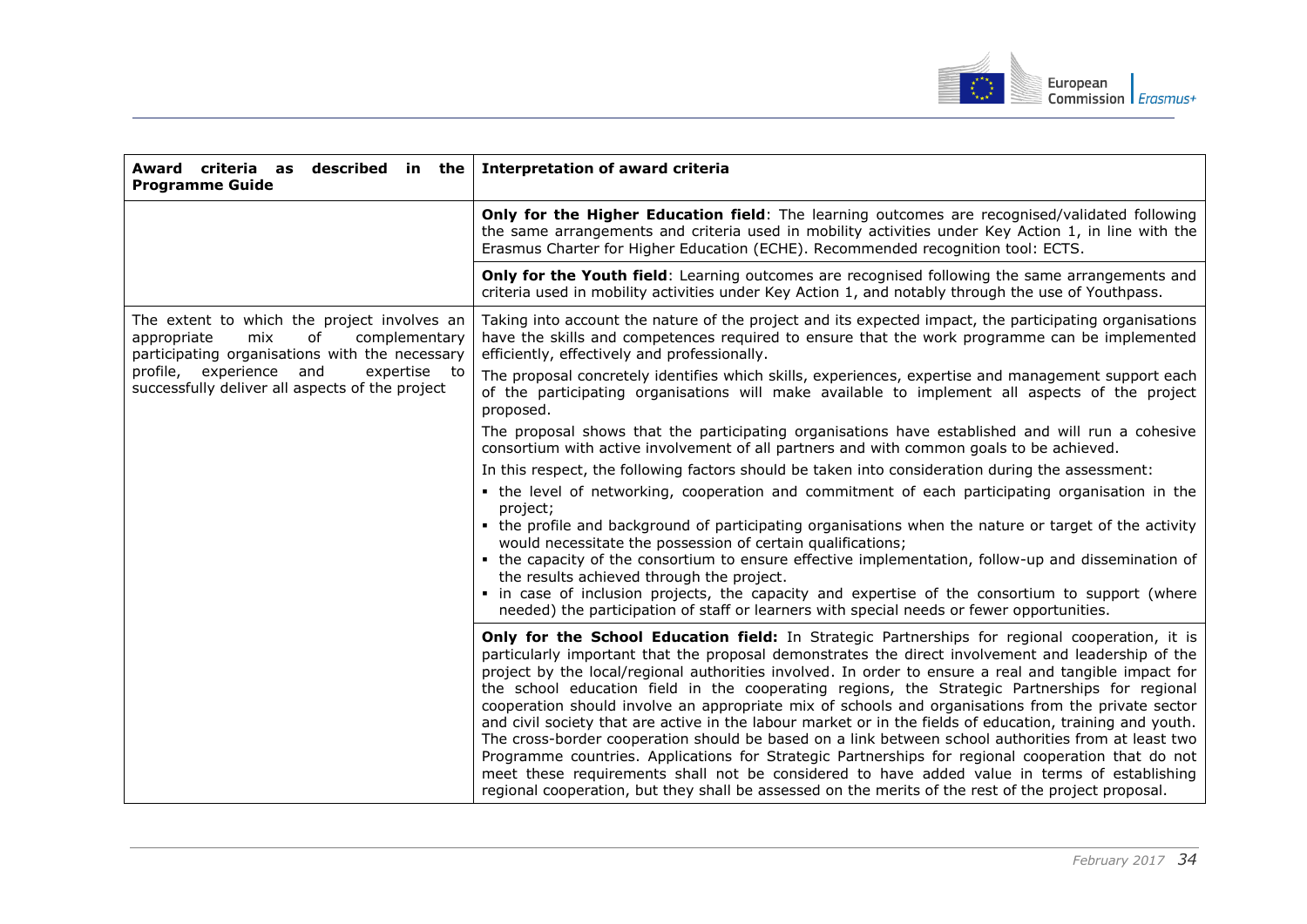

| Award criteria as described in the<br><b>Programme Guide</b>                                                                                                                                                                                                   | <b>Interpretation of award criteria</b>                                                                                                                                                                                                                                                                                                                                                                                                                                                         |
|----------------------------------------------------------------------------------------------------------------------------------------------------------------------------------------------------------------------------------------------------------------|-------------------------------------------------------------------------------------------------------------------------------------------------------------------------------------------------------------------------------------------------------------------------------------------------------------------------------------------------------------------------------------------------------------------------------------------------------------------------------------------------|
| The extent to which the distribution of<br>responsibilities and tasks demonstrates the<br>commitment and active contribution of all<br>participating organisations                                                                                             | There is a clear and commonly agreed definition and an appropriate distribution of roles and tasks<br>and a balanced participation and input of the participating organisations in the implementation of the<br>work programme, taking into account the complementary competencies, the nature of the activities<br>and the know-how of the partners involved.                                                                                                                                  |
| The extent to which, if relevant for the project<br>type, the project involves participation of<br>different<br>from<br>fields<br>organisations<br>of<br>education, training, youth and other socio-<br>economic sectors                                       | If it is necessary for the project's success to use expertise of organisations from different fields,<br>and/or the project intends to impact more than one field of education, training and youth, relevant<br>organisations of all concerned fields participate in the project.<br>The proposal demonstrates convincingly why the participation of the organisations from different<br>fields of education, training, youth and/or other socio-economic sectors is best suited to produce the |
|                                                                                                                                                                                                                                                                | outputs that respond to the identified needs.                                                                                                                                                                                                                                                                                                                                                                                                                                                   |
| The extent to which the project involves<br>newcomers to the Action                                                                                                                                                                                            | The proposal includes one or more participating organisations that are newcomers to this action and<br>on which the impact expected from the participation in the project would be particularly high.                                                                                                                                                                                                                                                                                           |
| The existence of effective mechanisms for<br>coordination and communication between the<br>participating organisations, as well as with<br>other relevant stakeholders                                                                                         | The methods of project coordination and means of communication are clearly described in the<br>proposal. They are appropriate for the project to ensure a good cooperation between the<br>participating organisations.                                                                                                                                                                                                                                                                          |
|                                                                                                                                                                                                                                                                | Only for the School Education field: The proposal explains if and how eTwinning and/or School<br>Education Gateway will be used to support the implementation of the project.                                                                                                                                                                                                                                                                                                                   |
| If applicable, the extent to which the<br>involvement of a participating organisation<br>from a Partner Country brings an essential<br>added value to the project (if this condition is<br>not fulfilled, the project will not be considered<br>for selection) | The participation of organisations from Partner Countries provides genuine added value to the<br>project because of the specific skills, experiences or expertise that these organisations bring to the<br>project and that prove to be essential for the achievement of the project's objectives and/or to<br>ensure a significantly higher quality of the project outputs.                                                                                                                    |
|                                                                                                                                                                                                                                                                | NB: If the proposal does not provide convincing evidence of such added value of a Partner<br>Country organisation's participation in the project, the proposal must be scored as<br>"Weak" (score between 0-9 points) for the award criterion "Quality of the project<br>team and the cooperation arrangements" as a whole, and rejected as a consequence.                                                                                                                                      |
| The quality of measures for evaluating the<br>outcomes of the project                                                                                                                                                                                          | The evaluation methods proposed will make it possible to assess effectively whether and to which<br>extent the project is producing the intended outcomes.                                                                                                                                                                                                                                                                                                                                      |
| The potential impact of the project on<br>participants and participating organisations,                                                                                                                                                                        | The project is likely to have a substantial positive impact on the participating organisations and on<br>their staff and/or learners.                                                                                                                                                                                                                                                                                                                                                           |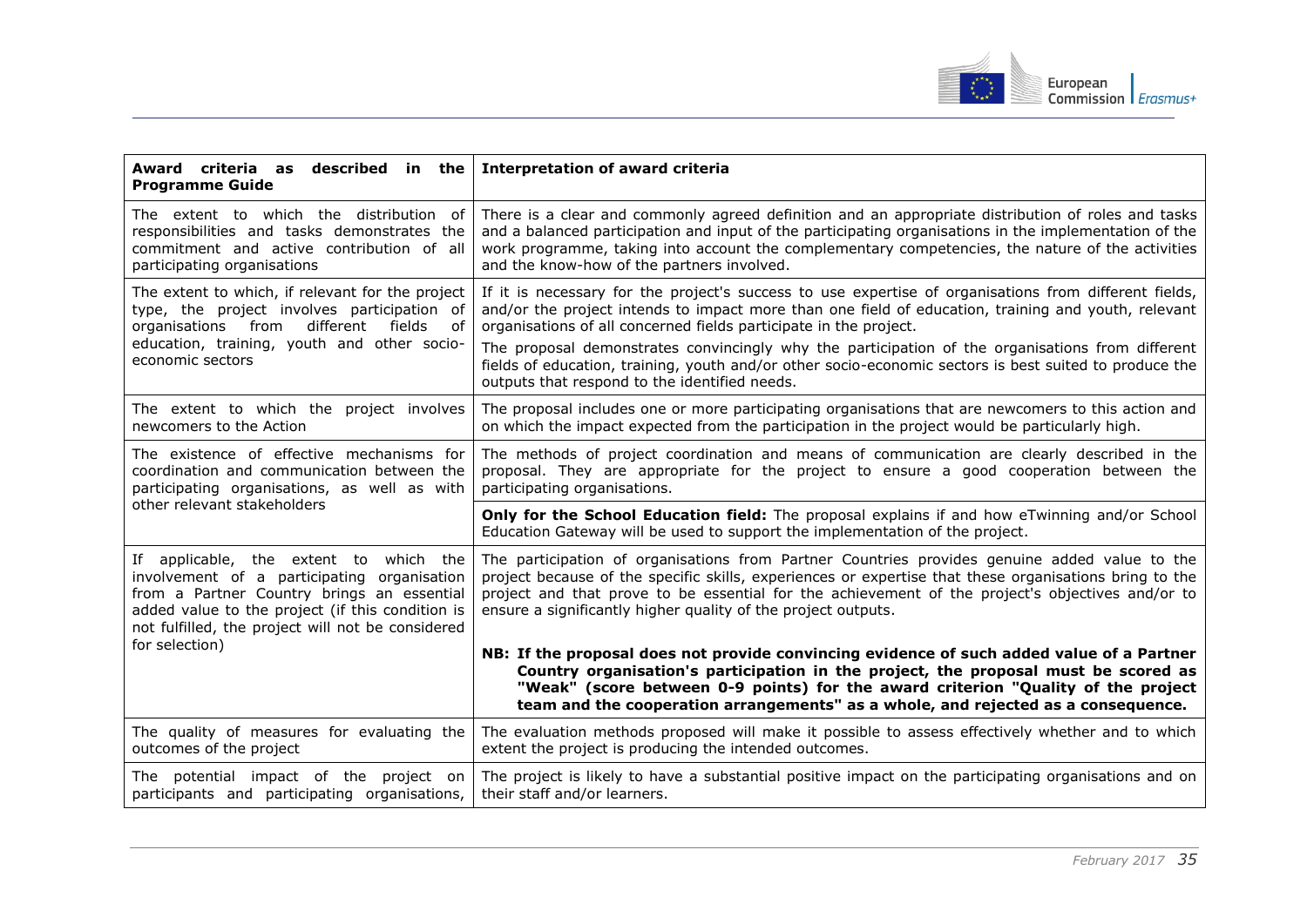

| described in the<br>Award criteria as<br><b>Programme Guide</b>                                                                                              | <b>Interpretation of award criteria</b>                                                                                                                                                                                                                                                            |
|--------------------------------------------------------------------------------------------------------------------------------------------------------------|----------------------------------------------------------------------------------------------------------------------------------------------------------------------------------------------------------------------------------------------------------------------------------------------------|
| during and after the project lifetime                                                                                                                        | The impact of the project on the participants and organisations involved is likely to occur during and<br>remain after the lifetime of the project.                                                                                                                                                |
|                                                                                                                                                              | The proposal demonstrates which benefits (trans-national, interdisciplinary, cross-field) the proposed<br>cooperation brings to the partners - also in the long run, after Erasmus+ funding, e.g. how it<br>contributes to the internationalisation strategies of the participating organisations. |
| The potential impact of the project outside the                                                                                                              | The project results have the potential to be transferred and exploited in other European countries.                                                                                                                                                                                                |
| individuals<br>organisations<br>and<br>directly<br>participating in the project, at local, regional,                                                         | The proposal identifies relevant stakeholders, including policy-makers at the most appropriate level,<br>whether local, regional, national and/or European.                                                                                                                                        |
| national and/or European levels                                                                                                                              | Taking due account of the scope and size of the project:                                                                                                                                                                                                                                           |
|                                                                                                                                                              | it is likely to have a positive impact at local, regional, national and/or European level;                                                                                                                                                                                                         |
|                                                                                                                                                              | it is likely to lead to innovative developments at system level and/or provide useful input to<br>policy developments;                                                                                                                                                                             |
|                                                                                                                                                              | it shows potential for scalability and synergies with other Erasmus+ actions and/or other<br>European Programmes.                                                                                                                                                                                  |
|                                                                                                                                                              | Only for the Adult Education and VET fields: If relevant, the proposal explains if and how EPALE<br>will be used to increase the impact of the project.                                                                                                                                            |
| The quality of the dissemination plan: the                                                                                                                   | The proposal identifies the project results that can be transferred to the relevant target groups.                                                                                                                                                                                                 |
| appropriateness and quality of measures<br>aimed at sharing the outcomes of the project<br>within<br>and<br>outside<br>the<br>participating<br>organisations | An appropriate and effective set of measures and tools will be used to reach the target groups for<br>dissemination.                                                                                                                                                                               |
|                                                                                                                                                              | The planned dissemination and exploitation activities will ensure an optimal use of the results at<br>local, regional, national and/or European level depending on the scope and size of the project.                                                                                              |
|                                                                                                                                                              | In each of the participating organisations specific and adequate resources are allocated to the<br>dissemination activities.                                                                                                                                                                       |
|                                                                                                                                                              | Only for the Adult Education and VET fields: If relevant, the proposal explains if and how EPALE<br>will be used to support the dissemination of the project results, in addition to the use of the<br>Erasmus+ Project Results.                                                                   |
|                                                                                                                                                              | Only for the School Education field: The proposal explains if and how eTwinning and/or School<br>Education Gateway will be used to support the dissemination of the project results, in addition to the<br>use of the Erasmus+ Project Results Platform.                                           |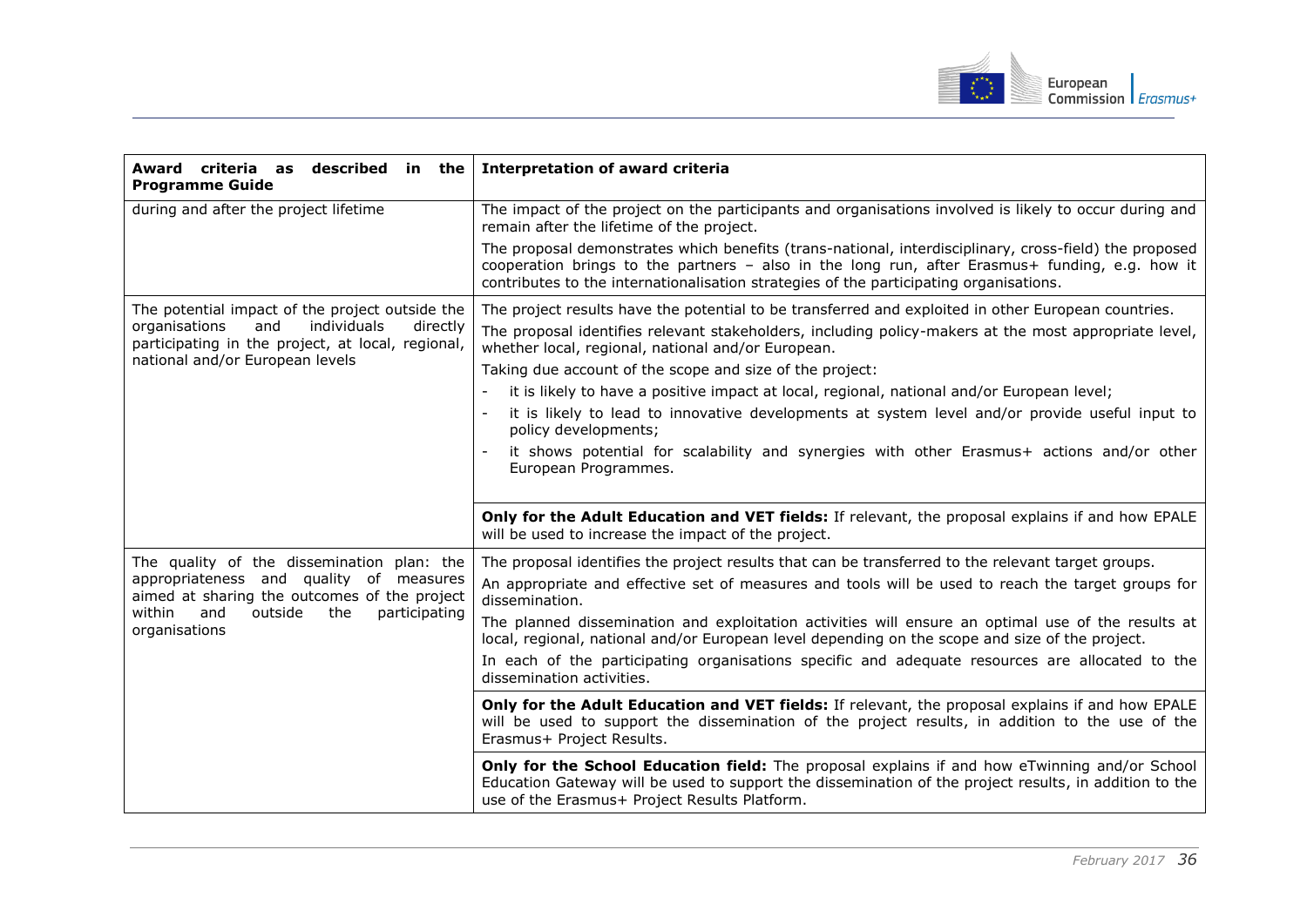

| Award criteria as described in the<br><b>Programme Guide</b>                                                                                                                                                                            | <b>Interpretation of award criteria</b>                                                                                                                                                                                                                                                                                                                                                                                                                                         |
|-----------------------------------------------------------------------------------------------------------------------------------------------------------------------------------------------------------------------------------------|---------------------------------------------------------------------------------------------------------------------------------------------------------------------------------------------------------------------------------------------------------------------------------------------------------------------------------------------------------------------------------------------------------------------------------------------------------------------------------|
|                                                                                                                                                                                                                                         | For Strategic Partnerships promoting cooperation between local/regional school authorities, it is<br>important that the proposal demonstrates that the regional/local authorities will be actively engaged<br>in the dissemination activities in their area.                                                                                                                                                                                                                    |
| If relevant, the extent to which the proposal<br>describes how the materials, documents and<br>media produced will be made freely available<br>and promoted through open licences, and does<br>not contain disproportionate limitations | If the project foresees tangible results and deliverables, participating organisations will allow open<br>access to materials, documents and media produced within the project.<br>If the proposal foresees limitations to open access, they are not disproportionate and will not<br>significantly affect the dissemination and possible impact of the project.                                                                                                                |
| The quality of the plans for ensuring the<br>sustainability of the project: its capacity to<br>continue having an impact and producing<br>results after the EU grant has been used up                                                   | The project is placed in a perspective that goes beyond the project period. It plans to achieve a<br>multiplier effect and sustainable impact that are within its reach considering the scope and size of<br>the project.                                                                                                                                                                                                                                                       |
|                                                                                                                                                                                                                                         | If relevant for the type of project, its results will be integrated in the management / pedagogical<br>framework of the participating organisations.                                                                                                                                                                                                                                                                                                                            |
|                                                                                                                                                                                                                                         | If relevant for the type of project, the participating organisations have the intention and are able to<br>attract external co-funding or other support from diverse sources to ensure sustainability of the<br>activities developed by the project and continued use of outputs and results.                                                                                                                                                                                   |
|                                                                                                                                                                                                                                         | <b>Only for the School Education field:</b>                                                                                                                                                                                                                                                                                                                                                                                                                                     |
|                                                                                                                                                                                                                                         | The proposal explains if and how eTwinning and/or School Education Gateway will be used to support<br>the sustainability of the project.                                                                                                                                                                                                                                                                                                                                        |
|                                                                                                                                                                                                                                         | For Strategic Partnerships promoting cooperation between local/regional school authorities, it is<br>important that the proposal demonstrates that the regional/local authorities will continue to sustain<br>the local networks created.                                                                                                                                                                                                                                       |
|                                                                                                                                                                                                                                         | Only for the VET field: The proposal is likely to have the foreseen positive impact on the target<br>groups beyond the project lifetime. The proposal explains which project activities and results are<br>supposed to be continued and maintained after the end of Erasmus+ funding (i.e. continuation of<br>new courses, use and maintenance of new teaching tools) and how and with which resources other<br>than from the EU (finance, staff, equipment) this will be done. |
|                                                                                                                                                                                                                                         | Only for the Youth field: The proposal is likely to have the expected positive impact on the target<br>groups beyond the project lifetime, in particular for participants with special needs or fewer<br>opportunities. The proposal describes how the participating organisations will exploit the mobility<br>experience to improve the situation of these target groups and to further stimulate their<br>development after the activity.                                    |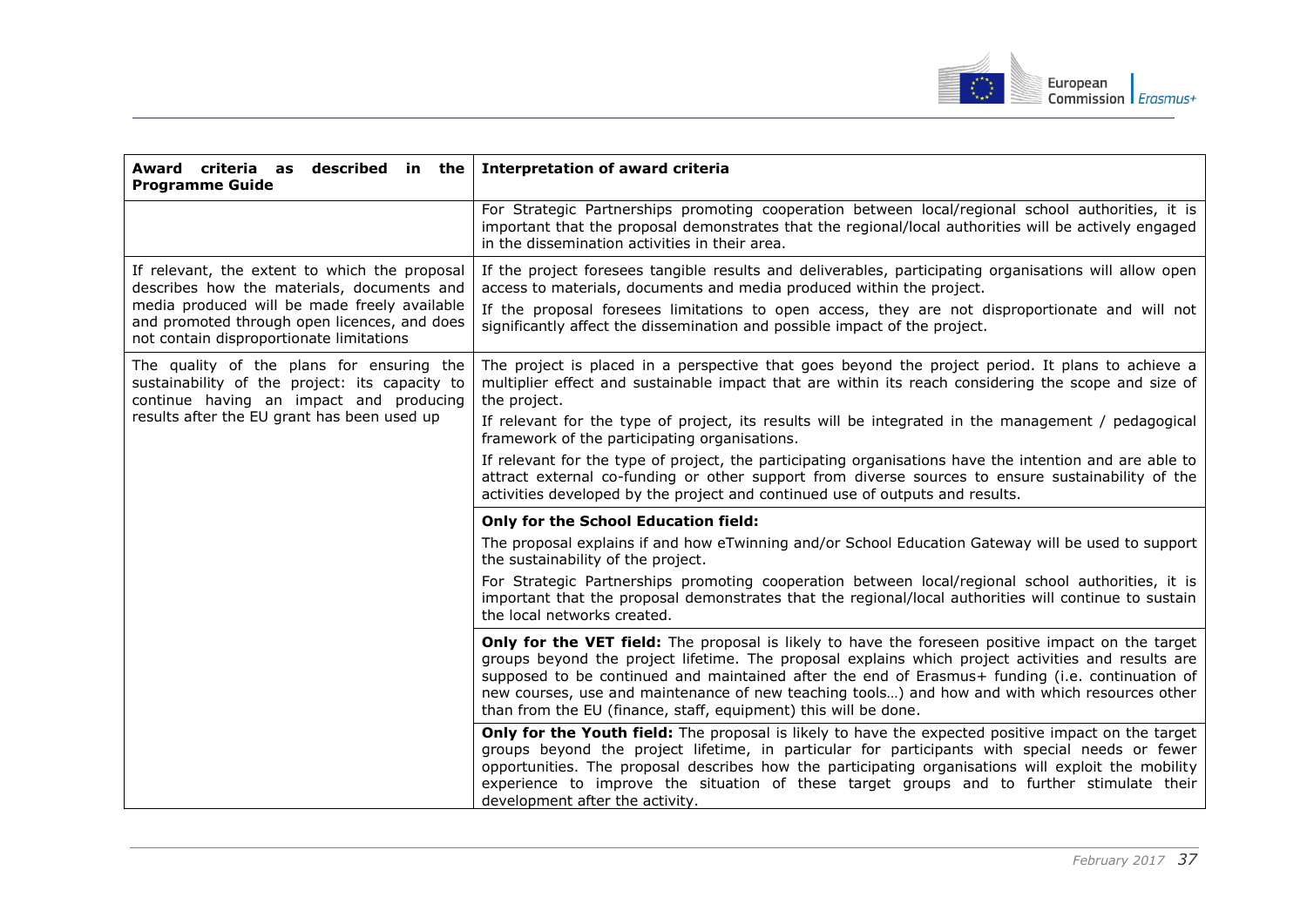

## **Key Action 3: Support for policy reform**

### **Structured Dialogue: meetings between young people and decision-makers in the field of youth**

<span id="page-38-1"></span><span id="page-38-0"></span>

| <b>Elements of analysis</b>                                                                                   | Interpretation of the award criteria                                                                                                                                                                                                                              |
|---------------------------------------------------------------------------------------------------------------|-------------------------------------------------------------------------------------------------------------------------------------------------------------------------------------------------------------------------------------------------------------------|
| The relevance of the proposal to:                                                                             | The proposal corresponds to the objectives of the Action, which are defined in Part B "What are                                                                                                                                                                   |
| the objectives and priorities of the Action                                                                   | meetings between young people and decision-makers?" of the Programme Guide.                                                                                                                                                                                       |
| needs and<br>objectives<br>the<br>of the<br>participating organisations and of the<br>individual participants | The proposal corresponds to the priorities in the field of youth, which are defined in Part B,<br>introductory section "Youth" of the Programme Guide.                                                                                                            |
| The extent to which the proposal is suitable<br>of:                                                           | The proposal involves as participants young people with fewer opportunities, as described in Part A<br>"Equity and Inclusion" of the Programme Guide.                                                                                                             |
| high-guality<br>producing<br>outcomes<br>for<br>participants                                                  |                                                                                                                                                                                                                                                                   |
| reinforcing<br>the<br>capacities<br>the<br>0f<br>participating organisations                                  |                                                                                                                                                                                                                                                                   |
| The extent to which the project involves young<br>people with fewer opportunities                             |                                                                                                                                                                                                                                                                   |
| The clarity, completeness and quality of all the                                                              | Quality of the preparation phase<br>$\mathbf{u}$ .                                                                                                                                                                                                                |
| phases of the project proposal (preparation,<br>implementation of mobility activities, and<br>follow-up)      | The description of the preparation phase is clear and shows that the participating organisations and<br>the participants:                                                                                                                                         |
| The consistency between project objectives<br>and activities proposed                                         | have agreed on the theme(s) of the planned mobility activities.<br>have reflected on a division of tasks, programme of activities, working methods, profile of<br>participants, practical arrangements (venue, transfers, accommodations, support material etc.). |
| The quality of the practical arrangements,<br>management and support modalities                               | The preparation phase furthermore enhances the participants' involvement in the activities and - for                                                                                                                                                              |
| The quality of the non-formal learning<br>participative methods proposed and the active                       | transnational or international meetings - ensures that the participants will be prepared for<br>intercultural encounters with other people with different backgrounds and cultures.                                                                               |
| involvement of young people during all the<br>stages of the project                                           | In case of inclusion projects, the proposal shows how the participating organisations reach out to<br>specific staff or young people with special needs or fewer opportunities, and how they will provide                                                         |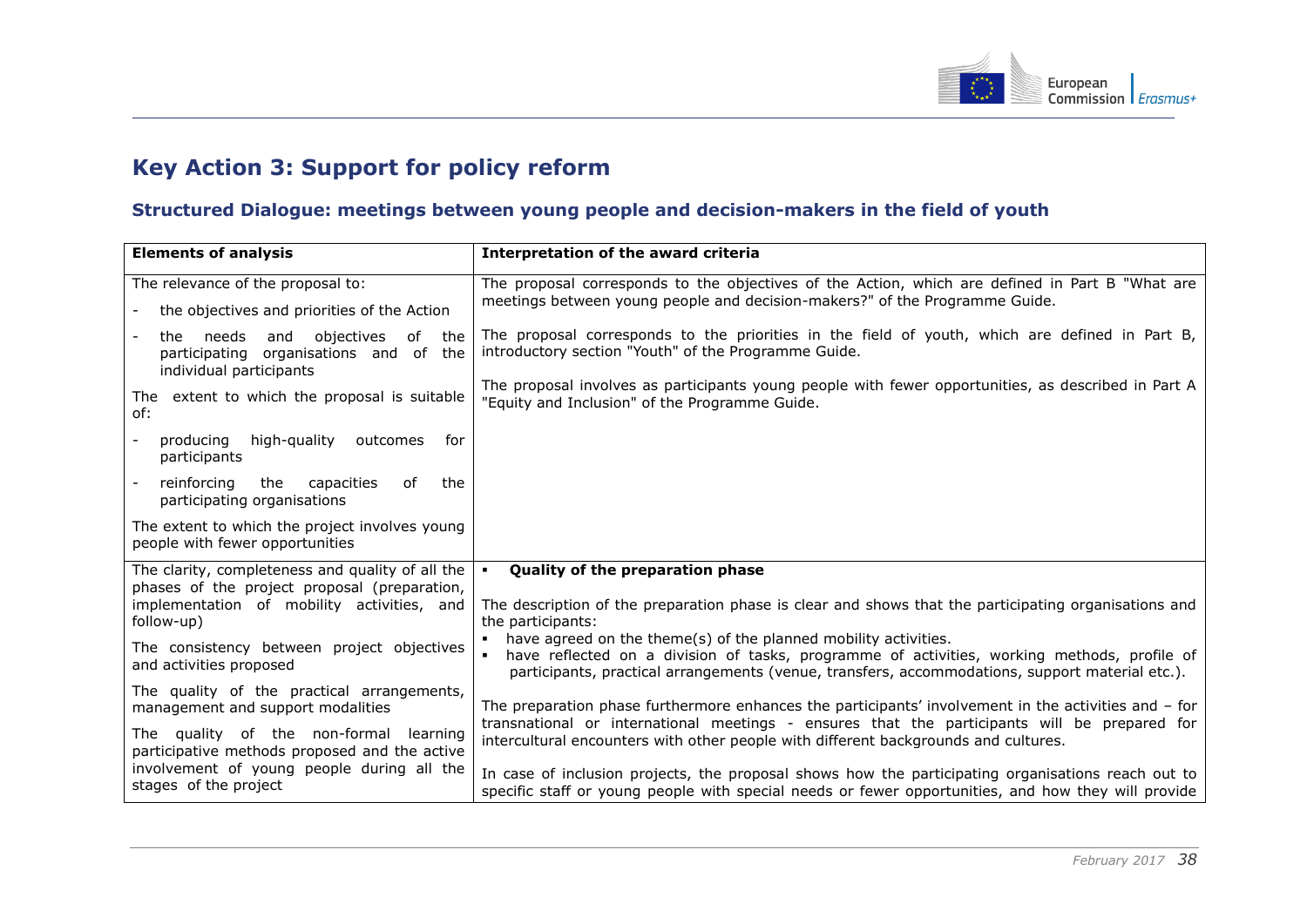

| <b>Elements of analysis</b>                                                                                                                                                                                                                                                                                                                       | Interpretation of the award criteria                                                                                                                                                                                                                                                                                                                   |
|---------------------------------------------------------------------------------------------------------------------------------------------------------------------------------------------------------------------------------------------------------------------------------------------------------------------------------------------------|--------------------------------------------------------------------------------------------------------------------------------------------------------------------------------------------------------------------------------------------------------------------------------------------------------------------------------------------------------|
| The appropriateness of measures for selecting<br>and/or involving participants in the activities                                                                                                                                                                                                                                                  | equitable support (where needed) to allow these target groups to participate fully and on equal<br>footing with other staff and participants in the preparation phase.                                                                                                                                                                                 |
| The extent to which the project proposal<br>involves relevant decision makers (policy-<br>makers, youth experts, representatives of<br>public authorities in charge of youth, etc.)<br>If appropriate, the quality of cooperation and<br>communication between the participating<br>organisations, as well as with other relevant<br>stakeholders | As part of the preparation phase of the project, the participating organisations have adequately<br>addressed the issue of protection and safety of participants.<br><b>Quality of the activity programme</b>                                                                                                                                          |
|                                                                                                                                                                                                                                                                                                                                                   | The activity programme is clearly defined, realistic, balanced and linked to the objectives of the<br>project. It provides learning opportunities for the participants involved. The programme uses a<br>variety of working methods and be adapted to the profile of participants in order to ensure the<br>potentially best learning outcomes.        |
|                                                                                                                                                                                                                                                                                                                                                   | In case of inclusion projects involving staff or young people with special needs or fewer<br>opportunities, the proposal shows that the participating organisations will provide equitable support<br>(where needed) to allow these target groups to participate fully and on equal footing with other staff<br>and participants in the activities.    |
|                                                                                                                                                                                                                                                                                                                                                   | Quality of the follow-up phase                                                                                                                                                                                                                                                                                                                         |
|                                                                                                                                                                                                                                                                                                                                                   | The proposal shows that participating organisations intend to carry out a final evaluation of the<br>activities and of the project. The final evaluation makes it possible to assess whether the objectives<br>of the activities/project have been achieved and the expectations of the participating organisations<br>and participants have been met. |
|                                                                                                                                                                                                                                                                                                                                                   | The evaluation will also highlight the learning outcomes of individuals and participating organisations<br>involved.                                                                                                                                                                                                                                   |
|                                                                                                                                                                                                                                                                                                                                                   | Besides the final evaluation, the proposal shows that participating organisations will monitor the<br>implementation of the activities so as to ensure the smooth running of the project and fine-tuning, if<br>necessary.                                                                                                                             |
|                                                                                                                                                                                                                                                                                                                                                   | Non-formal learning methods applied                                                                                                                                                                                                                                                                                                                    |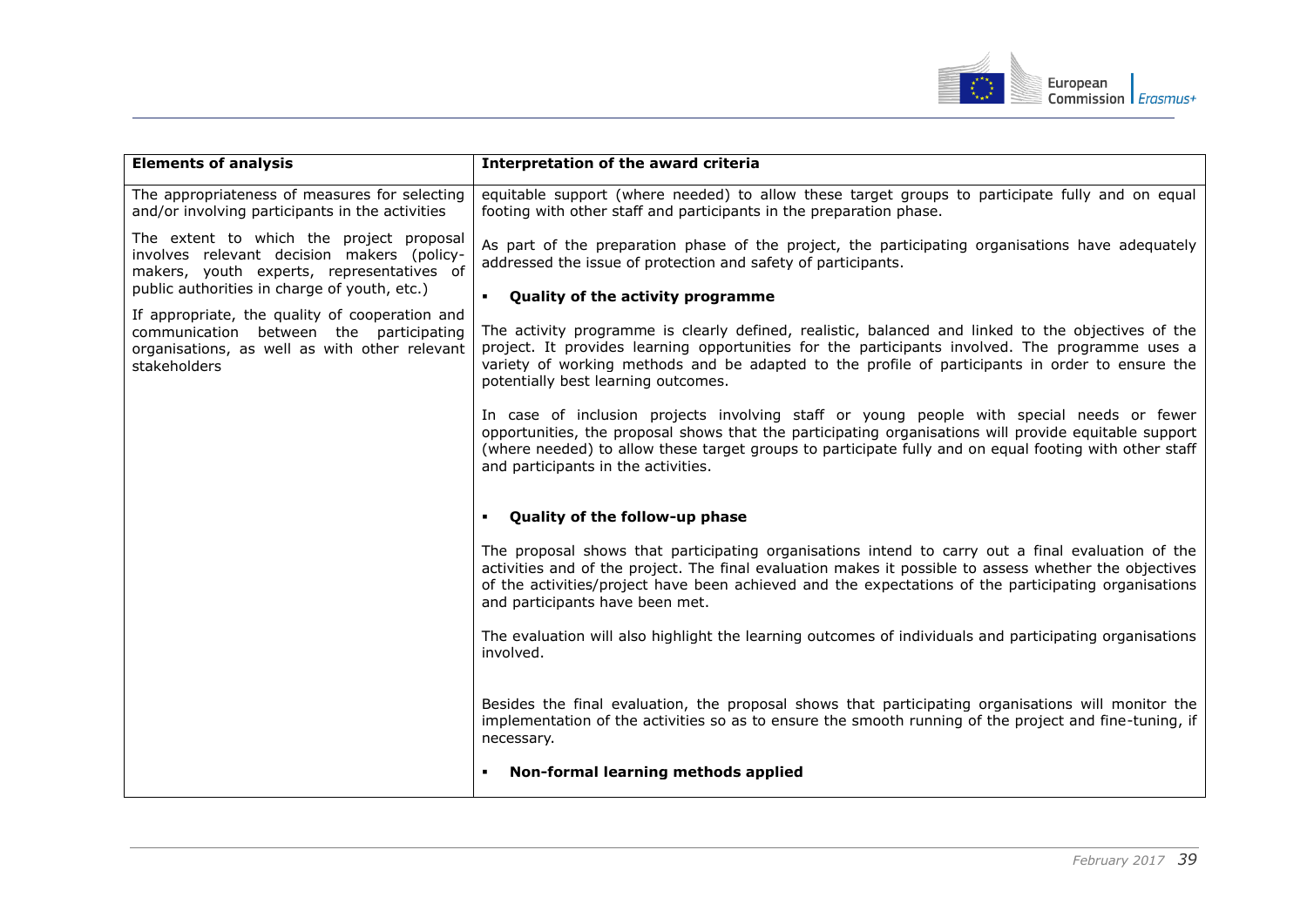

| <b>Elements of analysis</b> | Interpretation of the award criteria                                                                                                                                                                                                                                                                                                                                                                                                                                                                                                                                                    |
|-----------------------------|-----------------------------------------------------------------------------------------------------------------------------------------------------------------------------------------------------------------------------------------------------------------------------------------------------------------------------------------------------------------------------------------------------------------------------------------------------------------------------------------------------------------------------------------------------------------------------------------|
|                             | The project is based on non-formal and informal learning methods stimulating creativity, active<br>participation and initiative and the methods used are adapted to the target group. A variety of non-<br>formal learning methods and techniques may be applied (workshops, role plays, outdoor activities,<br>ice-breakers, round-tables, etc.) in order to address the different needs of participants and desired<br>outcomes.                                                                                                                                                      |
|                             | The proposal shows that such learning process will be planned and analysed throughout the project:<br>participants will be provided with a place for reflection on learning experiences and outcomes, also<br>with the support of the Youthpass tool.                                                                                                                                                                                                                                                                                                                                   |
|                             | In case of learners with special needs or fewer opportunities, the proposal shows that the<br>participating organisations will support these young people to learn from the mobility experience and<br>capitalise on it to improve their situation.                                                                                                                                                                                                                                                                                                                                     |
|                             | The proposal demonstrates that participants will play an active role in the implementation of the<br>project. Participants will also be actively involved in the preparation and follow-up phases of the<br>project. Participants will be able to explore different topics on an equal basis, regardless of their<br>language abilities or other skills. Support (where needed) is offered to young people with special<br>needs or fewer opportunities, to allow them to participate fully and on equal footing with other<br>participants.                                            |
|                             | Quality of cooperation and communication between the participating organisations, as<br>well as with other relevant stakeholders                                                                                                                                                                                                                                                                                                                                                                                                                                                        |
|                             | The proposal shows that the participating organisations have established and will run a cohesive<br>consortium with active involvement of all partners and with common goals to be achieved. In this<br>respect, the following factors should be taken into consideration during the assessment:<br>• the level of networking, cooperation and commitment of each participating organisation in the<br>project;<br>• the profile and background of participating organisations when the nature or target of the activity<br>would necessitate the possession of certain qualifications; |
|                             | • a clear and commonly agreed definition of roles and tasks of each participating organisation<br>involved in the project;                                                                                                                                                                                                                                                                                                                                                                                                                                                              |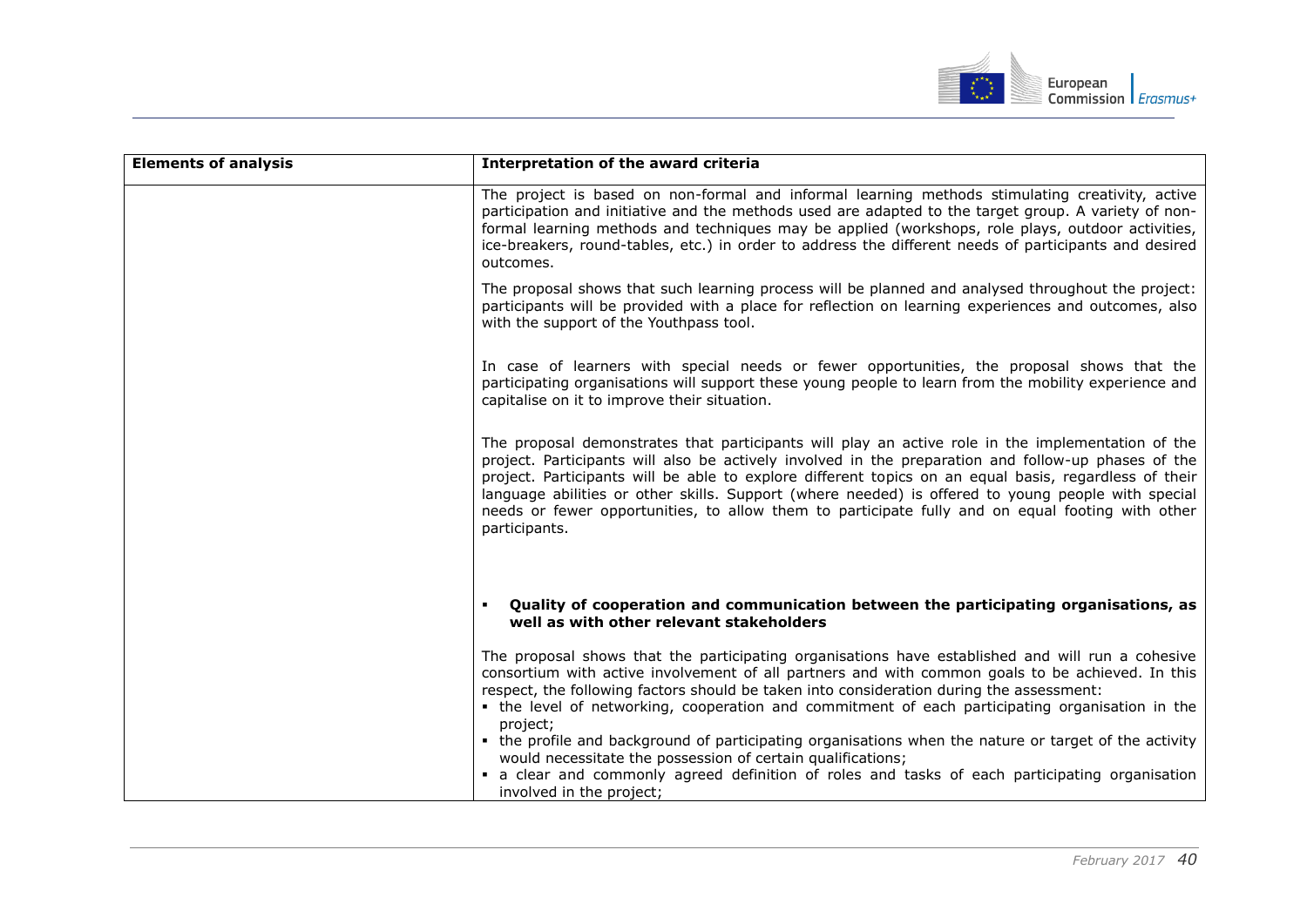

| <b>Elements of analysis</b>                                                                                                                                                                                                                                                                                                                        | Interpretation of the award criteria                                                                                                                                                                                                                                                                                                                                                                                                                                                                                                                                                                                                                                                                                                                                                                                                                                                                                          |
|----------------------------------------------------------------------------------------------------------------------------------------------------------------------------------------------------------------------------------------------------------------------------------------------------------------------------------------------------|-------------------------------------------------------------------------------------------------------------------------------------------------------------------------------------------------------------------------------------------------------------------------------------------------------------------------------------------------------------------------------------------------------------------------------------------------------------------------------------------------------------------------------------------------------------------------------------------------------------------------------------------------------------------------------------------------------------------------------------------------------------------------------------------------------------------------------------------------------------------------------------------------------------------------------|
|                                                                                                                                                                                                                                                                                                                                                    | • the capacity of the consortium to ensure effective implementation, follow-up and dissemination of<br>the results achieved through the project.<br>• in case of inclusion projects, the capacity and expertise of the consortium to support (where needed) staff or<br>learners with special needs or fewer opportunities (e.g. the proposal shows that there is support available at the<br>venue and contingency plans for dealing with specific situations and specific needs that may arise linked to the<br>inclusion nature of the project)                                                                                                                                                                                                                                                                                                                                                                            |
|                                                                                                                                                                                                                                                                                                                                                    | Projects centred on the Structured Dialogue are intended for those youth organisations that are<br>active players in debates on youth issues at local, regional, national or European level. This type of<br>projects should however aim at developing innovative and efficient ways to address and involve<br>other target groups, in particular young people who are not actively engaged in society or connected<br>to an organisation.                                                                                                                                                                                                                                                                                                                                                                                                                                                                                    |
| The quality of measures for evaluating the                                                                                                                                                                                                                                                                                                         | <b>·</b> Impact                                                                                                                                                                                                                                                                                                                                                                                                                                                                                                                                                                                                                                                                                                                                                                                                                                                                                                               |
| outcomes of the project<br>The potential impact of the project:                                                                                                                                                                                                                                                                                    | The impact of the project will not be limited to the participants in the activities. When appropriate,<br>the proposal shows that participating organisations will involve, as much as possible, other<br>stakeholders from the local community in the project activities.                                                                                                                                                                                                                                                                                                                                                                                                                                                                                                                                                                                                                                                    |
| participants<br>and<br>participating<br>on<br>organisations during and after the project<br>lifetime<br>outside the organisations and individuals<br>directly participating in the project, at<br>local, regional, national and/or European<br>levels<br>The appropriateness and quality of measures<br>aimed at disseminating the outcomes of the | The project is framed within a longer-term perspective, and planned with a view to achieve a<br>multiplier effect and sustainable impact. In the proposal, the participating organisations have<br>identified possible target groups that could act as <i>multipliers</i> (young people, youth workers, media,<br>political leaders, representatives of local or regional public bodies, opinion leaders, EU decision<br>makers, etc.) in order to spread the project objectives and results. In this regard, the proposal<br>shows that participating organisations will put in place effective measures to make the project<br>outcomes visible. For recognising and validating these learning outcomes, the fact that the<br>participating organisations intend to use the Youthpass tool to stimulate participants' reflection on<br>their learning process should be considered as an element of quality of the project. |
| project within and outside the participating                                                                                                                                                                                                                                                                                                       | • Visibility of the project/visibility of Erasmus+                                                                                                                                                                                                                                                                                                                                                                                                                                                                                                                                                                                                                                                                                                                                                                                                                                                                            |
| organisations<br>If relevant, the extent to which the proposal<br>describes how the materials, documents and<br>media produced will be made freely available<br>and promoted through open licences, and does<br>not contain disproportionate limitations                                                                                           | The proposal should show that participating organisations have reflected together on measures<br>aimed at enhancing the visibility of their project and the visibility of the Erasmus+ Programme in<br>general.<br>- Visibility of the project:<br>The proposal shows that participating organisations and participants will "publicise" the activities<br>planned by the project as well as its aims and objectives. In order to raise awareness of the project<br>they could for example develop information material; do a mail shot or SMS mailing; prepare<br>posters, stickers, promotional items; invite journalists to observe; issue press releases or write                                                                                                                                                                                                                                                         |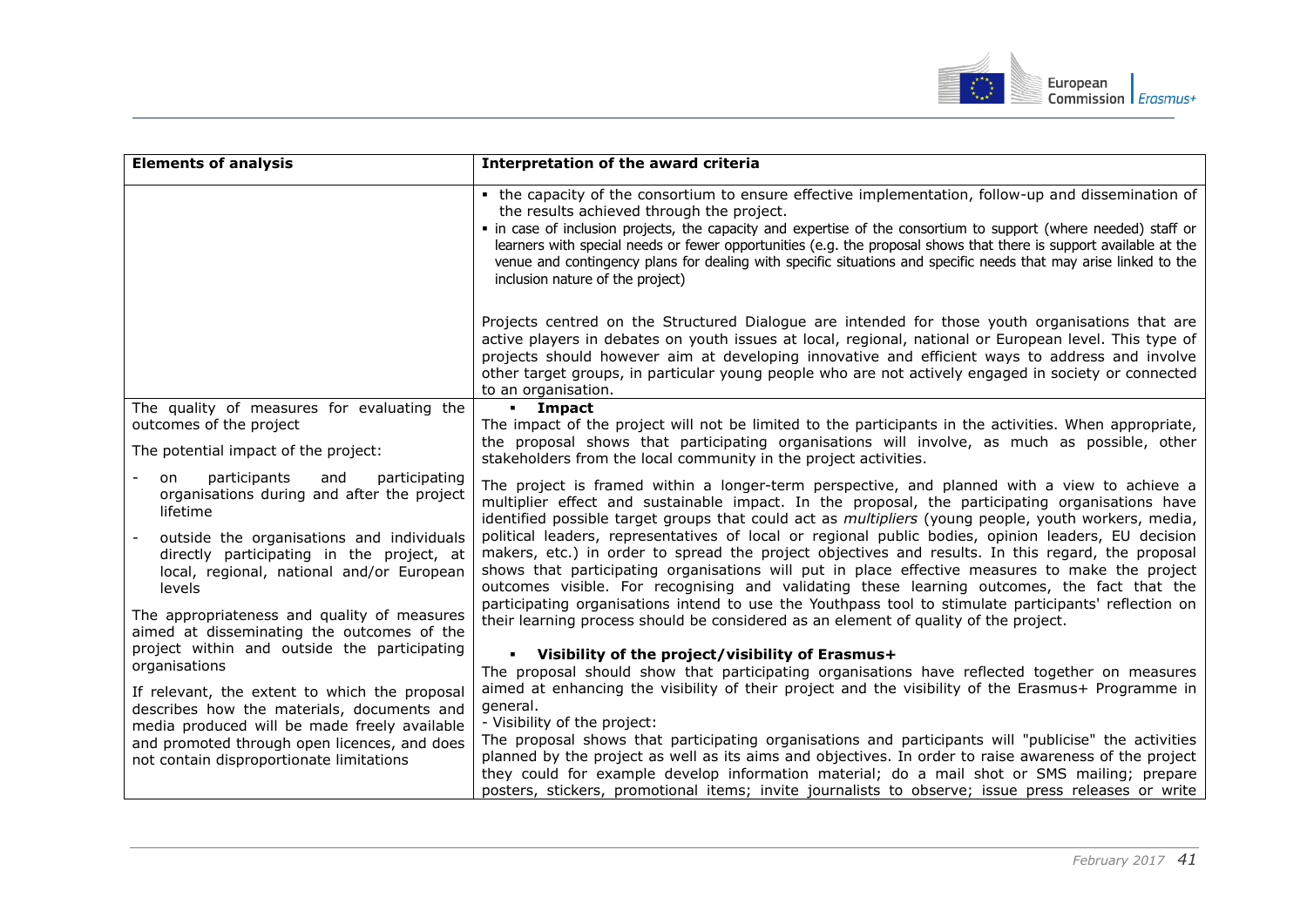

| <b>Elements of analysis</b> | Interpretation of the award criteria                                                                                                                                                                                                                                                                                                                                                                                                                                                                                                                                                                                                                                                                                                                                                                                                                                                                                                                                                                                                                                                                                                                                    |
|-----------------------------|-------------------------------------------------------------------------------------------------------------------------------------------------------------------------------------------------------------------------------------------------------------------------------------------------------------------------------------------------------------------------------------------------------------------------------------------------------------------------------------------------------------------------------------------------------------------------------------------------------------------------------------------------------------------------------------------------------------------------------------------------------------------------------------------------------------------------------------------------------------------------------------------------------------------------------------------------------------------------------------------------------------------------------------------------------------------------------------------------------------------------------------------------------------------------|
|                             | articles for local papers, websites or newsletters; create an e-group, a web space, a photo-gallery or<br>blog on the Internet, etc.                                                                                                                                                                                                                                                                                                                                                                                                                                                                                                                                                                                                                                                                                                                                                                                                                                                                                                                                                                                                                                    |
|                             | - Visibility of the Programme:<br>Whenever appropriate, the proposal shows that participating organisations intend to include<br>information about the Programme (for instance, information on the Programme Actions, or their<br>objectives and important features, target groups, etc.) in all measures undertaken to increase<br>visibility of the project. The proposal could also include information sessions or workshops in the<br>programme of the activities.                                                                                                                                                                                                                                                                                                                                                                                                                                                                                                                                                                                                                                                                                                 |
|                             | - Visibility of inclusion opportunities:                                                                                                                                                                                                                                                                                                                                                                                                                                                                                                                                                                                                                                                                                                                                                                                                                                                                                                                                                                                                                                                                                                                                |
|                             | Whenever appropriate, the proposal shows that the participating organisations will present<br>international mobility activities as concrete and realistic opportunities also for staff and young people<br>with special needs or fewer opportunities.                                                                                                                                                                                                                                                                                                                                                                                                                                                                                                                                                                                                                                                                                                                                                                                                                                                                                                                   |
|                             | • Dissemination and exploitation of results<br>The proposal shows that each participating organisation will put in place measures to disseminate<br>and exploit the results of the project, including its learning outcomes for the benefit of all actors<br>involved. Dissemination and exploitation measures may have the same format as visibility measures<br>indicated in the section above; the main difference is that dissemination and exploitation measures<br>focus on a project's results, rather than on the planned activities and intended project objectives.<br>Disseminating project's results could simply mean "spreading the word" about the project among<br>friends, peers or other target groups. Other examples of dissemination and exploitation measures<br>are organising public events (presentations, conferences, workshops); creating audio-visual<br>products (CD-Rom, DVD); setting up long-term collaboration with media (series of radio/TV/press<br>contributions, interviews, participation in different radio/TV programmes); developing information<br>material (newsletters, brochures, booklets, best practice manuals), etc. |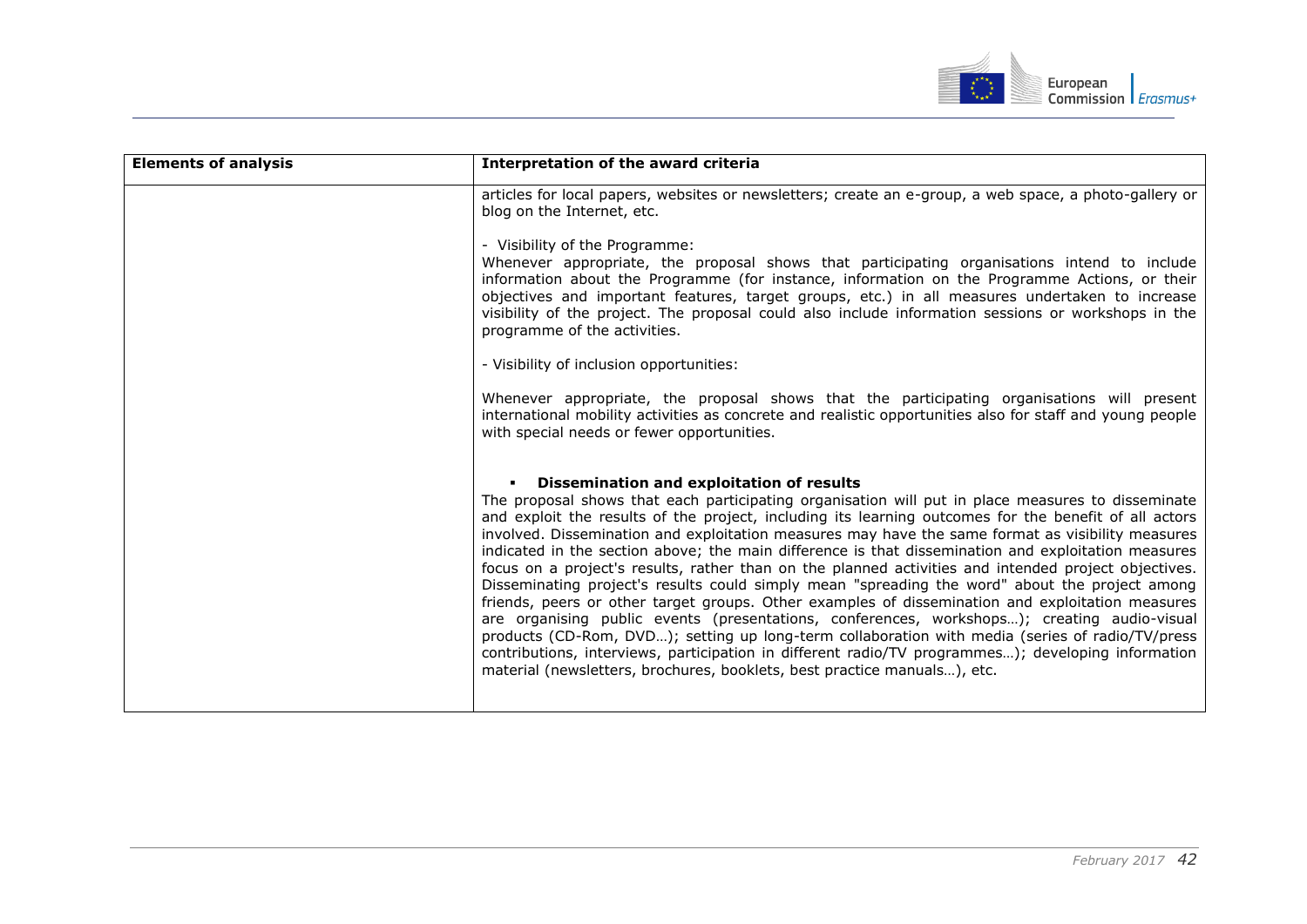

## <span id="page-43-0"></span>**Annex III - Reference policy documents**

### <span id="page-43-1"></span>**Transversal policy priorities for education, training and youth**

### **Overall policy priorities**

- Europe 2020: [https://ec.europa.eu/info/strategy/european-semester\\_en](https://ec.europa.eu/info/strategy/european-semester_en)
- Europe 2020 targets: <http://ec.europa.eu/europe2020/targets/eu-targets/>
- Education and Training 2020 (ET2020): [http://ec.europa.eu/education/policy/strategic-framework/index\\_en.htm](http://ec.europa.eu/education/policy/strategic-framework/index_en.htm)
- Rethinking Education: Investing in skills for better socio-economic outcomes: [http://eur](http://eur-lex.europa.eu/LexUriServ/LexUriServ.do?uri=COM:2012:0669:FIN:EN:PDF)[lex.europa.eu/LexUriServ/LexUriServ.do?uri=COM:2012:0669:FIN:EN:PDF](http://eur-lex.europa.eu/LexUriServ/LexUriServ.do?uri=COM:2012:0669:FIN:EN:PDF)
- Council Resolution on a renewed framework for European cooperation in the youth field (2010-2018) - EU Youth Strategy. [http://eur-lex.europa.eu/legal](http://eur-lex.europa.eu/legal-content/EN/ALL/?uri=CELEX:32009G1219%2801%29)[content/EN/ALL/?uri=CELEX:32009G1219%2801%29](http://eur-lex.europa.eu/legal-content/EN/ALL/?uri=CELEX:32009G1219%2801%29)
- The EU Youth report: [http://ec.europa.eu/youth/policy/implementation/report\\_en.htm](http://ec.europa.eu/youth/policy/implementation/report_en.htm)
- Declaration on Promoting citizenship and the common values of freedom, tolerance and non-discrimination through education [http://ec.europa.eu/dgs/education\\_culture/repository/education/news/2015/docu](http://ec.europa.eu/dgs/education_culture/repository/education/news/2015/documents/citizenship-education-declaration_en.pdf) [ments/citizenship-education-declaration\\_en.pdf](http://ec.europa.eu/dgs/education_culture/repository/education/news/2015/documents/citizenship-education-declaration_en.pdf)
- **Recognition and transparency**
- Europass: <http://europass.cedefop.europa.eu/en/home>
- European Qualifications Framework: [http://ec.europa.eu/eqf/home\\_en.htm](http://ec.europa.eu/eqf/home_en.htm)
- Youthpass:<https://www.youthpass.eu/en/youthpass/>
- **Entrepreneurship education:**
- Entrepreneurship 2020 Action Plan [http://eur-lex.europa.eu/legal](http://eur-lex.europa.eu/legal-content/EN/TXT/?uri=CELEX%3A52012DC0795)[content/EN/TXT/?uri=CELEX%3A52012DC0795](http://eur-lex.europa.eu/legal-content/EN/TXT/?uri=CELEX%3A52012DC0795)
- Entrepreneurship education: A Guide for Educators: http://ec.europa.eu/DocsRoom/documents/7465
- Towards Greater Cooperation and Coherence in Entrepreneurship Education" Report of the High Level Reflection Panels on Entrepreneurship Education initiated by Directorate General Enterprise and Industry and Directorate General Education and Culture:

<http://ec.europa.eu/DocsRoom/documents/9269/>

- **Information and Communications Technology (ICT) and Open Education Resources (OER):**
- The Future of Learning: New Ways to Learn New Skills for Future Jobs: <http://is.jrc.ec.europa.eu/pages/EAP/ForCiel.html>
- Opening up Education: <http://www.openeducationeuropa.eu/en/initiative>
- Open Educational Resources and practices in Europe: <http://is.jrc.ec.europa.eu/pages/EAP/OEREU.html>
- Up-scaling Creative Classrooms in Europe <http://is.jrc.ec.europa.eu/pages/EAP/SCALECCR.html>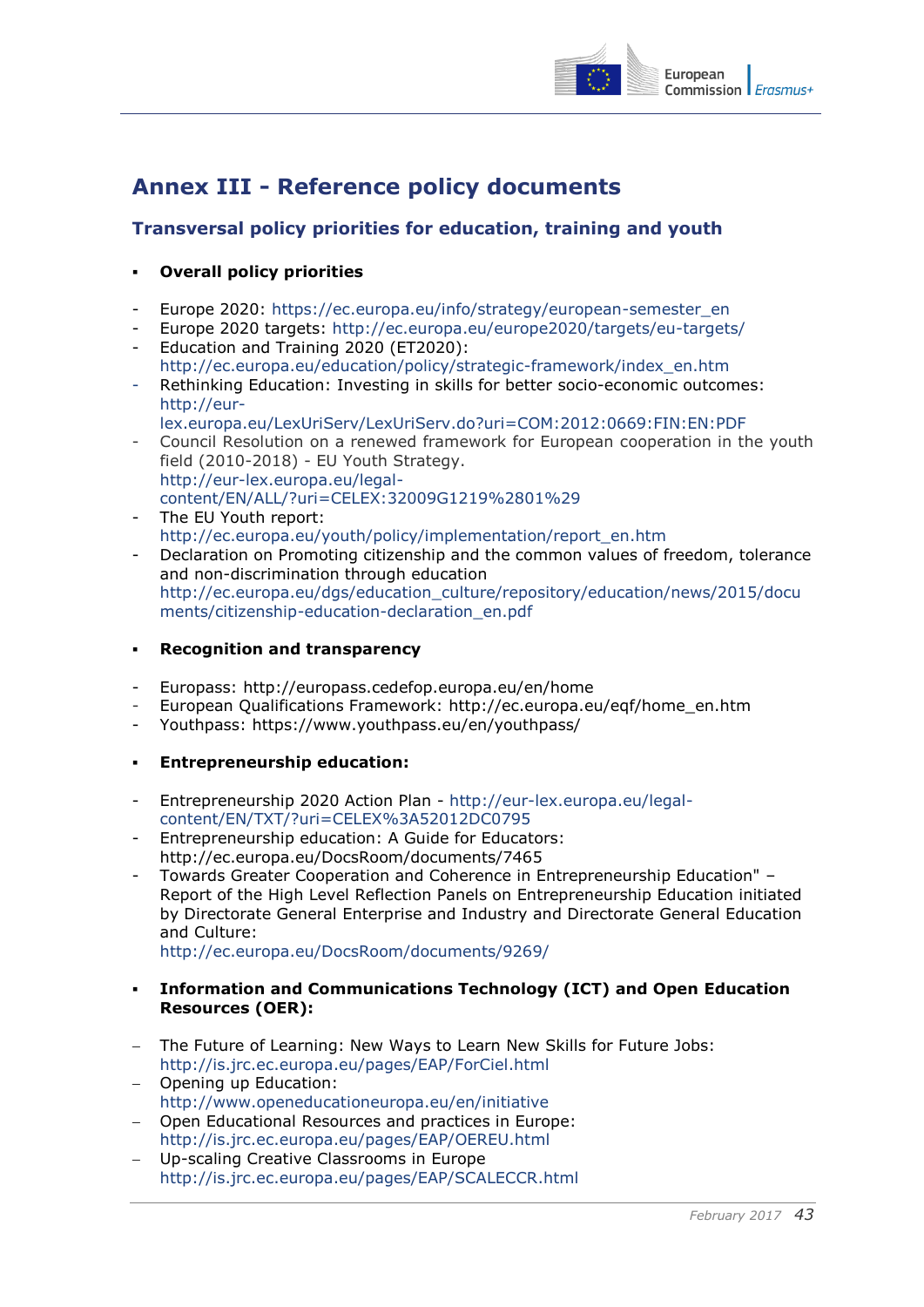

 Digital Competence: Identification and European-wide validation of its key components for all levels of learners: <http://is.jrc.ec.europa.eu/pages/EAP/DIGCOMP.html>

### **Multilingualism:**

- Commission Staff Working Document: "Language Competences for employability, mobility and growth: [http://eur-lex.europa.eu/legal-content/EN/TXT/PDF/?uri=CELEX:52012SC037](http://eur-lex.europa.eu/legal-content/EN/TXT/PDF/?uri=CELEX:52012SC0372&from=EN) [2&from=EN](http://eur-lex.europa.eu/legal-content/EN/TXT/PDF/?uri=CELEX:52012SC0372&from=EN)
- Languages in Education and Training: Country Comparative Analysis: [http://ec.europa.eu/languages/library/studies/lang-eat\\_en.pdf](http://ec.europa.eu/languages/library/studies/lang-eat_en.pdf)
- Improving the effectiveness of language learning CLIL and Computer-assisted Language learning:
	- [http://ec.europa.eu/languages/library/studies/clil-call\\_en.pdf](http://ec.europa.eu/languages/library/studies/clil-call_en.pdf)
- Language teaching and learning in multilingual classrooms: [http://ec.europa.eu/languages/library/studies/lang-eat\\_en.pdf](http://ec.europa.eu/languages/library/studies/lang-eat_en.pdf)

### <span id="page-44-0"></span>**Policy priorities in school education**

- **Improving the attainment of young people, particularly those at risk of early school leaving**
- Council recommendation on policies to reduce early school leaving (2011): [http://eur-lex.europa.eu/LexUriServ/LexUriServ.do?uri=OJ:C:2011:191:](http://eur-lex.europa.eu/LexUriServ/LexUriServ.do?uri=OJ:C:2011:191:0001:0006:EN:PDF) [0001:0006:EN:PDF](http://eur-lex.europa.eu/LexUriServ/LexUriServ.do?uri=OJ:C:2011:191:0001:0006:EN:PDF)
- Commission communication "Tackling early school leaving: A key contribution to the Europe 2020 Agenda" (2011): [http://eur-lex.europa.eu/LexUriServ/Lex](http://eur-lex.europa.eu/LexUriServ/LexUriServ.do?uri=COM:2011:0018:FIN:EN:PDF) [UriServ.do?uri=COM:2011:0018:FIN:EN:PDF](http://eur-lex.europa.eu/LexUriServ/LexUriServ.do?uri=COM:2011:0018:FIN:EN:PDF)
- Final Report and other documents of the Thematic Working Group on Early School Leaving (2013): [http://ec.europa.eu/education/policy/strategic](http://ec.europa.eu/education/policy/strategic-framework/archive/index_en.htm)[framework/archive/index\\_en.htm](http://ec.europa.eu/education/policy/strategic-framework/archive/index_en.htm)
- Eurydice Report "Tackling Early Leaving from Education and Training" (2014): [http://eacea.ec.europa.eu/education/eurydice/documents/thematic\\_reports/175EN](http://eacea.ec.europa.eu/education/eurydice/documents/thematic_reports/175EN.pdf) [.pdf](http://eacea.ec.europa.eu/education/eurydice/documents/thematic_reports/175EN.pdf)
- Working Group on the Modernisation of Higher Education:
- http://ec.europa.eu/education/policy/strategic-framework/expertgroups/modernisation-higher-education\_en
- Council conclusions on reducing early school leaving and promoting success in school (2015):
	- <http://data.consilium.europa.eu/doc/document/ST-14441-2015-INIT/en/pdf>

### **Improving the attainment of young people with low basic skills**

- The European Framework for Key Competences: http://eur-lex.europa.eu/legal-content/EN/TXT/?uri=URISERV%3Ac11090
- Council conclusions of 26 November 2012 on literacy: [http://eur-lex.europa.eu/LexUriServ/LexUriServ.do?uri=OJ:C:2012:393:](http://eur-lex.europa.eu/LexUriServ/LexUriServ.do?uri=OJ:C:2012:393:0001:0004:EN:PDF) [0001:0004:EN:PDF](http://eur-lex.europa.eu/LexUriServ/LexUriServ.do?uri=OJ:C:2012:393:0001:0004:EN:PDF)
- Final Report of the EU High Level Group of experts on Literacy: http://ec.europa.eu/dgs/education\_culture/repository/education/policy/school/doc/ literacy-report\_en.pdf
- Commission staff working document: "Assessment of Key Competences in initial education and training: Policy Guidance":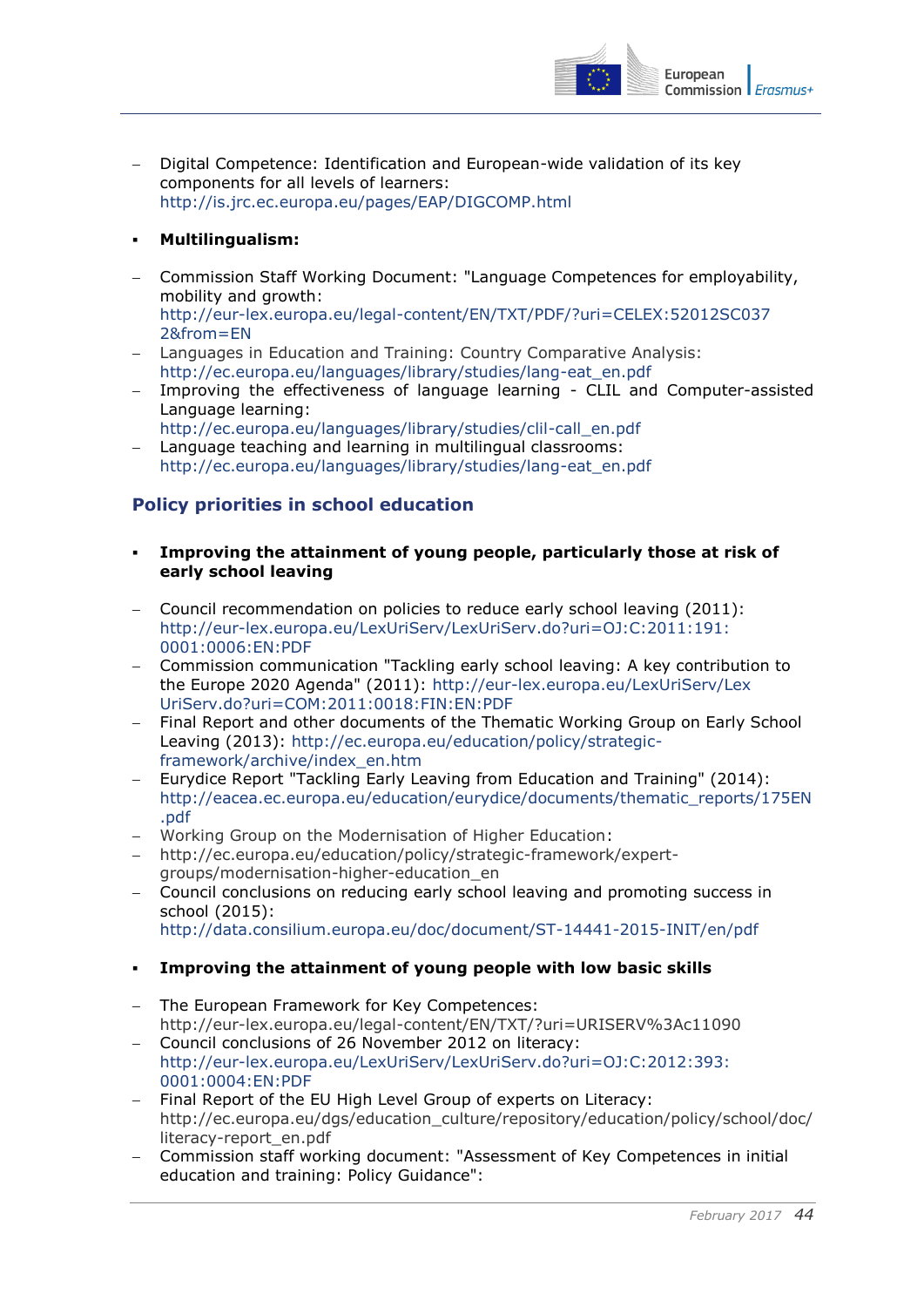

[http://ec.europa.eu/education/news/rethinking/sw371\\_en.pdf](http://ec.europa.eu/education/news/rethinking/sw371_en.pdf)

- Council conclusions on increasing the level of basic skills in the context of European cooperation on schools for the 21st century: [http://eur-lex.europa.eu/LexUriServ/LexUriServ.do?uri=OJ:C:2010:](http://eur-lex.europa.eu/LexUriServ/LexUriServ.do?uri=OJ:C:2010:323:0011:0014:EN:PDF) [323:0011:0014:EN:PDF](http://eur-lex.europa.eu/LexUriServ/LexUriServ.do?uri=OJ:C:2010:323:0011:0014:EN:PDF)
- The Commission analysis of the PISA 2012 results [http://ec.europa.eu/education/policy/strategic-framework/doc/pisa2012\\_en.pdf](http://ec.europa.eu/education/policy/strategic-framework/doc/pisa2012_en.pdf)
- PISA 2015: EU performance and initial conclusions regarding education policies in Europe

[https://ec.europa.eu/education/news/20161206-pisa-2015-eu-policy-note\\_en](https://ec.europa.eu/education/news/20161206-pisa-2015-eu-policy-note_en) and [https://ec.europa.eu/education/sites/education/files/pisa-2015-eu-policy](https://ec.europa.eu/education/sites/education/files/pisa-2015-eu-policy-note_en.pdf)[note\\_en.pdf](https://ec.europa.eu/education/sites/education/files/pisa-2015-eu-policy-note_en.pdf)

 The Commission analysis of the Teaching and Learning International Survey (TALIS) 2013

[http://ec.europa.eu/education/library/reports/2014/talis\\_en.pdf](http://ec.europa.eu/education/library/reports/2014/talis_en.pdf)

- Thematic Working Group on Mathematics and Science education (final report) [http://ec.europa.eu/education/policy/strategic-framework/archive/documents/wg](http://ec.europa.eu/education/policy/strategic-framework/archive/documents/wg-mst-final-report_en.pdf)[mst-final-report\\_en.pdf](http://ec.europa.eu/education/policy/strategic-framework/archive/documents/wg-mst-final-report_en.pdf)
- **Developing high quality and accessible Early Childhood Education and Care services**
- Commission communication: "Early Childhood Education and Care: Providing all our children with the best start for the world of tomorrow": [http://eur-lex.europa.eu/LexUriServ/LexUriServ.do?uri=COM:2011:0066:](http://eur-lex.europa.eu/LexUriServ/LexUriServ.do?uri=COM:2011:0066:FIN:EN:PDF) [FIN:EN:PDF](http://eur-lex.europa.eu/LexUriServ/LexUriServ.do?uri=COM:2011:0066:FIN:EN:PDF)
- Council conclusions on early childhood education and care: providing all our children with the best start for the world of tomorrow: [http://eur-lex.europa.eu/LexUriServ/LexUriServ.do?uri=OJ:C:2011:175:](http://eur-lex.europa.eu/LexUriServ/LexUriServ.do?uri=OJ:C:2011:175:0008:0010:EN:PDF) [0008:0010:EN:PDF](http://eur-lex.europa.eu/LexUriServ/LexUriServ.do?uri=OJ:C:2011:175:0008:0010:EN:PDF)
- Final report and other documents from the Thematic Working Group on ECEC: [http://ec.europa.eu/education/policy/strategic-framework/archive/index\\_en.htm](http://ec.europa.eu/education/policy/strategic-framework/archive/index_en.htm)
- Further background reading can be found on the Early childhood education and care (ECEC) website on Europa: [http://ec.europa.eu/education/policy/school/early-childhood\\_en.htm](http://ec.europa.eu/education/policy/school/early-childhood_en.htm)
- **Revising and strengthening the professional profile of the teaching professions**
- Council conclusions on effective teacher education (2014): [http://www.consilium.europa.eu/uedocs/cms\\_data/docs/pressdata/en/educ/14269](http://www.consilium.europa.eu/uedocs/cms_data/docs/pressdata/en/educ/142690.pdf) [0.pdf](http://www.consilium.europa.eu/uedocs/cms_data/docs/pressdata/en/educ/142690.pdf)
- Council conclusions on effective leadership in education (2013): [http://www.consilium.europa.eu/uedocs/cms\\_data/docs/pressdata/en/educ/13971](http://www.consilium.europa.eu/uedocs/cms_data/docs/pressdata/en/educ/139715.pdf) [5.pdf](http://www.consilium.europa.eu/uedocs/cms_data/docs/pressdata/en/educ/139715.pdf)
- Council Conclusions on the professional development of teachers and school leaders (2009): [http://eur-lex.europa.eu/LexUriServ/LexUriServ.do?uri=OJ:C:2009:](http://eur-lex.europa.eu/LexUriServ/LexUriServ.do?uri=OJ:C:2009:302:0006:0009:EN:PDF) [302:0006:0009:EN:PDF](http://eur-lex.europa.eu/LexUriServ/LexUriServ.do?uri=OJ:C:2009:302:0006:0009:EN:PDF)
- Education & Training 2020 Working Group on Schools Policy: "Shaping career-long perspectives on teaching. A guide on policies to improve Initial Teacher Education.":
- [http://ec.europa.eu/education/library/reports/initial-teacher-education\\_en.pdf](http://ec.europa.eu/education/library/reports/initial-teacher-education_en.pdf) Commission staff working document: "Supporting the Teaching Professions for Better Learning Outcomes":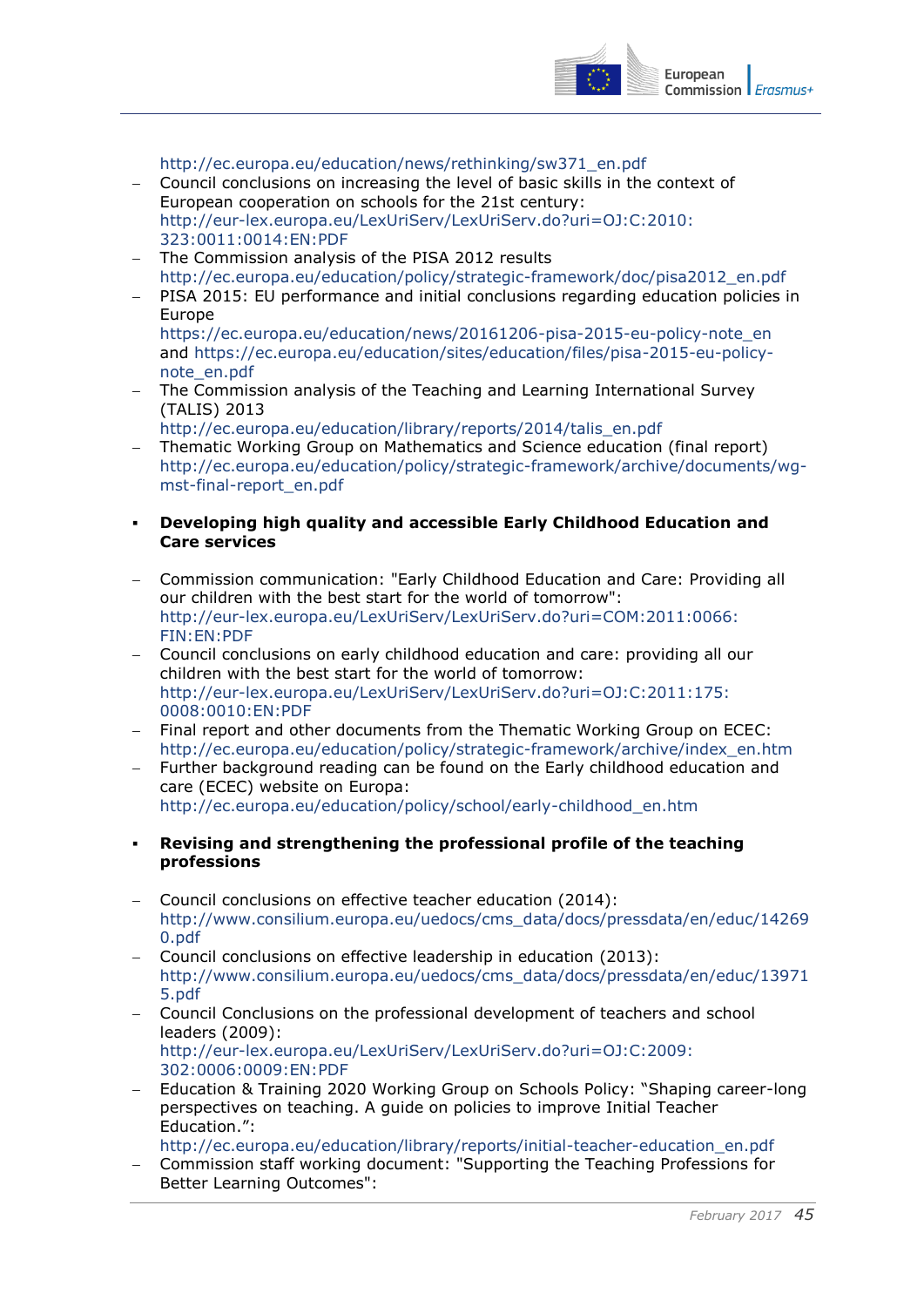

[http://eur-lex.europa.eu/LexUriServ/LexUriServ.do?uri=SWD:2012:](http://eur-lex.europa.eu/LexUriServ/LexUriServ.do?uri=SWD:2012:0374:FIN:EN:PDF) [0374:FIN:EN:PDF](http://eur-lex.europa.eu/LexUriServ/LexUriServ.do?uri=SWD:2012:0374:FIN:EN:PDF)

- Commission note "Strengthening teaching in Europe. New evidence from teachers compiled by Eurydice and CRELL, June 2015": [http://ec.europa.eu/education/library/policy/teaching-profession-practices\\_en.pdf](http://ec.europa.eu/education/library/policy/teaching-profession-practices_en.pdf)
- The Teaching and Learning International Survey (TALIS) 2013. Main findings from the survey and implications for education and training policies in Europe: the main Findings from the TALIS 2013 Survey (2014): [http://ec.europa.eu/education/library/reports/2014/talis\\_en.pdf](http://ec.europa.eu/education/library/reports/2014/talis_en.pdf)
- European Policy Network on School Leadership (EPNoSL): "The EPNoSL Toolkit: School Leadership for equity and learning": [http://www.schoolleadership.eu/portal/deliverable/epnosl-toolkit-school](http://www.schoolleadership.eu/portal/deliverable/epnosl-toolkit-school-leadership-equity-and-learning)[leadership-equity-and-learning](http://www.schoolleadership.eu/portal/deliverable/epnosl-toolkit-school-leadership-equity-and-learning)
- Study on Policy Measures to improve the attractiveness of the teaching profession (2013):

[http://ec.europa.eu/education/library/study/2013/teaching-profession1\\_en.pdf](http://ec.europa.eu/education/library/study/2013/teaching-profession1_en.pdf)

### <span id="page-46-0"></span>**Policy priorities in vocational education and training (VET)**

- Bruges communique (the bible for VET until 2020): [http://ec.europa.eu/education/policy/vocational-policy/doc/brugescom\\_en.pdf](http://ec.europa.eu/education/policy/vocational-policy/doc/brugescom_en.pdf)
- Riga Conclusions: [http://ec.europa.eu/education/policy/vocational-policy/doc/2015-riga](http://ec.europa.eu/education/policy/vocational-policy/doc/2015-riga-conclusions_en.pdf)[conclusions\\_en.pdf](http://ec.europa.eu/education/policy/vocational-policy/doc/2015-riga-conclusions_en.pdf)
- Rethinking education communication: [http://eur-lex.europa.eu/legal](http://eur-lex.europa.eu/legal-content/EN/TXT/PDF/?uri=CELEX:52012DC0669&from=EN)[content/EN/TXT/PDF/?uri=CELEX:52012DC0669&from=EN](http://eur-lex.europa.eu/legal-content/EN/TXT/PDF/?uri=CELEX:52012DC0669&from=EN)
- Staff Working Document on VET as part of rethinking education (including excellence):

[http://eur-lex.europa.eu/legal-](http://eur-lex.europa.eu/legal-content/EN/TXT/PDF/?uri=CELEX:52012SC0375&from=EN)

```
content/EN/TXT/PDF/?uri=CELEX:52012SC0375&from=EN
```
- Cedefop evaluation: [http://www.cedefop.europa.eu/en/content/final-report-external-evaluation](http://www.cedefop.europa.eu/en/content/final-report-external-evaluation-cedefop-9-december-2013)[cedefop-9-december-2013](http://www.cedefop.europa.eu/en/content/final-report-external-evaluation-cedefop-9-december-2013)
- European Alliance for Apprenticeships: <http://ec.europa.eu/social/main.jsp?catId=1147>
- Work-based learning: [High-performance apprenticeships & work-based learning: 20 guiding principles](http://ec.europa.eu/social/BlobServlet?docId=14881&langId=en) <http://eqavet.eu/workbasedlearning/GNS/Home.aspx>
- Work-based Learning Handbook [http://ec.europa.eu/dgs/education\\_culture/repository/education/policy/vocational](http://ec.europa.eu/dgs/education_culture/repository/education/policy/vocational-policy/doc/alliance/work-based-learning-in-europe_en.pdf)[policy/doc/alliance/work-based-learning-in-europe\\_en.pdf](http://ec.europa.eu/dgs/education_culture/repository/education/policy/vocational-policy/doc/alliance/work-based-learning-in-europe_en.pdf)
- Reports on apprenticeships: http://ec.europa.eu/social/main.jsp?catId=1147
- ECVET: [http://ec.europa.eu/education/policy/vocational-policy/ecvet\\_en.htm](http://ec.europa.eu/education/policy/vocational-policy/ecvet_en.htm) <http://www.ecvet-team.eu/en>
- EOAVET:
- [http://ec.europa.eu/education/policy/vocational-policy/eqavet\\_en.htm](http://ec.europa.eu/education/policy/vocational-policy/eqavet_en.htm)
- <http://www.eqavet.eu/gns/home.aspx>

#### More information can be found at: [http://ec.europa.eu/education/lifelong-learning](http://ec.europa.eu/education/lifelong-learning-policy/vet_en.htm)[policy/vet\\_en.htm](http://ec.europa.eu/education/lifelong-learning-policy/vet_en.htm)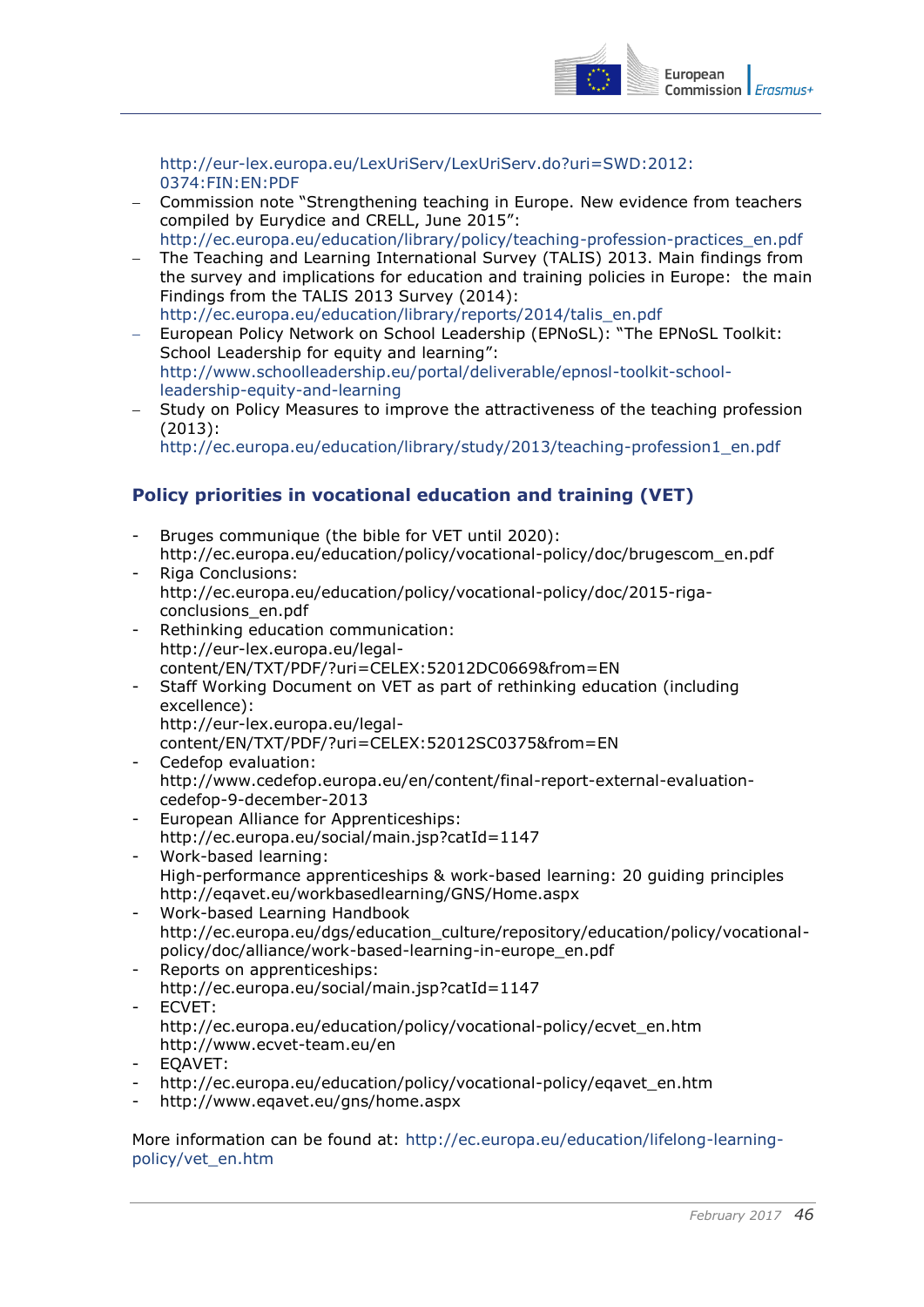

### <span id="page-47-0"></span>**Policy priorities in higher education**

- Higher Education Modernisation Agenda: [http://eur](http://eur-lex.europa.eu/LexUriServ/LexUriServ.do?uri=COM:2011:0567:FIN:EN:PDF)[lex.europa.eu/LexUriServ/LexUriServ.do?uri=COM:2011:0567:FIN:EN:PDF](http://eur-lex.europa.eu/LexUriServ/LexUriServ.do?uri=COM:2011:0567:FIN:EN:PDF)
- The European higher education in the world strategy: [http://eur-lex.europa.eu/legal](http://eur-lex.europa.eu/legal-content/EN/TXT/PDF/?uri=CELEX:52013DC0499&from=EN)[content/EN/TXT/PDF/?uri=CELEX:52013DC0499&from=EN](http://eur-lex.europa.eu/legal-content/EN/TXT/PDF/?uri=CELEX:52013DC0499&from=EN)

More information can be found at: [http://ec.europa.eu/education/policy/higher](http://ec.europa.eu/education/policy/higher-education/index_en.htm)[education/index\\_en.htm](http://ec.europa.eu/education/policy/higher-education/index_en.htm) and [http://ec.europa.eu/education/policy/international](http://ec.europa.eu/education/policy/international-cooperation/world-education_en.htm)[cooperation/world-education\\_en.htm](http://ec.europa.eu/education/policy/international-cooperation/world-education_en.htm)

### <span id="page-47-1"></span>**Policy priorities in adult education**

- Renewed European Agenda for adult learning (2011): [http://eur](http://eur-lex.europa.eu/LexUriServ/LexUriServ.do?uri=OJ:C:2011:372:0001:0006:EN:PDF)[lex.europa.eu/LexUriServ/LexUriServ.do?uri=OJ:C:2011:372:0001:0006:EN:PDF](http://eur-lex.europa.eu/LexUriServ/LexUriServ.do?uri=OJ:C:2011:372:0001:0006:EN:PDF)
- Specific priorities of the European Agenda for adult learning 2016-2020 (published in 2015 Joint Report of the Council and the Commission on the implementation of the strategic framework for European cooperation in education and training (ET 2020), p. 35): [http://eur-lex.europa.eu/legal](http://eur-lex.europa.eu/legal-content/EN/TXT/PDF/?uri=CELEX:52015XG1215(02)&from=EN)[content/EN/TXT/PDF/?uri=CELEX:52015XG1215\(02\)&from=EN](http://eur-lex.europa.eu/legal-content/EN/TXT/PDF/?uri=CELEX:52015XG1215(02)&from=EN)
- Promoting adult learning: [http://ec.europa.eu/education/policy/adult-learning/adult\\_en.htm](http://ec.europa.eu/education/policy/adult-learning/adult_en.htm)

European Commission (2015). An in-depth analysis of adult learning policies and their effectiveness in Europe - Final Report. Brussels: Directorate-General for Employment, Social Affairs and Inclusion [http://ec.europa.eu/social/main.jsp?catId=738&langId=en&pubId=7851&type=2&](http://ec.europa.eu/social/main.jsp?catId=738&langId=en&pubId=7851&type=2&furtherPubs=yes) [furtherPubs=yes](http://ec.europa.eu/social/main.jsp?catId=738&langId=en&pubId=7851&type=2&furtherPubs=yes)

European Commission (2015). Adult Learners in Digital Learning Environments - Final Report. Brussels: Directorate-General for Employment, Social Affairs and **Inclusion** [http://ec.europa.eu/social/main.jsp?catId=738&langId=&pubId=7820&type=2&fur](http://ec.europa.eu/social/main.jsp?catId=738&langId=&pubId=7820&type=2&furtherPubs=yes) [therPubs=yes](http://ec.europa.eu/social/main.jsp?catId=738&langId=&pubId=7820&type=2&furtherPubs=yes)

 Support for the work on policy guidance on basic skills for adults: Upskilling unemployed adults (aged 25 to 64): The organisation, profiling and targeting of training provision [http://ec.europa.eu/social/main.jsp?catId=738&langId=en&pubId=7552&type=2&](http://ec.europa.eu/social/main.jsp?catId=738&langId=en&pubId=7552&type=2&furtherPubs=related) [furtherPubs=related](http://ec.europa.eu/social/main.jsp?catId=738&langId=en&pubId=7552&type=2&furtherPubs=related)